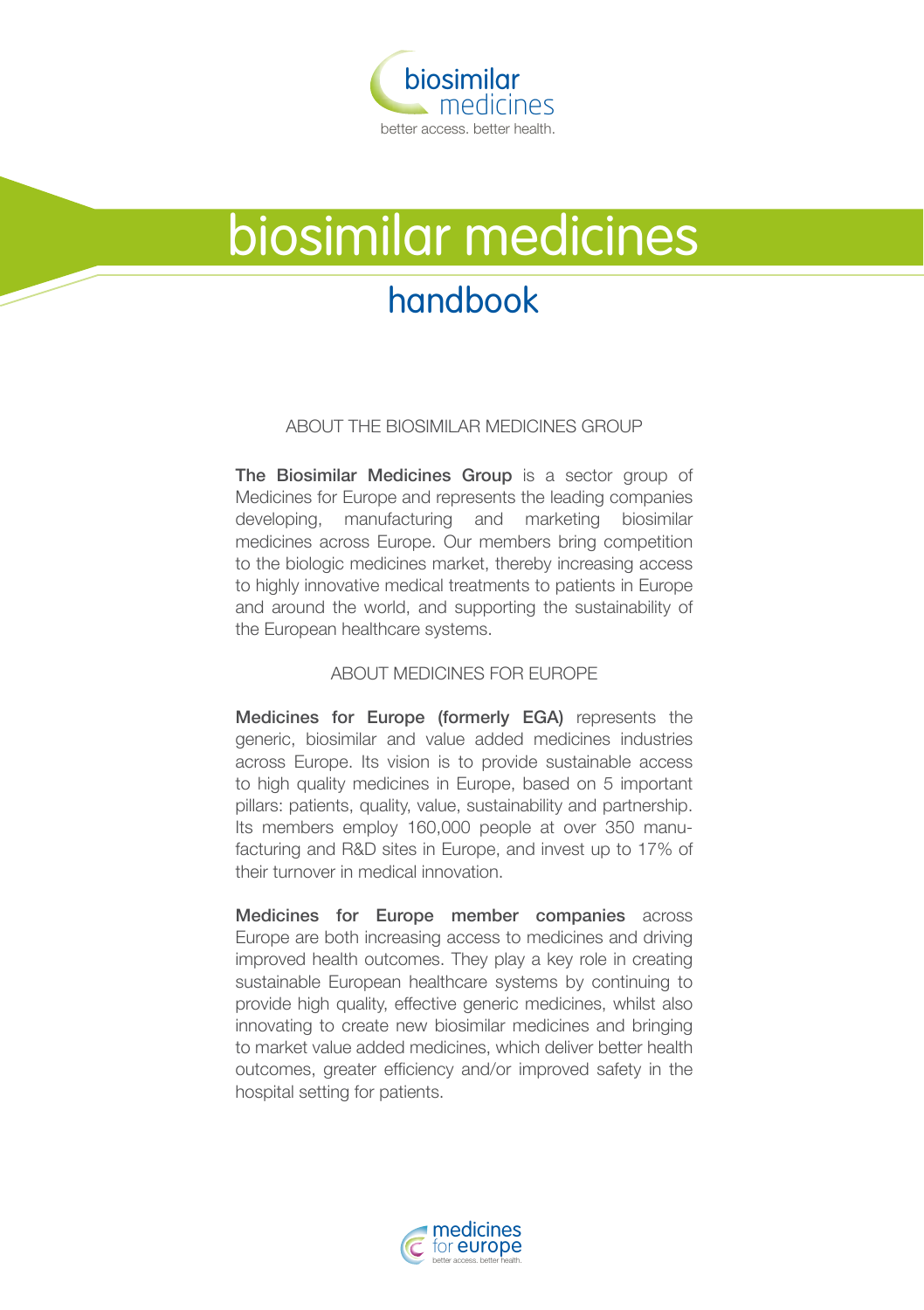### contents

| What this Handbook Covers              |                                                                                                                     |  |
|----------------------------------------|---------------------------------------------------------------------------------------------------------------------|--|
| Who is this Handbook for?              |                                                                                                                     |  |
|                                        |                                                                                                                     |  |
|                                        |                                                                                                                     |  |
| Patients                               |                                                                                                                     |  |
| Clinicians                             |                                                                                                                     |  |
| Pharmacists                            |                                                                                                                     |  |
|                                        | Health Technology Assessment Boards, Healthcare Purchasers                                                          |  |
|                                        | and National Pricing and Reimbursement Authorities<br>Politicians, Advisers and Policy Makers and Healthcare Payers |  |
|                                        |                                                                                                                     |  |
|                                        |                                                                                                                     |  |
|                                        | Nomenclature of Biopharmaceuticals, including Biosimilar Medicines  16                                              |  |
|                                        | Safe and Efficacious Biosimilar Medicines have been used in the EU Market                                           |  |
|                                        |                                                                                                                     |  |
|                                        |                                                                                                                     |  |
|                                        |                                                                                                                     |  |
| The Development of Biosimilar Products |                                                                                                                     |  |
|                                        | Introduction to the Concept of 'Biosimilarity': The Scientific                                                      |  |
| Concept of Comparability               |                                                                                                                     |  |
|                                        | The Stepwise Comparability Exercise                                                                                 |  |
|                                        | First Step - Quality Comparability                                                                                  |  |
|                                        | (Physicochemical and biological comparability)                                                                      |  |
|                                        | Second Step - Non-Clinical Comparability                                                                            |  |
|                                        | (Comparative non-clinical studies)                                                                                  |  |
|                                        | Third Step - Clinical Comparability                                                                                 |  |
|                                        | (Comparative clinical studies)                                                                                      |  |

4 | biosimilar medicines handbook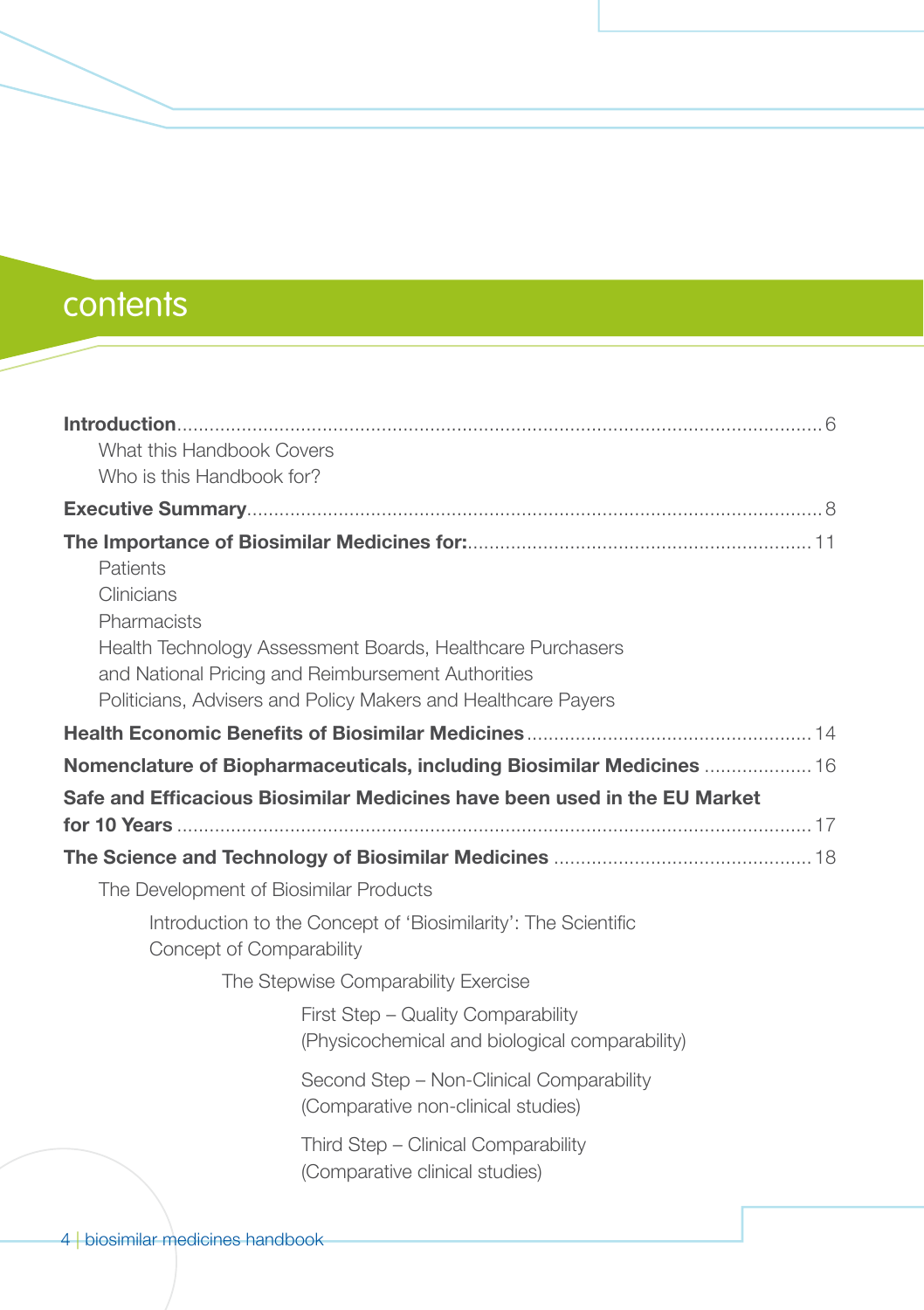| Extrapolation of Indications<br>Quality Assurance for the Manufacture of Biopharmaceuticals                   |
|---------------------------------------------------------------------------------------------------------------|
| Scientific Guidelines<br>Assessment of Immunogenicity<br>Gaining Marketing Authorisation<br>Pharmacovigilance |
| Identification<br>Interchangeability                                                                          |
| Biosimilar Monoclonal Antibodies<br>Biosimilar Regulatory Frameworks outside the EU<br><b>WHO Guidelines</b>  |
|                                                                                                               |
| <b>Disclaimer</b>                                                                                             |
|                                                                                                               |
|                                                                                                               |
|                                                                                                               |
|                                                                                                               |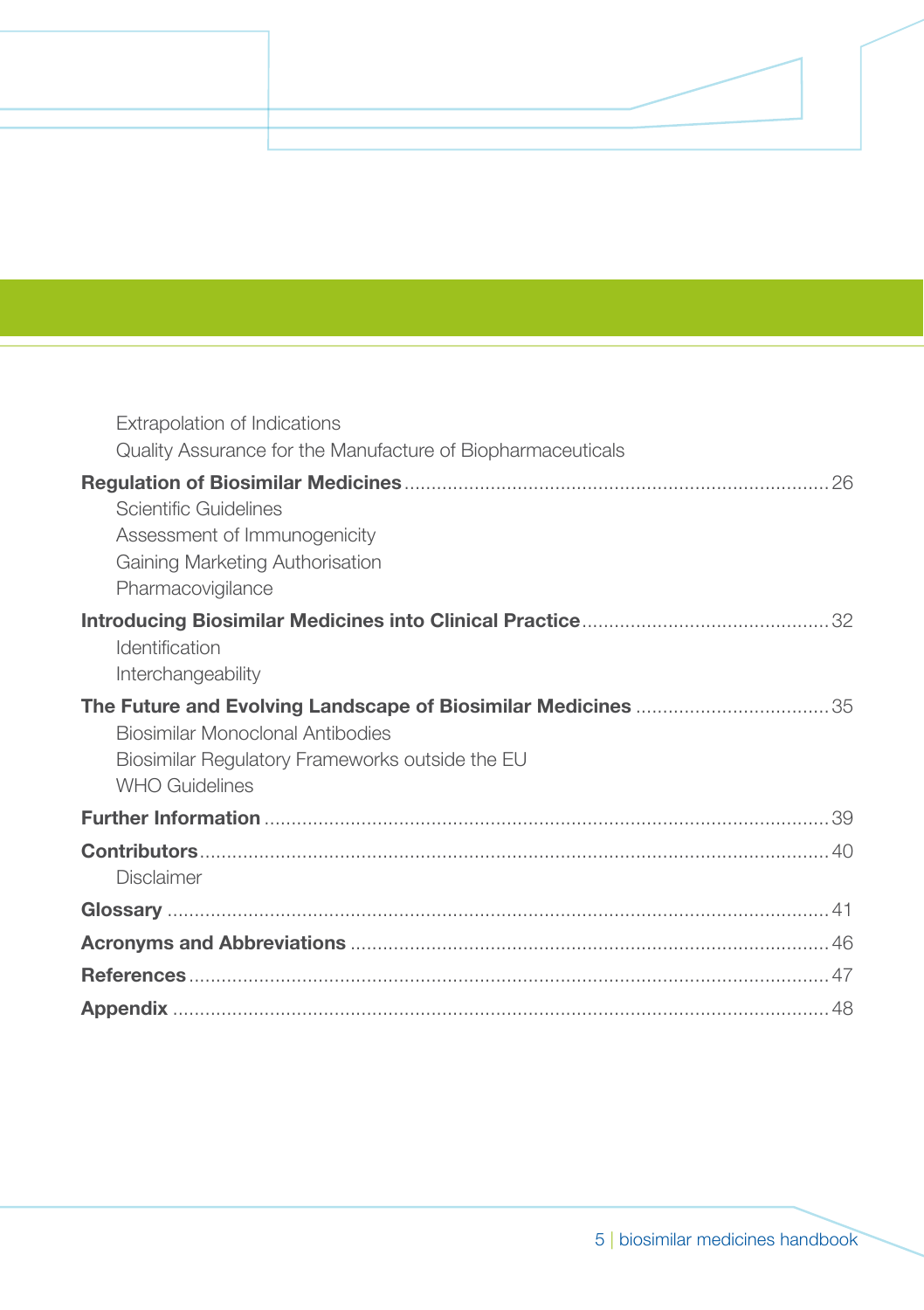

### introduction

#### | What this Handbook Covers

This handbook aims to provide updated information on the current progress of biosimilar medicines in the European Union (EU). The first edition of this short guide to **biosimilar medicines** was published in 2007. At the time of the first publication, only 5 biosimilar medicines had been approved in Europe, and both the legislation and concepts for these products were very new. Now the situation has further developed and changed, as will be described herein, and the clinical and health economic benefits offered by biosimilar medicines to patients, clinicians and healthcare providers are considerably clearer.

The handbook focuses on the current situation in the EU where, further to the approval and launch of 20 biosimilar medicines since 2006, regulators have gained the experience which has supported the continuous evolution of the scientific guidelines. The sciencebased EU regulatory framework has

This handbook describes the science and technology behind biosimilar medicines, how they are produced and regulated, and many specific questions surrounding them, namely :

- $\rightarrow$  the terminology used
- $\rightarrow$  the meaning of 'quality, efficacy and safety' and '**comparability**'
- $\rightarrow$  the purposes and methodologies of non-clinical and clinical tests and trials
- $\rightarrow$  the concept of **extrapolation of indications**
- $\rightarrow$  access to medicines
- $\rightarrow$  the importance of the **identification** of medicines
- $\rightarrow$  the **interchangeability** of medicines in medical practice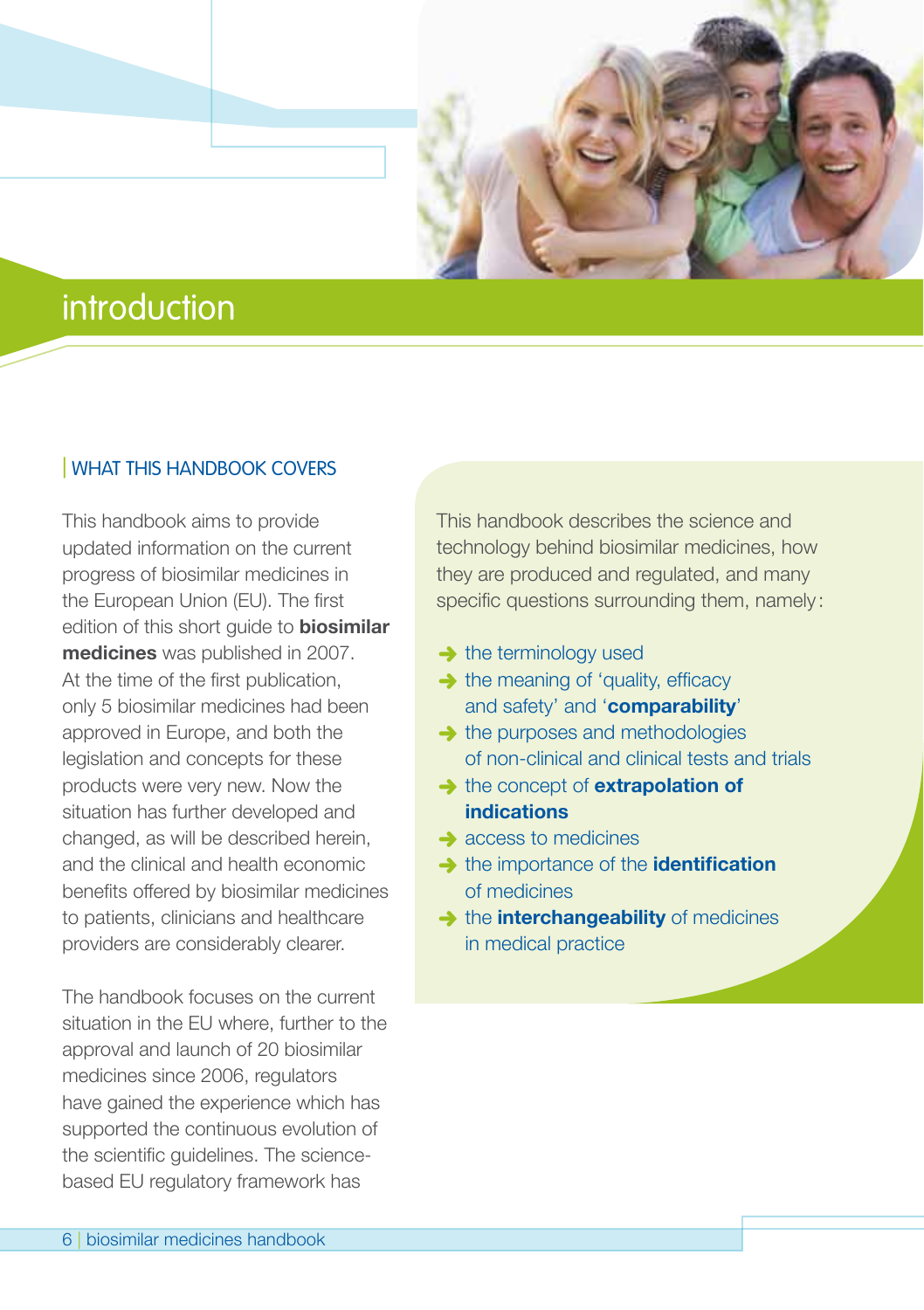proven robust and has evolved into a science and knowledge-based framework. In addition, some commentary on a global approach to biosimilar medicines is included. There is a dedicated section dealing with biosimilar monoclonal antibodies (mAbs), since this is an area in which significant developments have occured, including the approval of the first two biosimilar

monoclonal antibody products containing the active substance infliximab in September 2013 and etanercept in January 2016.

A glossary of terms, highlighted in bold where they are first used in the text, and a list of acronyms or abbreviations as well as references are also provided at the back of the handbook.

#### | Who IS this Handbook for?

This handbook is intended to be a convenient and brief reference source for all those who need to understand and gain more insight into biosimilar medicines as a subclass of biopharmaceutical medicines, explaining their importance and benefits, and to provide answers to the many questions raised by this vital therapeutic option. The first and second editions (2007 and 2011, respectively) have already been welcomed by many stakeholder groups as a source of background information on biosimilar medicines. These groups include:

- $\rightarrow$  patients and patient advocacy groups
- $\rightarrow$  clinicians and prescribers
- $\rightarrow$  retail and hospital pharmacists
- $\rightarrow$  those responsible for funding health and healthcare on a regional or national basis
- $\rightarrow$  national Health Technology Assessment (HTA) boards
- $\rightarrow$  national pricing and reimbursement authorities
- $\rightarrow$  politicians, policy advisers and makers, and healthcare payers

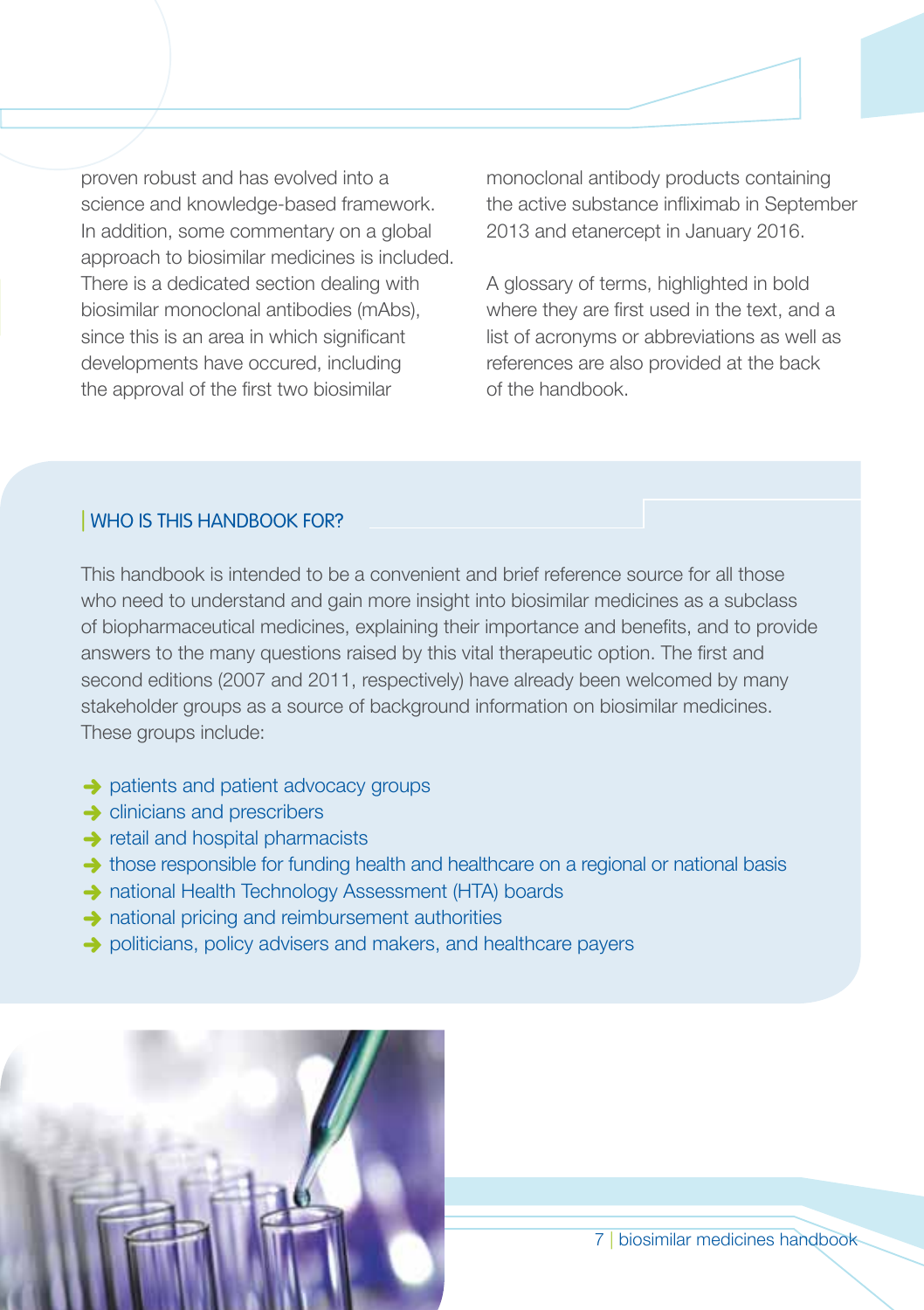Pharmaceutical science, regulation and policy are rapidly changing areas, particularly in relation to **biotechnology**, and perhaps most particularly to biosimilar medicines, a subclass of **biopharmaceuticals**. The landscape of approved biosimilar products and guidelines has changed since 2006.

Questions posed and issues raised by the emergence of these products have become more pertinent with their increasing medical and economic importance. Perhaps most important of all is the huge impact of biosimilar monoclonal antibodies.

### executive summary

**Biosimilar medicines** are an important sub-category of biopharmaceuticals, which may be defined for the purpose of this handbook as medicines made using, or derived from, living organisms using biotechnology. Biopharmaceuticals are one of the fastest growing segments of the pharmaceutical industry, outpacing the growth of small molecules and total pharma growth. In 2014, worldwide sales of biologicals was almost US\$200 billion. In Europe, 7 out of 10 of the most sold medicines in 2014 were biological medicines<sup>1</sup>. The importance of these medicines to healthcare budgets, as well as to the pharmaceutical industry and its revenues, cannot be overstated. In 2014, some 245 biologic medicines had been authorised in the EU and US, representing 166 different active substances<sup>2</sup>. Over 300 are being investigated in **clinical trials**3 .

When relevant **patents** have expired, biopharmaceuticals can also be manufactured and marketed by companies other than the company that originally marketed the product. This novel subclass of biotechnological medicines is most commonly known as 'biosimilar medicines', which will be the term used throughout this handbook. In other texts they may be named 'similar biological medicinal products', 'biosimilars', 'follow-on biologics', 'subsequent entry biologics' or 'similar biotherapeutic products'.

Biosimilar medicines are versions of existing biopharmaceuticals, for which marketing exclusivity rights have expired, with proven comparable quality, efficacy, and safety to that of the **originator reference medicinal products**.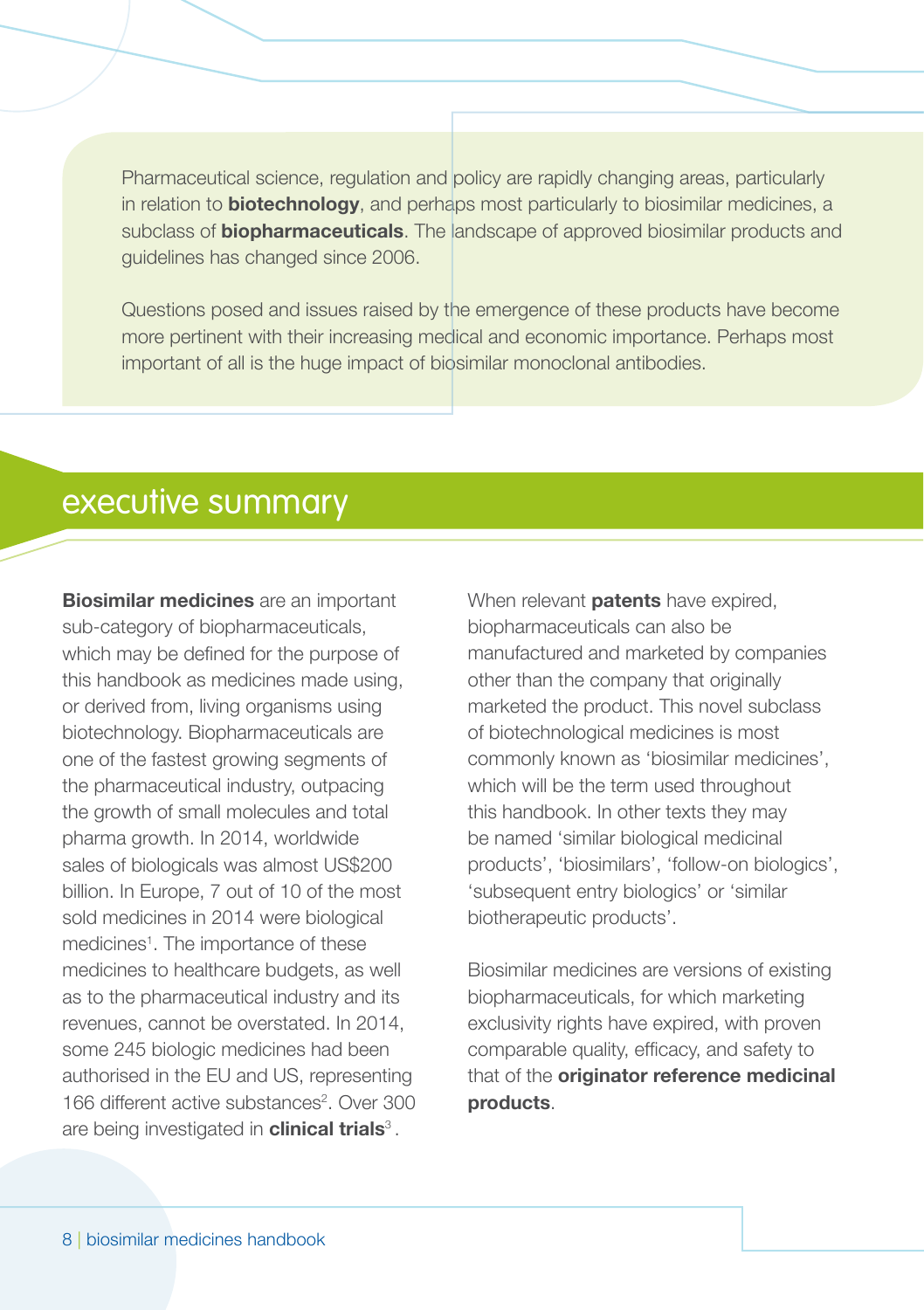#### Figure 1 > Overview of biopharmaceuticals: biosimilar medicines are a subclass of BIOPHARMACEUTICAL MEDICINES

#### BIOPHARMACEUTICALS

 $\rightarrow$  made using, or derived from, living organisms using biotechnology

#### Originator biopharmaceuticals

 $\rightarrow$  used as reference medicinal products for the development of biosimilar medicines

Biosimilar medicines offer a major opportunity to provide greater access to affordable healthcare. This opportunity is at least equally significant to the emergence of **generic medicines** over the past decades. Competition in the market resulting from the introduction of even a small number of costeffective biosimilars will save the EU several billion euros annually. The longer-term potential for future savings from biosimilar medicines, including biosimilar monoclonal antibodies, will be much greater. This new field of biotechnological development has already made great progress since EU regulatory practice, standards and laws were first adopted in 2004<sup>4</sup> to introduce this category of products into Europe. Since then, twenty biosimilar medicines have gained European approval to be marketed.

The vast majority biosimilar medicines are approved by the European Commission

#### Biosimilar medicines

 $\rightarrow$  biopharmaceuticals that can be manufactured and marketed once the relevant patents of the originator biopharmaceutical have expired

(EC) through the European centralised procedure, which is overseen by the European Medicines Agency (EMA). The term 'biosimilar medicine' is derived from EU legislation governing this approval process, which refers to biosimilar medicinal products. As is the case for all medicines, European regulations and guidelines are in place to ensure the quality, efficacy, and safety of biosimilar medicines. Quality, in this context, means the controls and standards consistently applied for all manufacturing, preparation and processing of the product. Key quality aspects to be considered are the potency and purity of the product, which should be within the limits displayed by the reference product. The biosimilar development uses the latest state-of-theart analytical and biotechnology methods, including some that may not have been available when the reference product was first approved.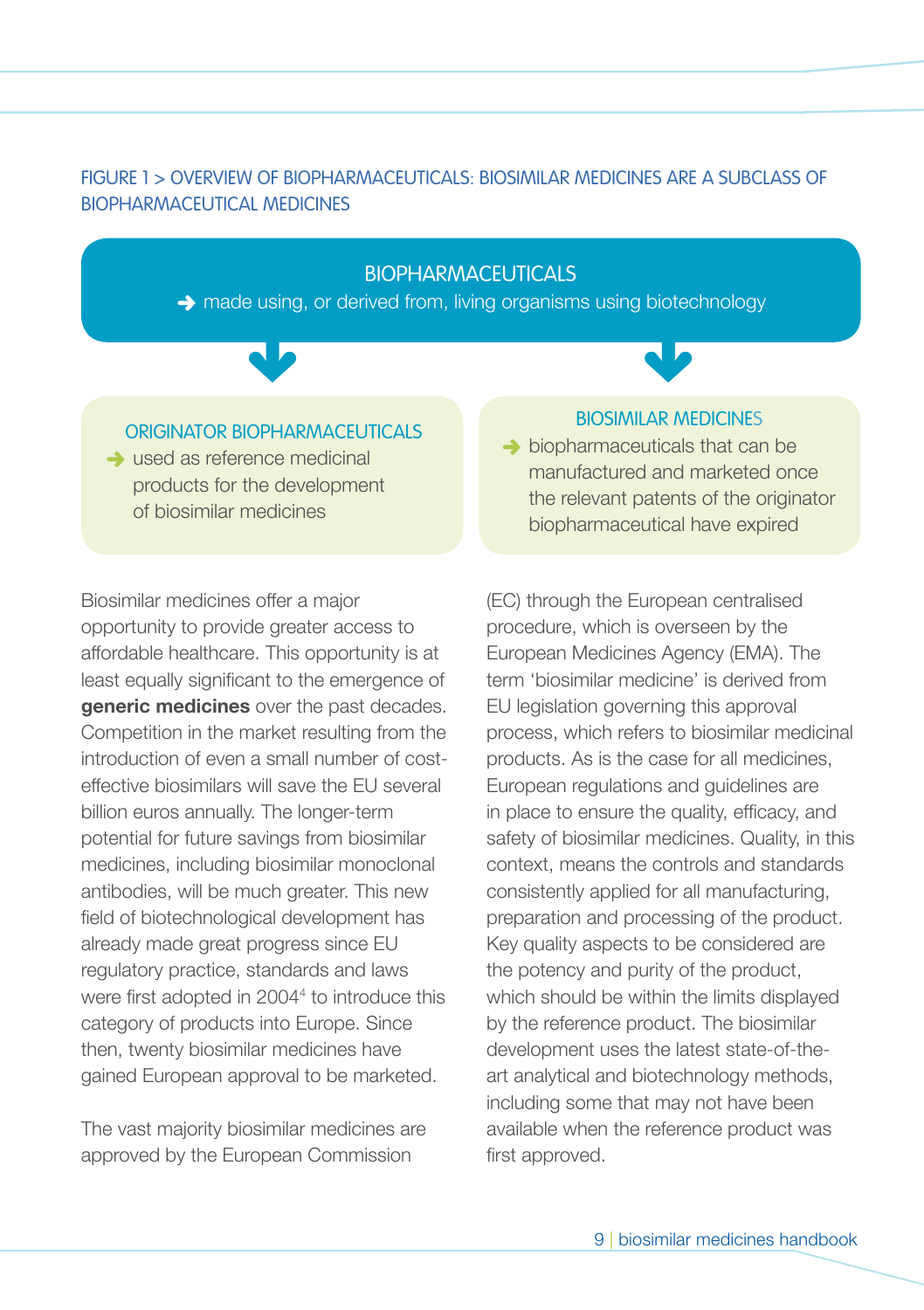

In order to gain approval, biosimilar medicines have to demonstrate that they have the same quality, safety and efficacy profiles as those of the originator reference products.

Biosimilar medicines are thoroughly evaluated for their comparability with the reference product. The extent of this comparability exercise is defined for each product on a case-by-case basis in close collaboration with the EMA.

In line with all other medicinal products, biosimilar medicines, once approved, are permanently monitored to ensure continued

safety. Patient safety data is collected through robust pharmacovigilance activities. These include routine pharmacovigilance measures and specific monitoring as detailed in the **Risk Management Plan (RMP)**.

The terms 'biosimilar' or 'biosimilar medicines' should only be used to describe follow-on or new versions of biological medicines that have been approved following a rigorous comparability exercise as is required in the EU and other highly regulated markets.

*Healthcare providers can now work with clinicians and pharmacists to improve access to important biosimilar medicines for more patients, confident in the knowledge that they have been thoroughly and scientifically assessed by the EMA and approved by the European Commission as safe and efficacious medicines.*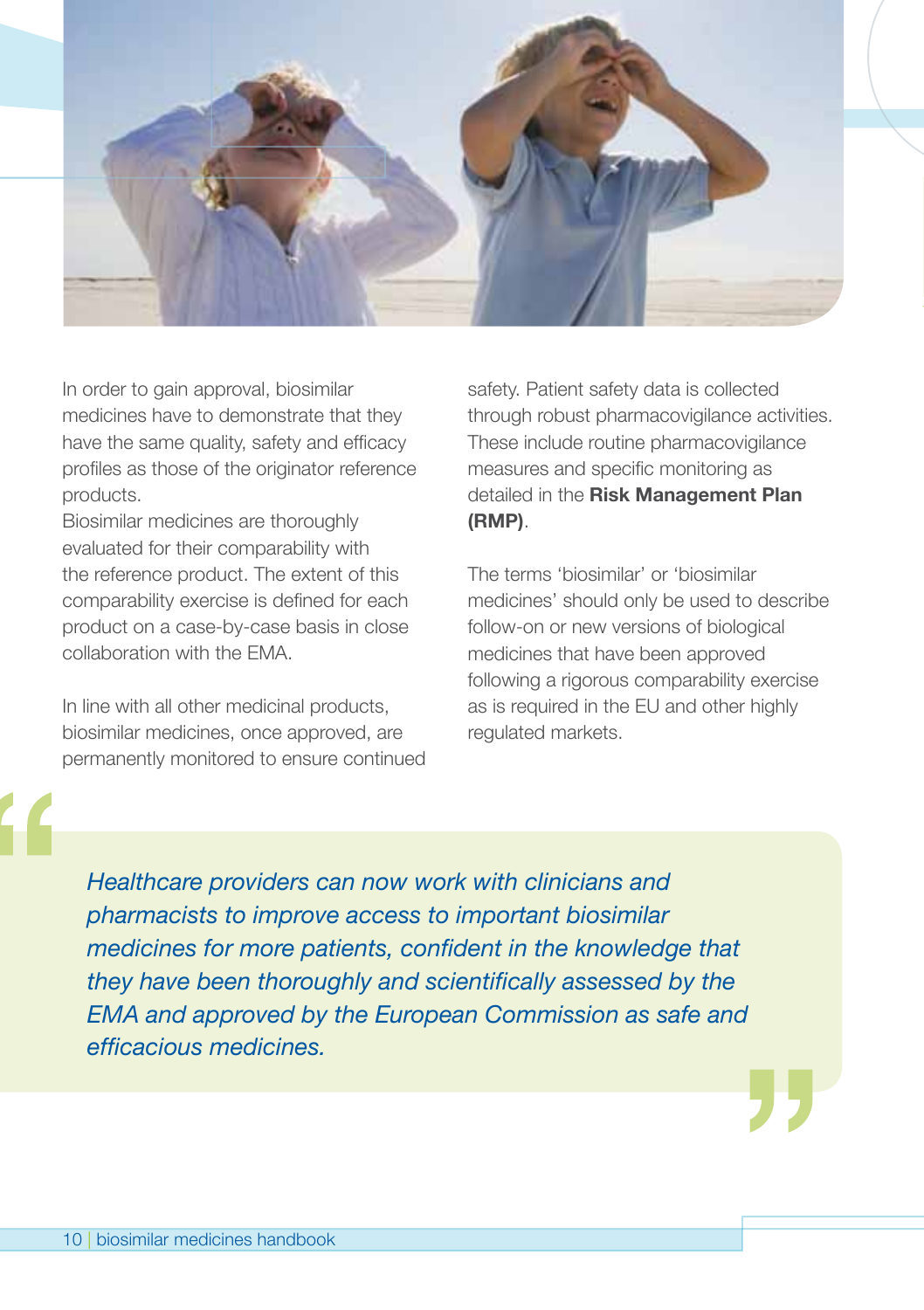### the importance of biosimilar medicines for:

For more than 30 years<sup>5</sup>, patients in the EU have benefited from the availability of biopharmaceuticals. These medicines have revolutionised the management of some of the most difficult to treat diseases and have helped to prolong and improve the lives of many patients. However, these biopharmaceuticals are very costly and in many cases they are out of reach of some patients in the EU who could benefit from their use $6$ .

Some manufacturers of medicines have the scientific capability to produce similar versions of biopharmaceuticals – known as biosimilar medicines. Once the relevant patents have expired, biosimilar manufacturers are able to bring these versions of biopharmaceutical medicines to European patients.Through a rigorous process of development and regulatory evaluation, these medicines are now being approved by the European Commission as being comparable in quality, efficacy, and safety to their predecessors.

#### | Patients

Patients in Europe deserve access to safe biological treatment options as they fight disabling and life-threatening diseases. Biosimilar medicines improve patient access to many of these biopharmaceuticals, sometimes significantly<sup>7</sup>. The potential savings which can be expected by the introduction of biosimilar medicines into EU healthcare are likely to result in more patients having access to the medicines that they require. Furthermore, patients can be confident that these products are assessed and approved for use in Europe by the same scientific authorities that approved their predecessors (i.e. the reference products). Information about specific biosimilar medicines is available from a number of sources, including the European Medicines Agency (EMA), and will help patients discuss the benefit of these medicines with healthcare providers.

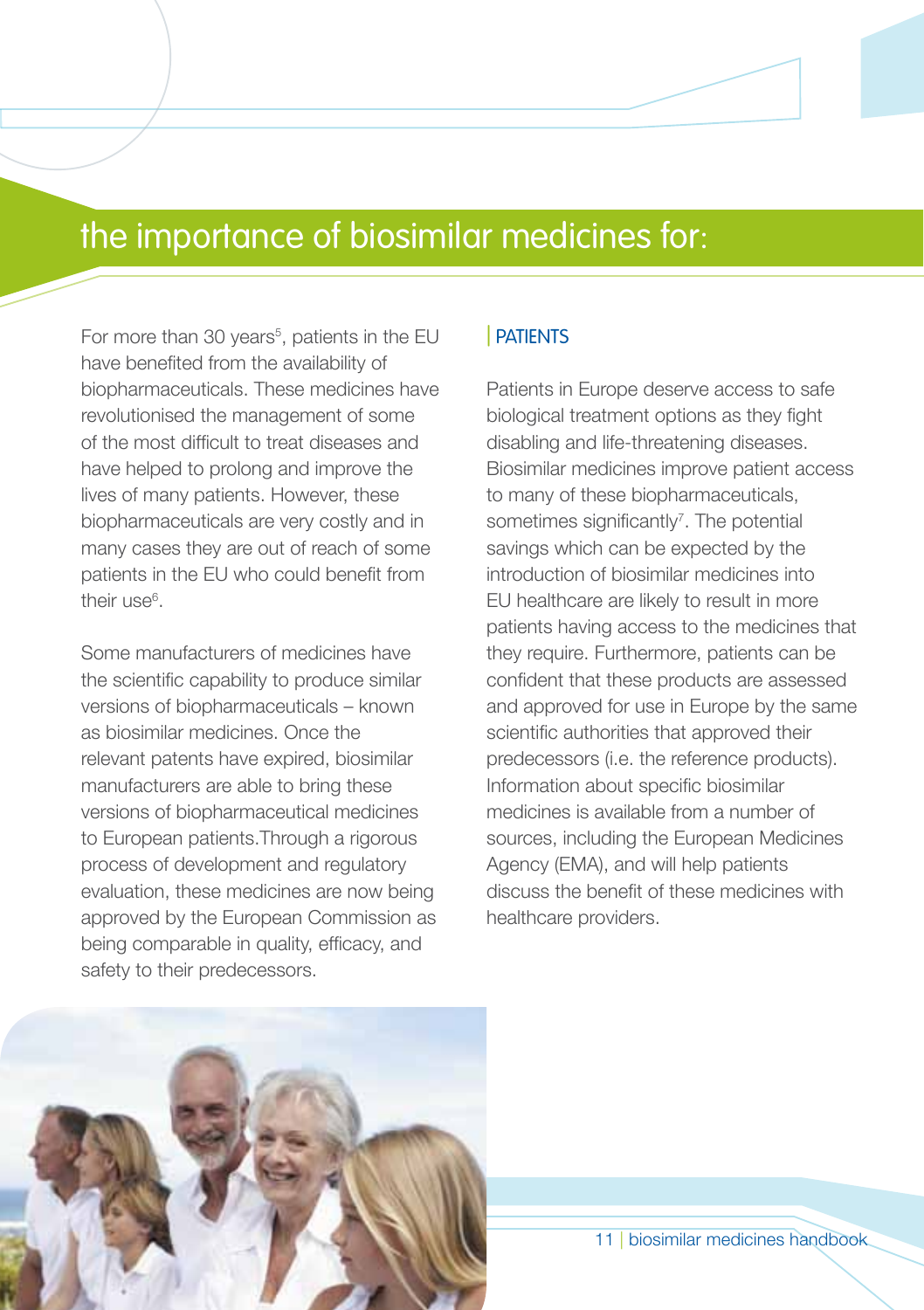#### | Clinicians

Biosimilar medicines offer physicians a safe alternative therapeutic option to essential but expensive reference products.

The scientific principle of the development of a biosimilar medicine is a thorough comparability exercise at quality, efficacy, and safety levels, which aims to demonstrate the similarity of the biosimilar with the originator reference product. Once the comparability between a particular biosimilar product and the reference product has been successfully demonstrated, then, as a result, the safety and efficacy profiles established for the relevant reference product are also applicable for the biosimilar product.

The European Commission grants successful product applications a Marketing Authorisation within the European Union. This approval is based on the European Medicines Agency's positive scientific opinion following the thorough assessment of the data package. Therefore, all biosimilar medicines are approved only after extensive and rigorous regulatory evaluation of their registration data, which will always include a full comparability assessment.

Biosimilar medicines provide physicians with the opportunity to prescribe alternative highquality safe and efficacious medicines to the benefit of their patient.

#### | Pharmacists

Pharmacists have a leading role in ensuring that the most appropriate medicines are made available to the right patients at the right time. In doing so pharmacists are certainly aware of the burgeoning cost of biopharmaceuticals and are often tasked with helping to manage healthcare budgets as effectively as possible. Biosimilar medicines offer an safe alternative therapeutic option to established biopharmaceuticals and can help pharmacists to improve patient access to these important medicines whilst at the same time aiding them in the management of their pharmacy budgets.

Pharmacists have a major role to play in critically appraising biosimilar medicines and making recommendations for their use. Pharmacists are able to refer to the extensive data published on the EMA website to support their evaluations. They should also be reassured by the robust regulatory review systems that are in place in the EU which ensure that all approved medicinal products meet the required standards for quality, efficacy and safety.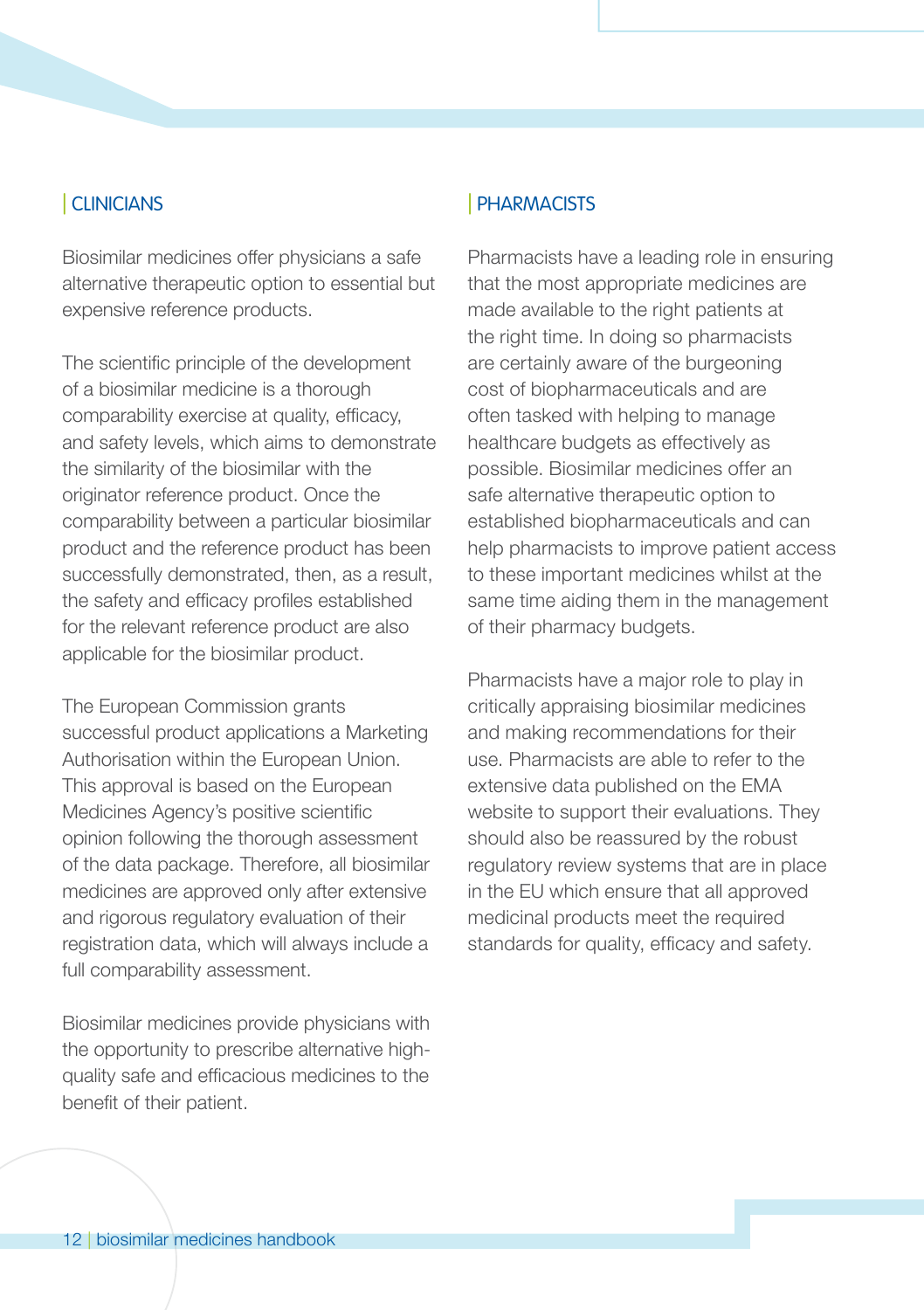

#### | Health Technology Assessment Boards, Healthcare Purchasers and National PRICING AND REIMBURSEMENT AUTHORITIES

Biosimilar medicines offer therapeutically equivalent and more cost-effective alternatives to existing, high-cost biopharmaceuticals. This means that more patients can be treated within the same budget and that, where appropriate, treatment can be initiated earlier in the treatment cycle.

Biosimilar medicines provide a unique opportunity to help manage the growing costs of biopharmaceutical medicines in Europe. In the same way that generic versions of chemical medicines are now very widely used throughout EU healthcare systems at levels far greater than during their original introduction in the 1980s, we can anticipate a similar process with biosimilar versions of biopharmaceuticals.

#### | Politicians, Advisers and Policy Makers and Healthcare Payers

Biosimilar medicines bring additional competition to the European biopharmaceutical product market, in the same way that generic pharmaceutical products bring competition to the nonbiopharmaceutical product landscape. Through this competition, more patients can gain access to essential biopharmaceuticals and the treatment costs can be reduced. Competition stimulates further innovation in the European pharmaceutical industry. These benefits should encourage politicians, advisers and policy makers to continue their current support for the appropriate regulation and rapid introduction of biosimilar medicines into the European healthcare market.

Although the European Medicines Agency is the regulatory body that conducts the scientific assessment process, legally it is the European Commission that grants a marketing authorisation for successful product applications within the European Union.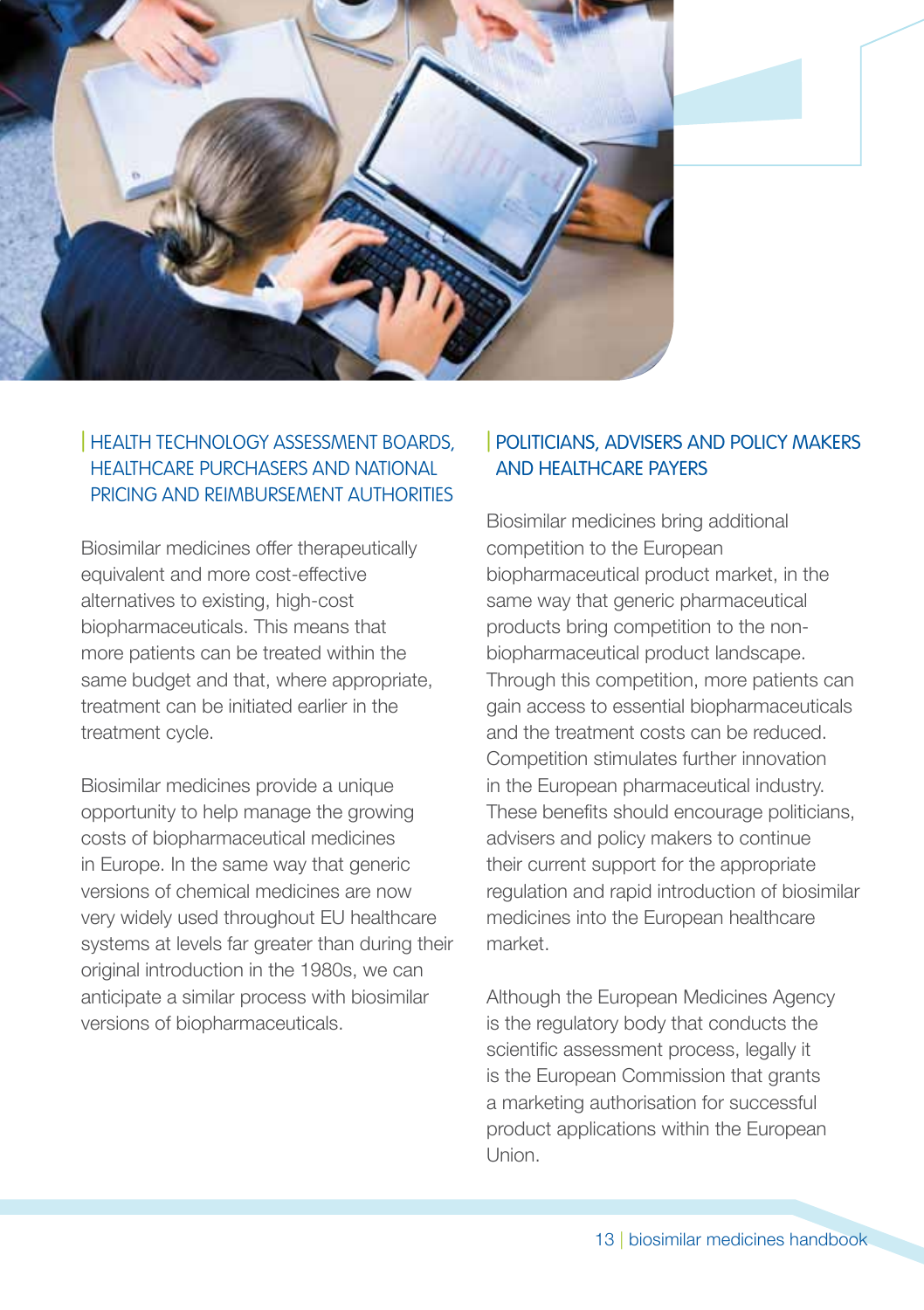

### health economic benefits of biosimilar medicines

Europeans are now able to lead active, healthy and participative lives well into old age. However, the combination of ageing and low birth rates also poses major economic and social challenges. Improving healthcare is one factor that has helped to increase life expectancy in the EU over the last century. In the EU, life expectancy at birth for males is expected to increase by 7.1 years, reaching 84.8 in 2060. For females, it is projected to increase by 6.0 years, reaching 89.1 in 2060<sup>8</sup>.

*Ageing is accelerating. Our working age population in the EU will be reduced by about 7 million people by 2020 and even by about 39 million by 2060. By 2060, the EU will have about two working-age persons for every person aged over 65 years, coming from four working-age people for every person aged over 65 years in 20158 .*

In supporting the growing elderly population, EU countries will be obliged to spend increasing proportions of their Gross Domestic Product (GDP) to provide the required level of healthcare coverage. New and innovative therapies, offering irrefutable advances, will continue to escalate costs and increase patient expectations. Healthcare expenditure is high on the agenda of every Member State in the EU, with all governments being tasked to deliver the best and most up-to-date patient care, whilst at the same time trying to limit the potentially huge increases in associated costs. **Pharmaceuticals** make up a valuable and significant element of healthcare expenditure

and healthcare providers across the EU are constantly looking for ways to reduce the cost burden of medicines.

Over the last 3 decades, the introduction of high quality generic medicines has made a significant impact in increasing access to medicines across the EU. These safe treatment alternatives to existing originator medicines have helped to significantly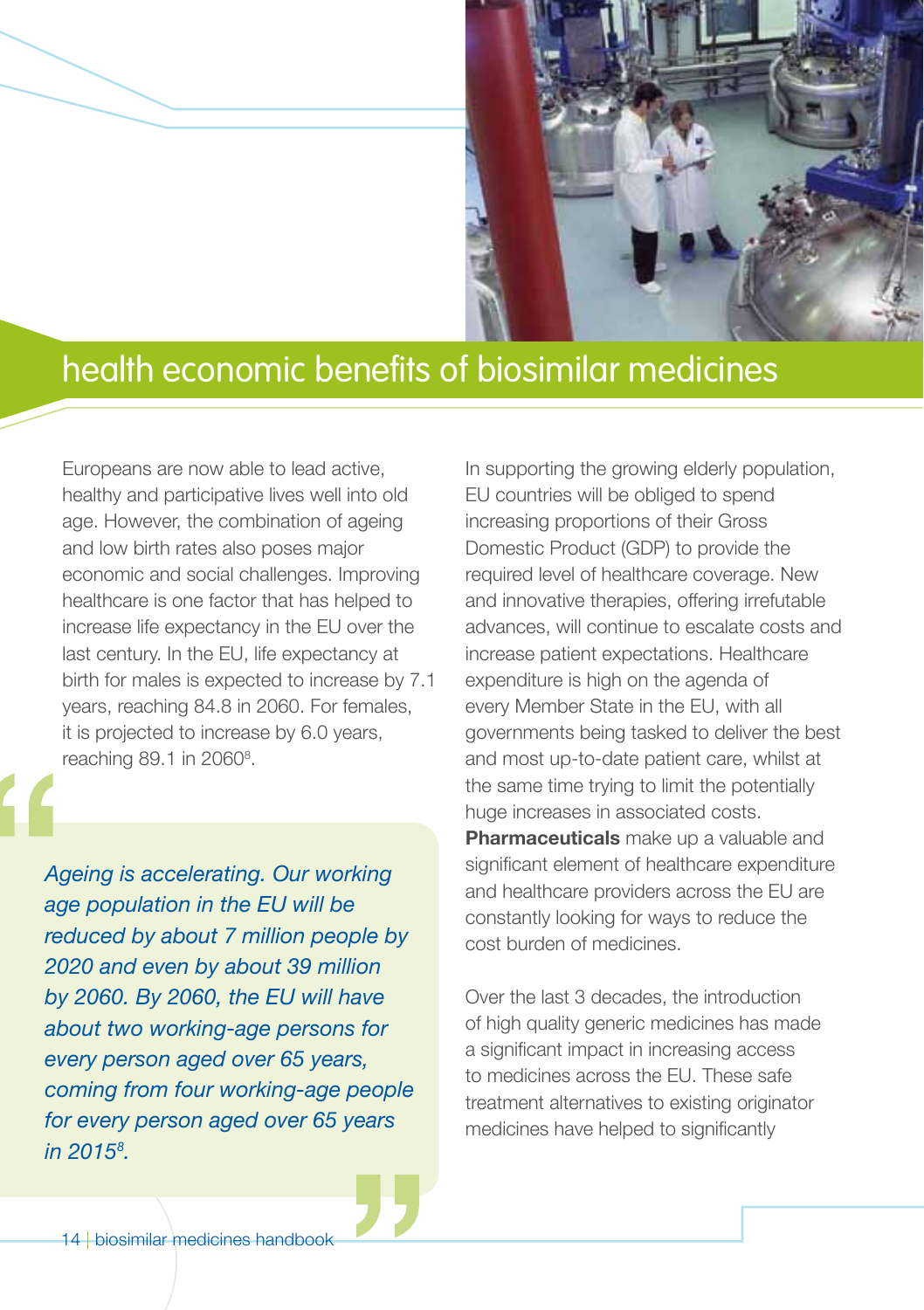

increase access to important medicines for a greater number of patients while at the same time manage healthcare budgets. In a similar way, biosimilar medicines are now able to offer alternative treatment options to many expensive biopharmaceuticals, thereby allowing access for patients who need them.

High quality biosimilar medicines, approved in Europe by the process of extensive regulatory assessment, provide a major opportunity to help governments control the cost and availability of biopharmaceutical medicines A 2012 IGES Institute study calculated expected savings of €11.8 to €33.4 billion for 8 EU countries over the period 2007-2020<sup>9</sup>.

These substantial benefits associated with biosimilar medicines could, however, only be achieved if mechanisms are available to support their entry into the market. Slower introduction of biosimilar products into clinical practice will result in a failure to realise the expected savings to healthcare budgets and may increasingly restrict access to medicines.

*The cumulative savings over the next five years in the EU5 and the U.S. combined could range from €49 billion to as much as €98 billion10.*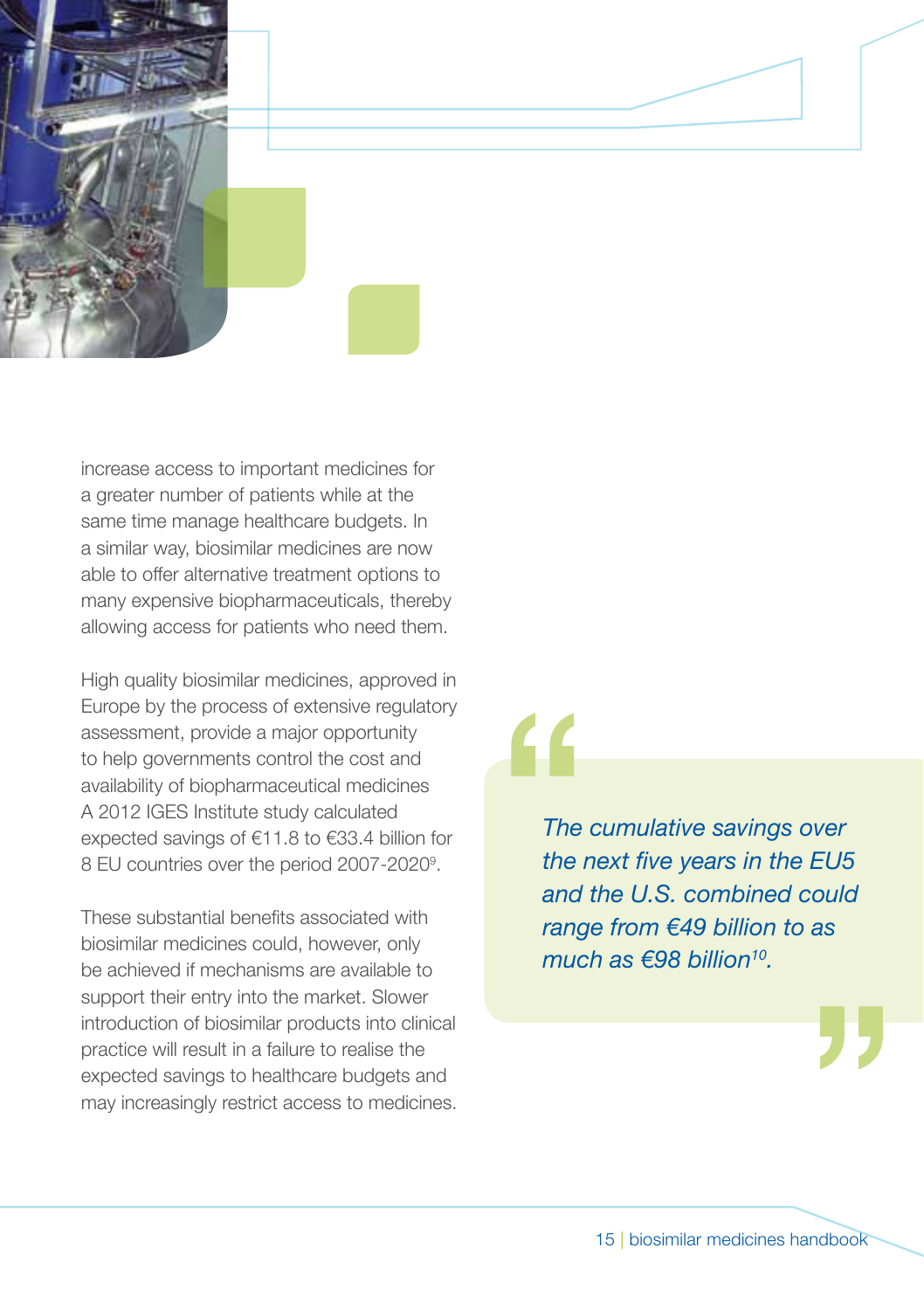### nomenclature of biopharmaceuticals, including biosimilar medicines

Biopharmaceuticals have been available for more than 30 years. These include:

- $\rightarrow$  hormone products, e.g. growth hormone for growth hormone disorders, erythropoietin (EPO) for **anaemia** in the kidney and other diseases, insulin for diabetes, and GCSF for chemotherapy induced neutropenia
- $\rightarrow$  immunomodulators such as beta-interferon for multiple sclerosis
- $\rightarrow$  monoclonal antibodies (mAbs) used primarily for treating cancer and autoimmune diseases
- $\rightarrow$  blood coagulation factors, e.g. factor VIII and IX for blood disorders such as haemophilia
- $\rightarrow$  enzymes for the treatment of a variety of conditions, including metabolic disorders such as **Gaucher's disease**
- $\rightarrow$  vaccines for the prevention of many diseases, such as those caused by human papillomavirus infections

Manufacturers other than the originator companies have the scientific capability to produce biopharmaceuticals similar to the originator products. In the European Union, this new category of medicines is called biosimilar medicines, or 'biosimilars'. Sometimes the longer official term 'similar biological medicinal products' is used. They can be marketed following loss of patent and exclusivity protection of the originator product. Biosimilar medicines approved in the EU have been successfully compared to, and have demonstrated that they match, their reference products in terms of quality (methods and controls of manufacturing), efficacy (desired effect), and safety (risk/ benefit assessment).

Details on approved biosimilar medicines are available through European Public Assessment Reports (EPARs), which are published on the European Medicines Agency websites<sup>11</sup>.

Since the advent of the biosimilar legislative pathway in the EU, many such products

*The terms 'biosimilar' or 'biosimilar medicines' should only be used to describe follow-on or new versions of biological medicines that have been approved following the assessment of a rigorous comparability exercise as is required in the EU and other highly regulated markets.*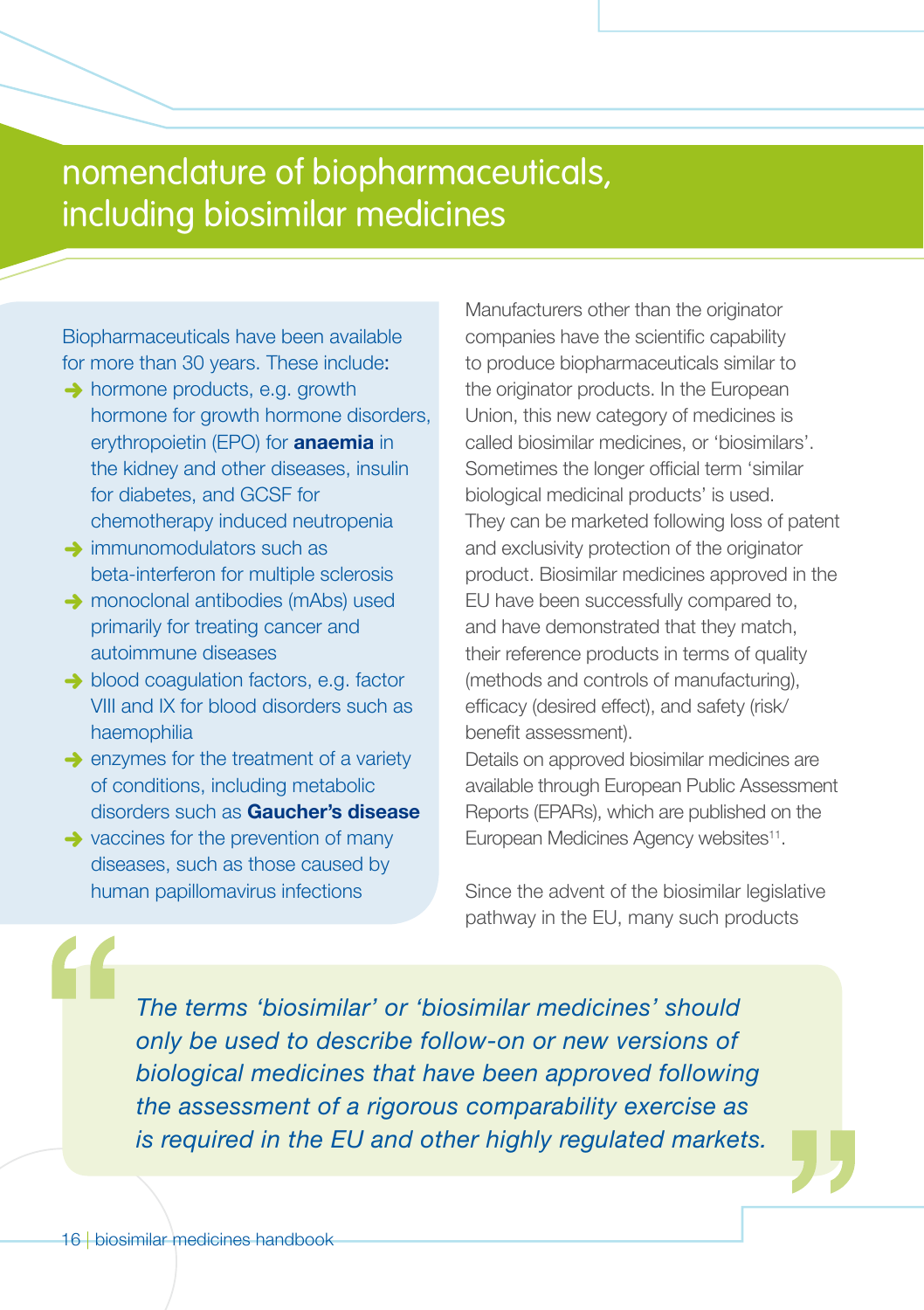### safe and efficacious biosimilar medicines have been used in the EU market for 10 years

containing a variety of biological **active substances** have been approved via the biosimilar pathway.

A full listing of all the individual biosimilar product approvals granted by the European Commission is shown in the following table.

#### Table 1 > List of EU approved biosimilar medicines (March 2016)

| <b>Active</b><br>substance | <b>Name of biosimilar</b><br>medicine | <b>Date of European</b><br><b>Commission</b><br>authorisation | <b>Marketing</b><br>authorisation<br>holder | <b>Reference</b><br>product            |  |
|----------------------------|---------------------------------------|---------------------------------------------------------------|---------------------------------------------|----------------------------------------|--|
| <b>SOMATROPIN</b>          | Omnitrope®                            | 12-04-06                                                      | Sandoz                                      | Genotropin®                            |  |
|                            | Abseamed®                             | 28-08-07                                                      | Medice                                      |                                        |  |
|                            | <b>Binocrit®</b>                      | 28-08-07                                                      | Sandoz                                      |                                        |  |
| <b>EPOETIN</b>             | Epoetin alfa HEXAL®                   | 28-08-07                                                      | Hexal                                       | Erypo <sup>®</sup> /Eprex <sup>®</sup> |  |
|                            | <b>Retacrit®</b>                      | 18-12-07                                                      | Hospira                                     |                                        |  |
|                            | Silapo <sup>®</sup>                   | 18-12-07                                                      | <b>Stada</b>                                |                                        |  |
|                            | <b>Biograstim®</b>                    | 15-09-08                                                      | AbZ-Pharma                                  |                                        |  |
|                            | Ratiograstim®                         | 15-09-08                                                      | Ratiopharm                                  |                                        |  |
|                            | TevaGrastim®                          | 15-09-08                                                      | Teva                                        | Neupogen <sup>®</sup>                  |  |
| <b>FILGRASTIM</b>          | Filgrastim HEXAL®                     | $06 - 02 - 09$                                                | Hexal                                       |                                        |  |
|                            | Zarzio <sup>®</sup>                   | 06-02-09                                                      | Sandoz                                      |                                        |  |
|                            | Nivestim®                             | 08-06-10                                                      | Hospira                                     |                                        |  |
|                            | Grastofil®                            | $18 - 10 - 13$                                                | Apotex                                      |                                        |  |
|                            | Accofil®                              | 18-09-14                                                      | Accord Healthcare                           |                                        |  |
| <b>INFLIXIMAB</b>          | Inflectra <sup>®</sup>                | $10 - 09 - 13$                                                | Hospira                                     |                                        |  |
|                            | Remsima <sup>®</sup>                  | $10 - 09 - 13$                                                | Celltrion                                   | Remicade <sup>®</sup>                  |  |
|                            | $O$ valeap®                           | $27 - 09 - 13$                                                | Teva                                        |                                        |  |
| <b>FOLLITROPIN ALFA</b>    | Bemfola <sup>®</sup>                  | $27 - 03 - 14$                                                | Finox Biotech                               | Gonal f®                               |  |
| <b>INSULIN GLARGINE</b>    | Abasaglar®                            | $09 - 09 - 14$                                                | Eli Lilly                                   | Lantus <sup>®</sup>                    |  |
| <b>ETANERCEPT</b>          | <b>Benepali®</b>                      | $18 - 01 - 16$                                                | Samsung Bioepis                             | Enbrel®                                |  |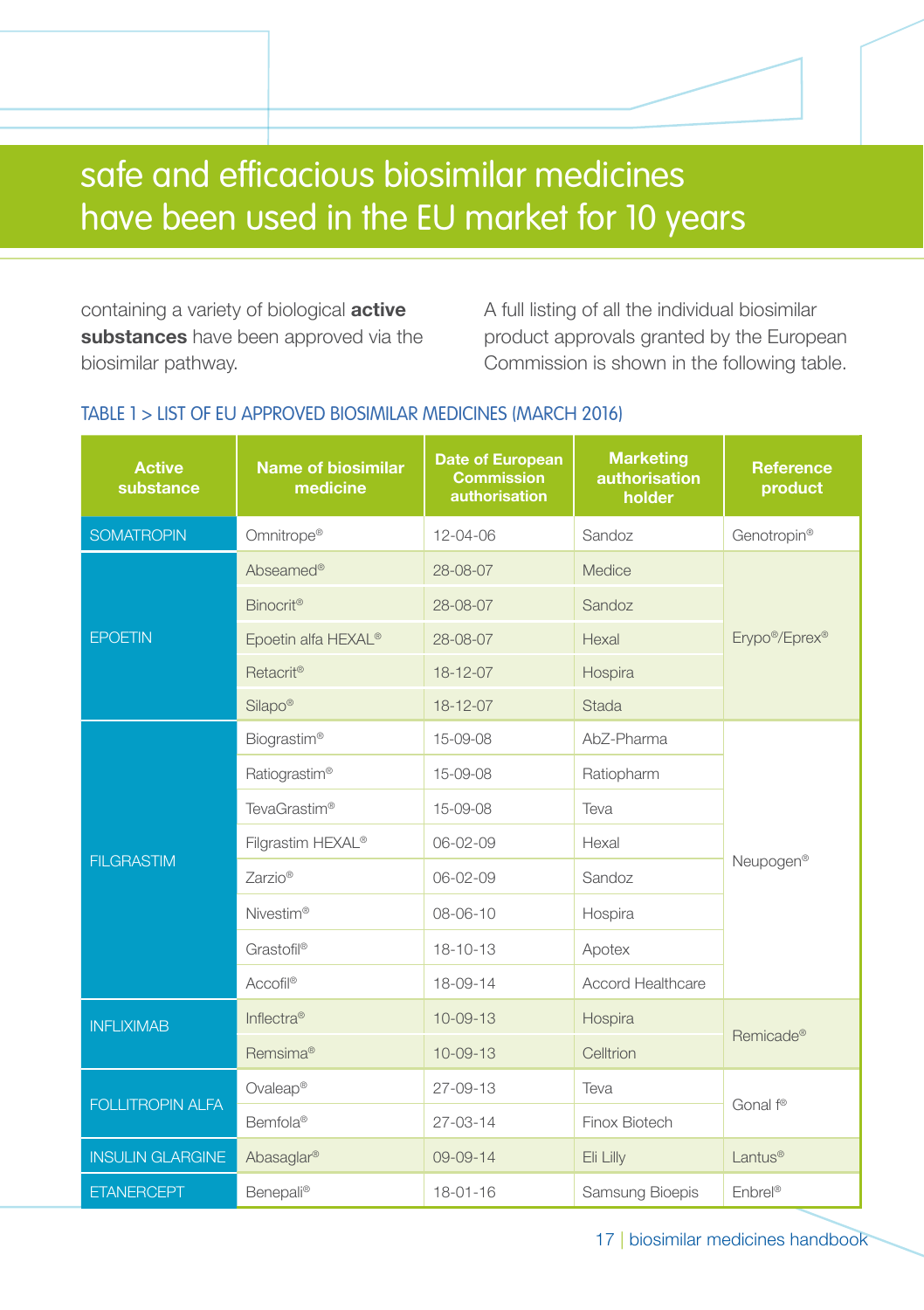

Based on the numbers of EMA scientific advice opinions given over recent years, it is reasonable to expect further new applications and approvals for biosimilar medicines in the years ahead, especially for biosimilar versions of monoclonal antibodies.

### the science and technology of biosimilar medicines

Biopharmaceuticals contain much larger molecules than pharmaceuticals made of chemical active substances, and each has a set of characteristics naturally subject to some variability. They are usually proteins or polypeptides. This variability includes the 'shape' of the molecule (folding) and the type and length of any sugar or carbohydrate groups that may be attached to it (glycosylation).

All biopharmaceuticals, including biosimilar medicines, are produced using living organisms. The end product has to be purified from the thousands of other molecules present in a living cell or living organism and therefore the production process requires sophisticated and validated technologies.

#### FIGURE 2  $>$  STANDARD PRODUCTION SEQUENCE IN THE MANUFACTURE OF A BIOPHARMACEUTICAL PRODUCT

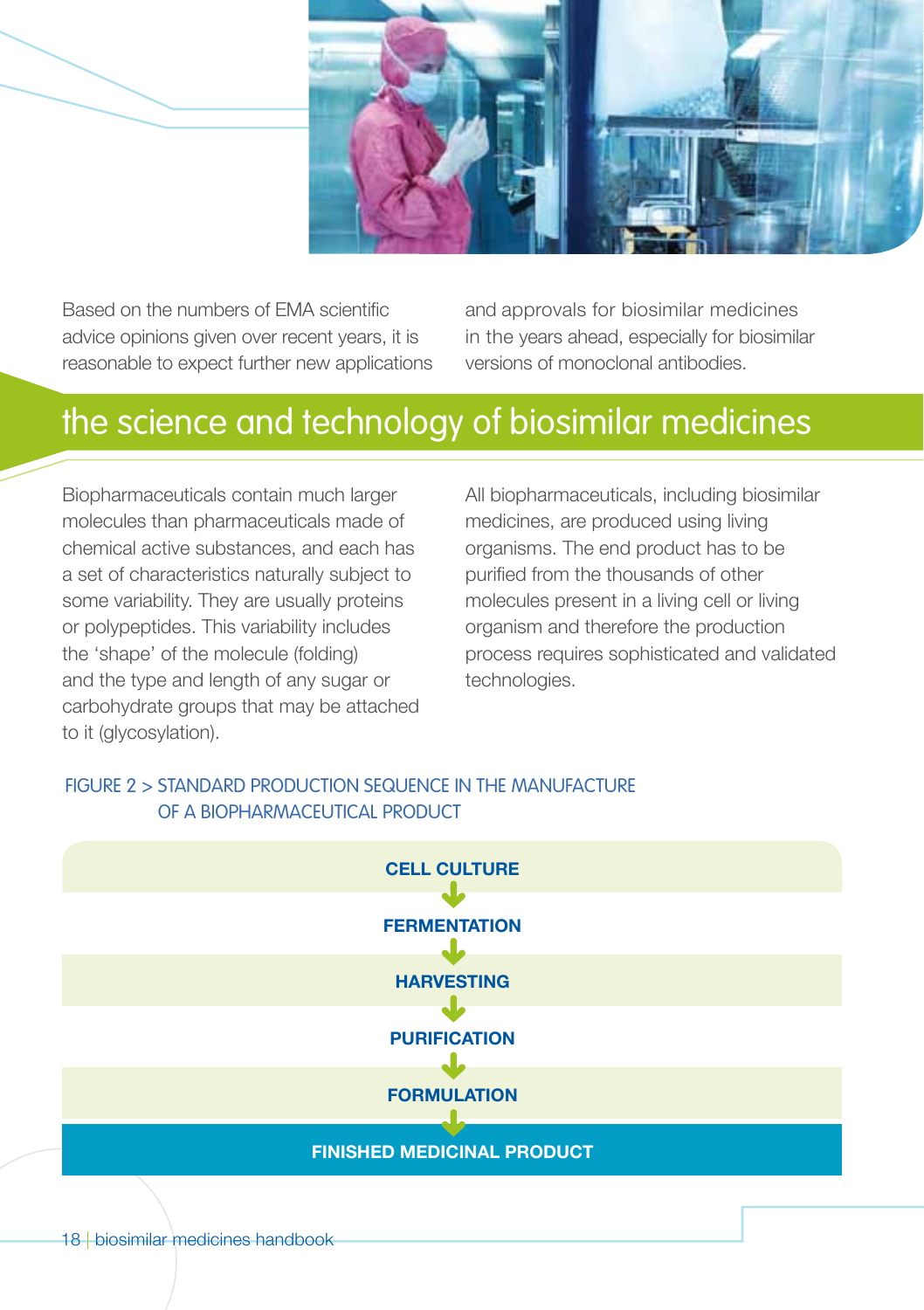#### Figure 3 > Timeline for development of a biosimilar medicine

|  | Step 1: Developing equivalent host-cell clone | $1 - 1.5$ years                                                        |                 |                                       |   |                                                                  |                   |
|--|-----------------------------------------------|------------------------------------------------------------------------|-----------------|---------------------------------------|---|------------------------------------------------------------------|-------------------|
|  | Step 2: Preparing cell banks clone            |                                                                        |                 |                                       |   |                                                                  |                   |
|  |                                               | <b>Step 3: Process Development</b><br><b>Fermentation Purification</b> | $1 - 1.5$ years |                                       |   |                                                                  |                   |
|  |                                               | Step 4: Manufacturing scale-up                                         |                 |                                       |   |                                                                  |                   |
|  |                                               |                                                                        |                 | Non-clinical studies Clinical studies |   | <b>Step 5: Comparability Testing Analytical Characterisation</b> | $3.5 - 4.5$ years |
|  |                                               |                                                                        |                 |                                       | 6 |                                                                  | Years             |

#### | The Development of Biosimilar Products

#### Introduction to the Concept of 'Biosimilarity': The Scientific Concept of Comparability

The basic principle underlying the development of a biosimilar product is the comparability with the reference product. This is not a new scientific concept that applies only to biosimilar medicines. Comparability, as assessed through a process known as a 'comparability exercise', is a critical concept that has been evolved in order to perform comparisons between different versions of any biological products in development. Data provided by such comparisons is needed to show that there are no significant differences in quality. efficacy and safety between the different versions of the product under development.

After any product has been approved by the regulatory authorities, it is not unusual for further changes to be made in the manufacturing process. Such changes are introduced during the life-cycle of the product after the initial approval. When changes are made, demonstration is needed that the safety and efficacy of the products remain comparable to those of the product prior to the implementation of the manufacturing change. As a general scientific principle, comparability does not necessarily mean that the products manufactured before and after the change are identical; instead, comparability needs to be demonstrated. The comparability demonstrated through the comparability exercise, together with the existing knowledge, needs to be sufficiently predictive to ensure that any differences in quality attributes have no adverse impact upon the efficacy or safety of the product.

The same scientific principle of comparability applies to the development of a biosimilar product, which must be similar to the reference product in terms of quality, efficacy, and safety in order to be allowed on the EU market. The 'comparability exercise' required for the candidate biosimilar and the reference product is regarded as a complicated and difficult task. However, highly sophisticated analytical and validation tools are available today to allow for a detailed **characterisation** of these products and, whenever needed, scientifically sound, non-clinical and clinical studies can be conducted to confirm comparative clinical safety and efficacy.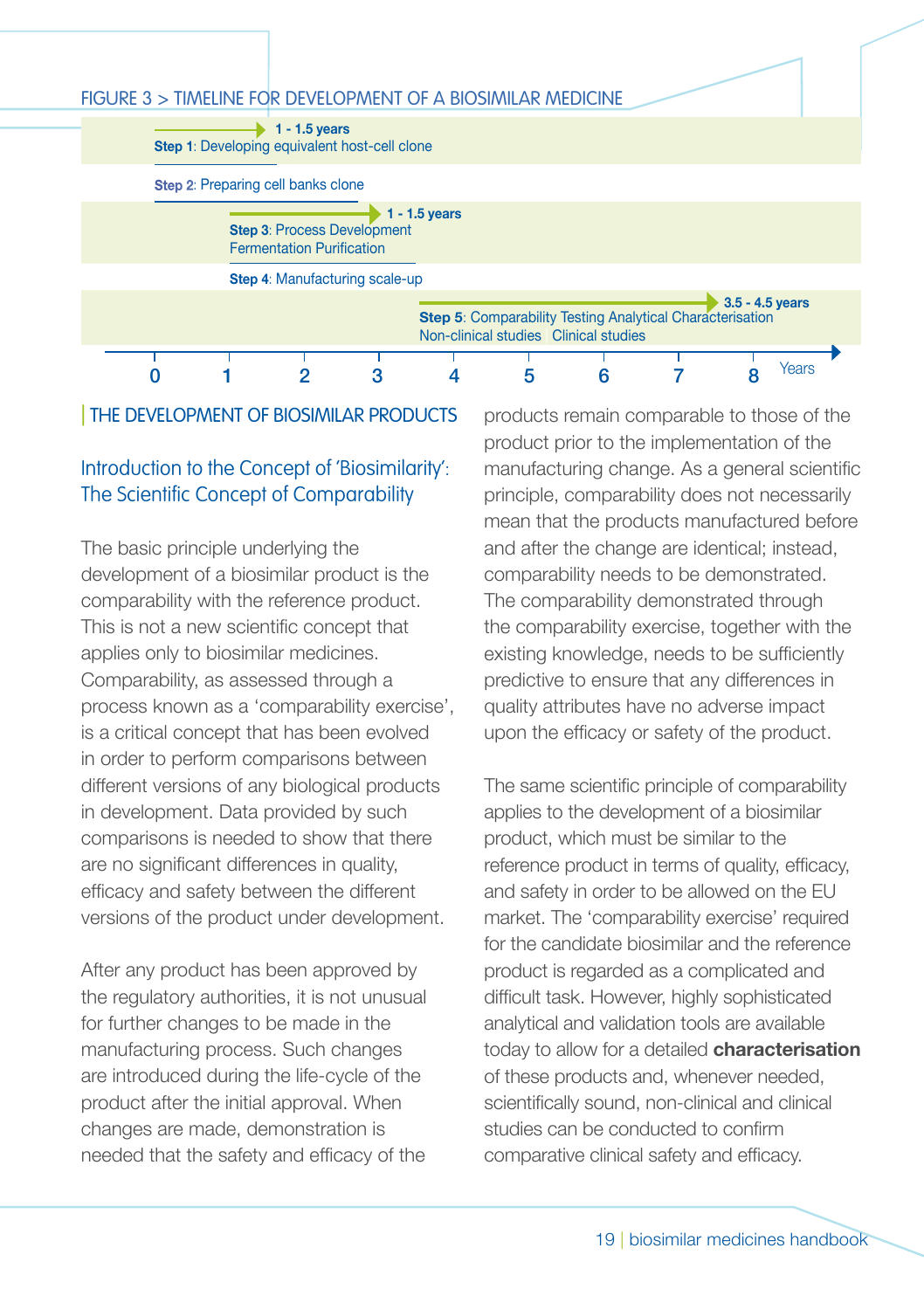



#### Biosimilar development is fundamentally comparative

#### The Stepwise Comparability Exercise

The development of a biosimilar medicine requires a comprehensive product and process development plus comparative testing at all levels, namely at quality, non-clinical and clinical stages. The aim is to ensure that the biosimilar product matches its reference product in terms of quality, efficacy and safety. Therefore, the same reference product is used for the comparability exercise throughout the entire drug development programme of the biosimilar product.

#### • First Step – Quality Comparability (Physicochemical and biological comparability)

The quality development programme may include:

 $\rightarrow$  A thorough characterisation programme

that needs to be carried out to compare the physicochemical and biological quality attributes including the purity of the potential biosimilar medicine as compared with the reference product. This is done using a large series and variety of different state-of-the-art analytical methods, as no single one can characterise all aspects of a product.

- $\rightarrow$  A modified development process, if there are significant differences found in analyses, until the product generated has a profile that matches the profile of the reference product.
- $\rightarrow$  Continuing modification at every stage of the development process so that the final biosimilar medicine matches the quality of the reference product by every criterion that is required by the European Medicines Agency when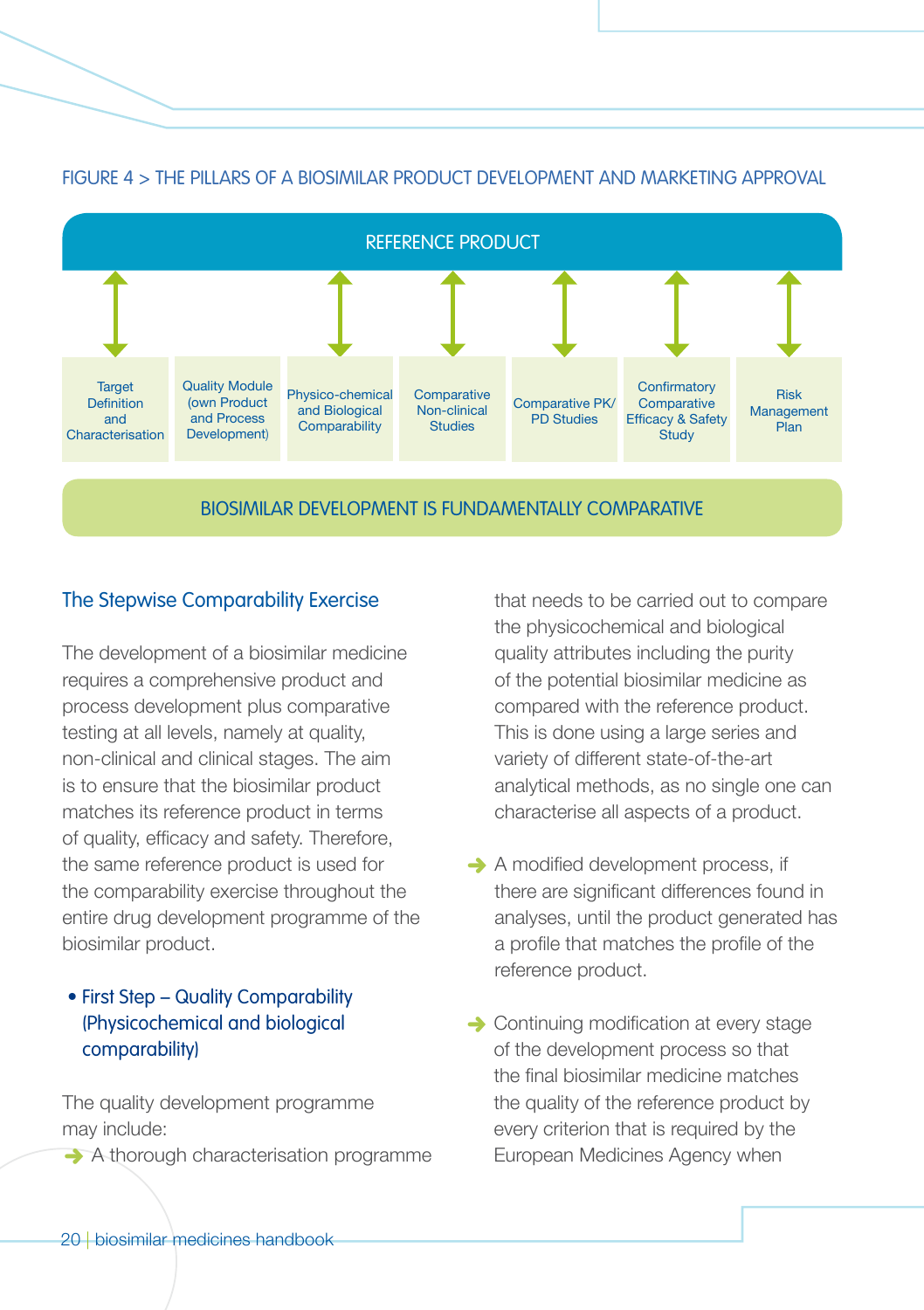the documentation is submitted for assessment and marketing authorisation.

#### • Second Step – Non-Clinical Comparability (Comparative non-clinical studies)

Non-clinical (sometimes also called preclinical) studies need to be carried out for biosimilar medicines as is the case for any other biopharmaceuticals before the initiation of any clinical trial involving human subjects. The non-clinical data for a biosimilar product is usually generated through a tailored programme of a variety of **in vitro** tests or, in exceptional cases, studies in animals, as required by EU guidelines. The non-clinical studies should be conducted in a stepwise approach: analytical studies and *in vitro* pharmaco-toxicological studies should be conducted first and a decision then made as to the extent of what, if any, *in vivo* work in animal studies will be required. If an *in vivo* evaluation is deemed necessary, the design of PK and/or PD and/or safety studies should follow the principles of the 3Rs (replacement, refinement, reduction<sup>12</sup>. The aim of these studies is to further support comparability or to detect potential differences between the biosimilar and reference product.

#### • Third Step – Clinical Comparability (Comparative clinical studies)

The clinical trials are also comparative in nature in the case of a biosimilar development. However, clinical testing is not required to the same extent as would be needed for a new active substance due to the clinical experience acquired from the use of the reference product, accumulated over many years. Moreover, clinical trials of biosimilar medicinal products do not aim to demonstrate efficacy and safety per se, since this has already been established for the reference product. The purpose of the clinical trials is to confirm comparable clinical performance of the biosimilar and the reference product.Therefore, the design of the clinical development programme takes into account the nature and the characteristics of the medicine and its intended use, and also how comparable the profile of the biosimilar medicine is to that of the reference product. The closer the profiles of the biosimilar and reference products and the higher the similarity (that has been demonstrated through appropriate studies, e.g. comparative quality, biological and receptor-binding assays, and *in vitro* studies), the more a tailored clinical trial programme can be accepted by the regulators. This means that if in-depth comparability between the biosimilar and the reference product has been demonstrated, the clinical experience gained with the reference product and its established efficacy, and safety profile can be taken into account because the safety and efficacy profiles of the reference product are equally relevant for the biosimilar medicine – based on a successfully demonstrated comparability between reference and biosimilar products. Tailored clinical trials help to confirm that efficacy and safety profiles of the biosimilar and the reference product are comparable while unnecessary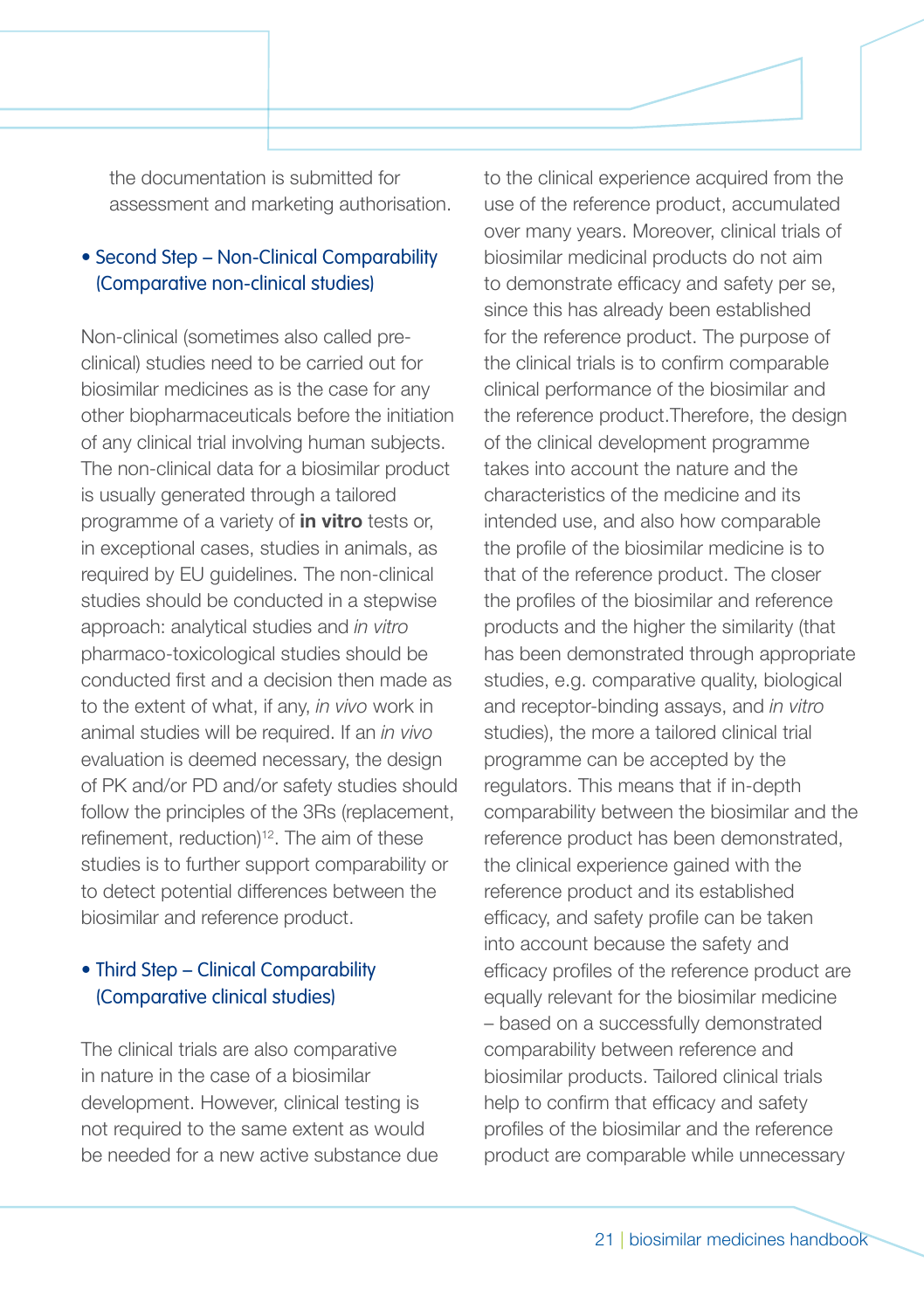human testing is prevented. Consequently, the very high development costs associated with clinical trials can be reduced.

The clinical comparability exercise is conducted in a step-wise approach and usually begins with pharmacokinetic and/ or pharmacodynamic studies. As a further step, these studies can be followed by a comparative and confirmatory clinical

efficacy and safety study in a representative indication using the most sensitive patient population / model. Besides comparative efficacy, a comparable safety profile in terms of seriousness and frequency of different side-effects must also be shown. The assessment of comparable immunogenicity profiles for the biosimilar and the reference products is also part of the clinical safety data.

#### FIGURE 5 S THE PURPOSE OF THE COMPARABILITY EXERCISE





*The primary purpose of the assessment of a biosimilar product is not the characterisation of the benefit/ risk profile of the product as such, but the qualitative and quantitative evaluation of the comparability (similarity) of the biosimilar product to the reference product.*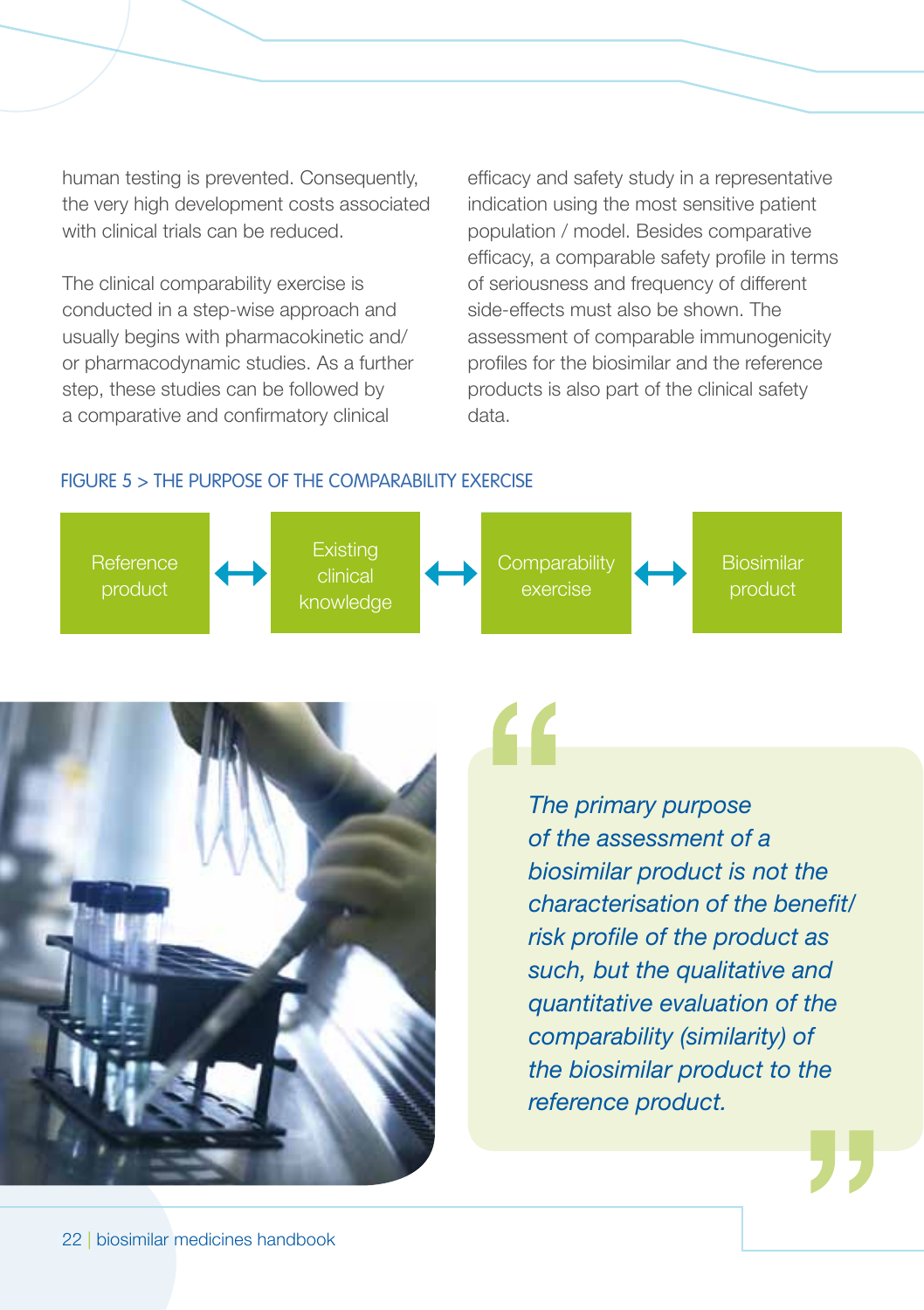#### figure 6 > stages of development of a biosimilar medicine

| Define and<br>characterise<br>the reference product | Complete product &<br>process development of<br>the biosimilar medicine | Confirm comparability<br>between biosimilar medicine<br>and the reference product                                                                       |
|-----------------------------------------------------|-------------------------------------------------------------------------|---------------------------------------------------------------------------------------------------------------------------------------------------------|
|                                                     |                                                                         | <b>QUALITY</b><br>Physicochemical characterisation<br>Biological characterisation                                                                       |
|                                                     |                                                                         | <b>NON-CLINICAL</b><br>Multiple In vitro studies,<br>In vivo studies in exceptional cases                                                               |
|                                                     |                                                                         | <b>CLINICAL</b><br>Pharmacokinetic/pharmacodynamic<br>assessment in humans<br>Confirmatory efficacy and safety study<br>in most sensitive patient model |

#### | Extrapolation of Indications

Biopharmaceutical (originator) products are often used in more than one indication. The mechanism of action for these various indications is very often the same. It may be possible that the demonstration of clinical similarity proven for one indication can be extrapolated to other indications.

The current version of the CHMP biosimilar guideline on non-/clinical issues indicates: "When biosimilar comparability has been demonstrated in one indication, extrapolation of clinical data to other indications of the reference product could be acceptable, but needs to be scientifically justified."

The scientific basis for this extrapolation of indications is the proven, in-depth comparability between the biosimilar

candidate and its reference product at all levels of the biosimilar medicines development. Therefore, the current guideline states:

"Extrapolation should be considered in the light of the totality of data, i.e. quality, nonclinical and clinical data. It is expected that the safety and efficacy can be extrapolated when biosimilar comparability has been demonstrated by thorough physico-chemical and structural analyses as well as by in vitro functional tests complemented with clinical data (efficacy and safety and/or PK/PD data) in one therapeutic indication."13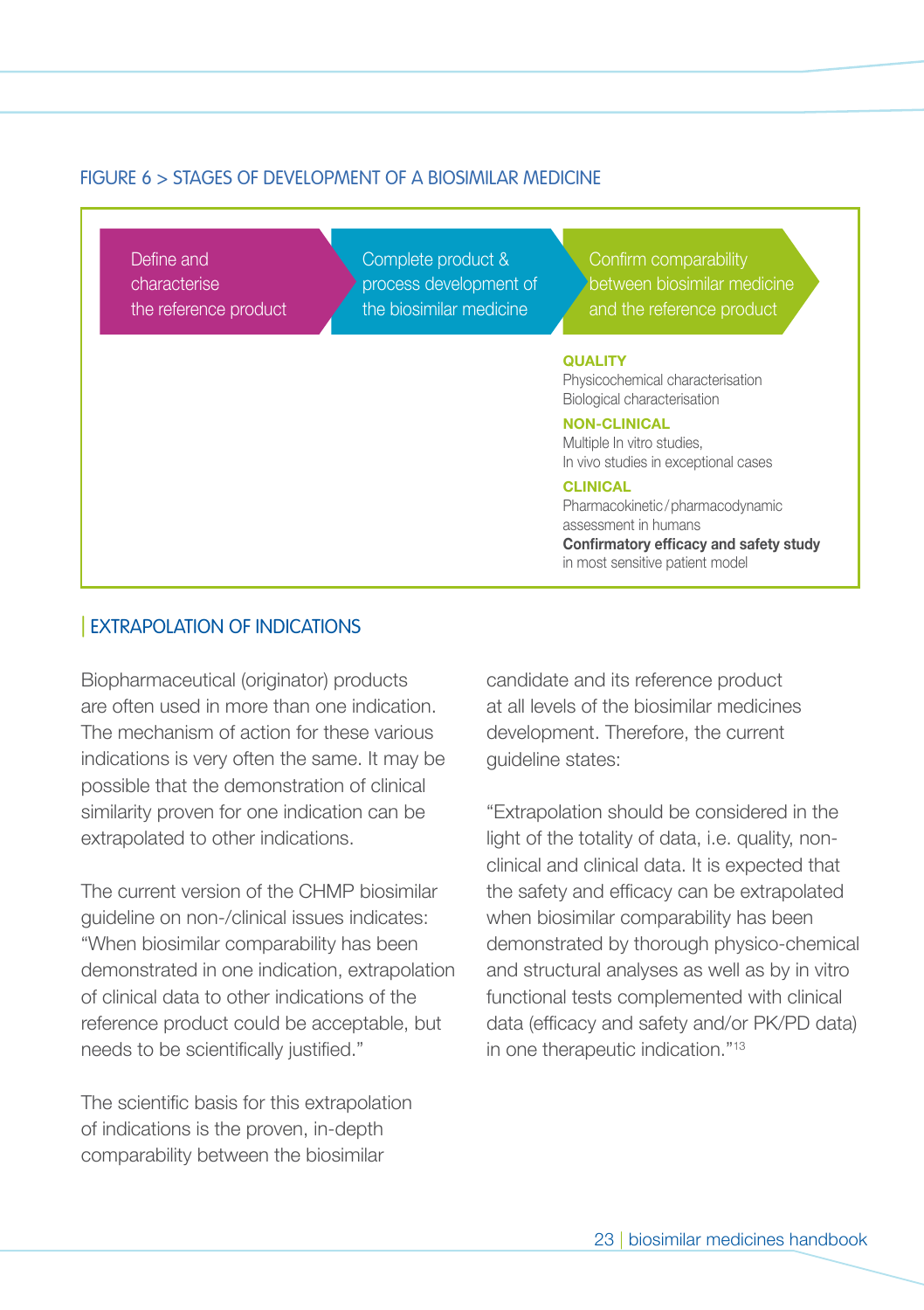*Biosimilar medicines are developed to match their reference product in terms of quality, safety and efficacy.*

Consequently it is scientifically justified that the clinical experience gained with the biosimilar product in the tested indication(s) and in relevant PK/PD studies can be extrapolated to other indications for which the reference product is approved, provided that the mechanism of action for all these indications is the same.

Not all biopharmaceuticals will necessarily become available as a biosimilar medicine. The science and technology, the very high cost of development and production, and also the size of the market (number of

patients) have to be taken into account by a potential manufacturer.

#### | Quality Assurance for THE MANUFACTURE OF BIOPHARMACEUTICALS

Both originator reference products and biosimilar medicines are made under carefully controlled conditions to ensure that the products are consistently produced, and manufactured to the required quality. These controlled conditions are known as Good Manufacturing Practice (GMP).

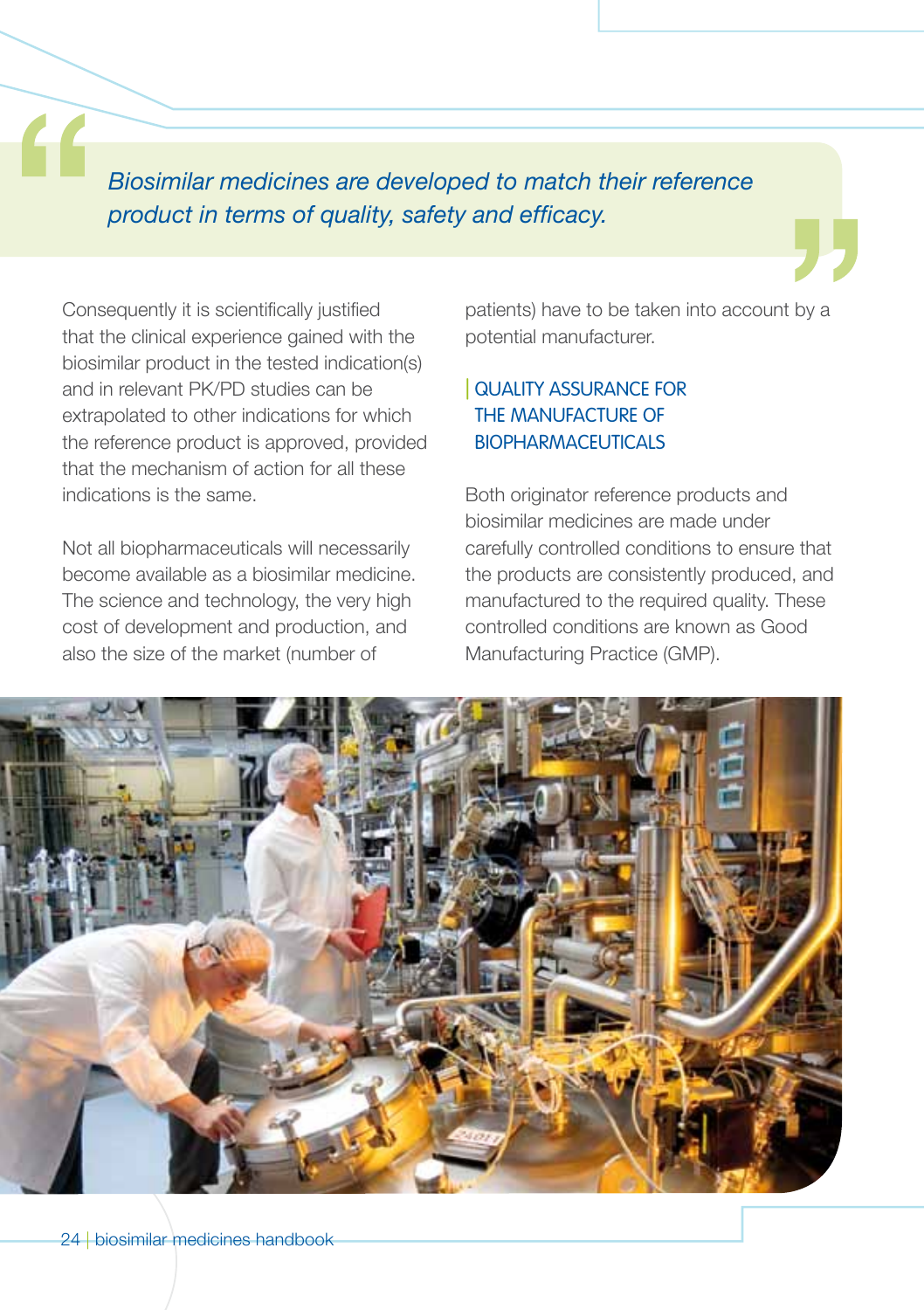In the European Union, to determine whether the required manufacturing conditions are in place, GMP inspections for all biopharmaceuticals (both originator and biosimilar medicines) are coordinated by the EMA and performed by National Regulatory Agencies.

Since the development and manufacture of biosimilar medicines is a complex field, it requires a high degree of specialised expertise and the establishment of an expensive technological background, thus it also carries a considerable degree of commercial risk.



*Biosimilar medicines are manufactured according to the latest state-of-the-art technology, ensuring the highest quality standards available.*

*Biosimilar medicines are usually better characterised than their reference products were characterised at the time of their initial approval 10 to 20 years earlier.*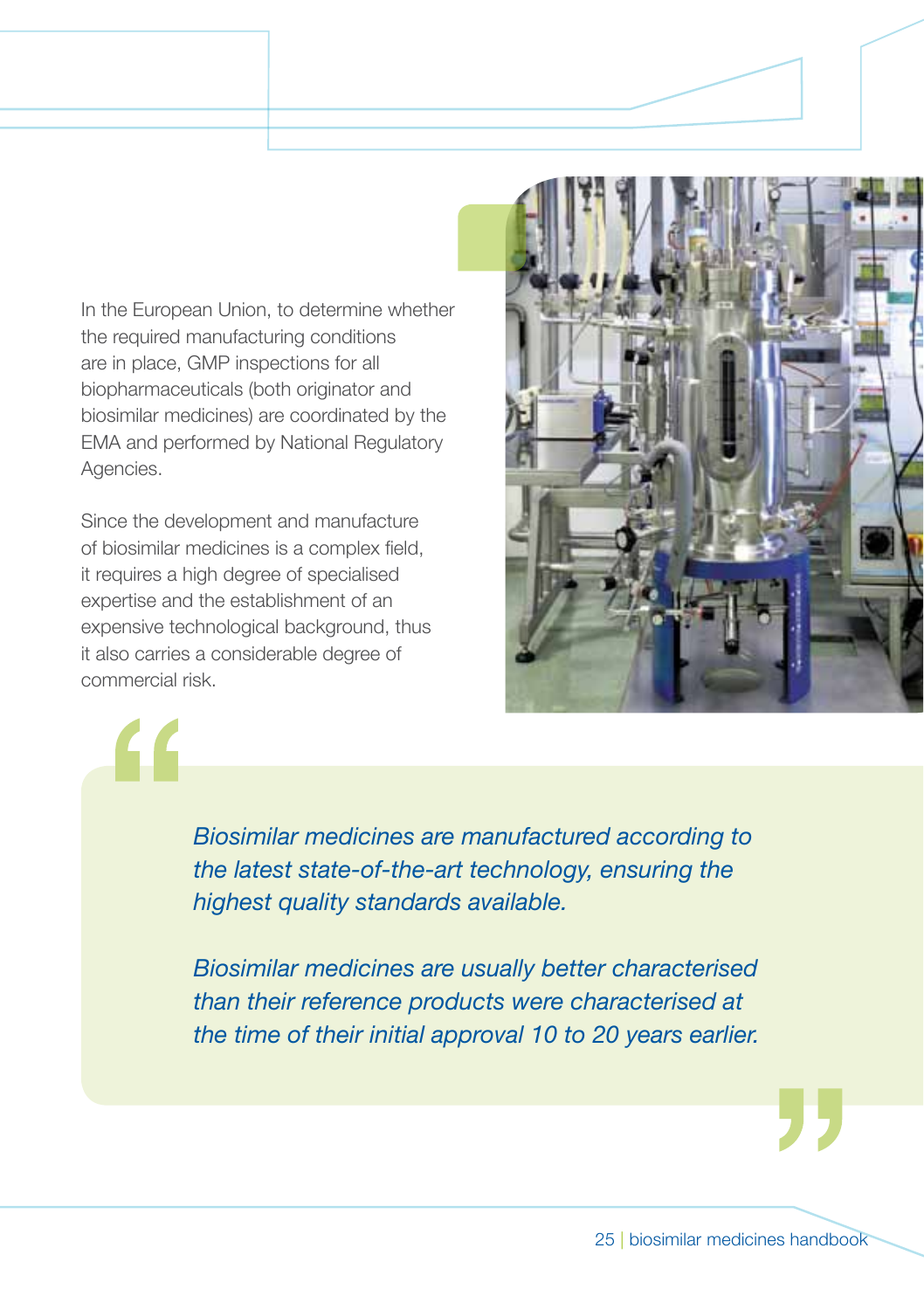### regulation of biosimilar medicines

#### | Scientific Guidelines

The EU was the first region in the world to have defined a policy and legal framework for the approval of biosimilar products. The concept of a 'similar biological medicinal product' was introduced into EU legislation in 2003, and further developed with the adoption of the revised EU pharmaceutical legislation in 200414.

With the legal framework for biosimilar medicines established, the EMA, together with the Committee for Medicinal Products for Human Use (CHMP), the Biotechnology Working Party (BWP) and the Working Party on Similar Biological Medicinal Products (BMWP), released specific guidelines to deal with all aspects of the development, production, testing and regulation of biosimilar medicines. This was done after consultation with all the relevant stakeholders, which include national regulatory bodies, scientific advisory groups, industry, clinicians, and patient groups.

The initial guidelines, published in 2005 and 2006, comprised an overarching guideline as well as other more general guidelines concerning the product quality, clinical

*| EMA building in London*

26 | biosimilar medicines handbook

and non-clinical issues. These guidelines have been revised according to the latest views of the regulators which have evolved based on the scientific and technological developments as well as on experience gained in the past ten years since the first biosimilar products became available for EU patients.

In addition, product- specific guidelines listing the non-clinical and clinical requirements are also available, and the EMA is in the process of developing additional guidelines as well as revising existing ones (for more information, please see appendix 1).

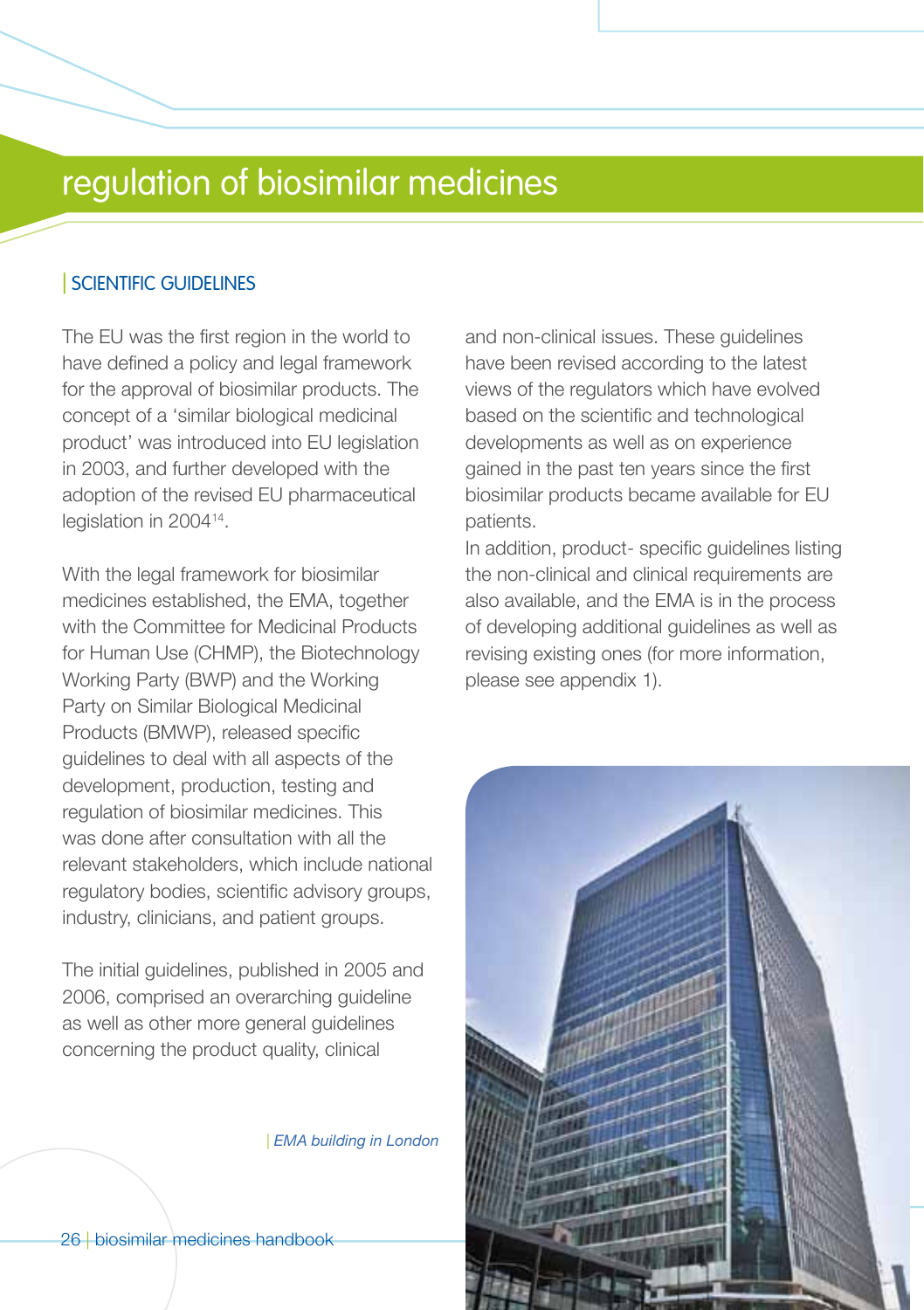Figure 7 > Schematic overview of current biosimilar medicines guidelines

GUIDELINES OF RELEVANCE FOR BIOSIMILAR MEDICINES

#### **OVERARCHING BIOSIMILAR medicines GUIDELINES**

• GENERAL • QUALITY • NON-CLINICAL AND CLINICAL

**PRODUCT-SPECIFIC BIOSIMILAR medicines GUIDELINES** 

Insulin | Somatropin | G-CSF | EPO | LMWH | IFN-α | FSH | IFN-β | mAbs

#### **OTHER GUIDELINES RELEVANT FOR BIOSIMILAR medicines**

• COMPARABILITY – QUALITY

• COMPARABILITY – NON-CLINICAL AND CLINICAL • IMMUNOGENICITY • BIOequivalence • bioanalytics • statistics • pharmacovigilance

#### | Assessment of Immunogenicity

All biopharmaceuticals, in contrast to conventional pharmaceuticals, demonstrate a greater capacity to elicit an **immune reaction**, because they are polypeptides or proteins and might therefore be recognised by the immune system as foreign.

Immunogenicity is the capability of a specific substance to induce an unwanted **immune response** that is triggered by more than one single factor. The immunological response is complex and, in addition to antibody formation, other events such as T-cell activation or innate immune response activation could contribute to

any potential adverse response. In many patients, an immune response does not lead to any clinical consequences. However, the potential exists for general immune reactions that might cause symptoms of allergy or **anaphylaxis**. In addition, immune responses may cause reactions that lead to a loss of effect of the medicine or, on very rare occasions, reactions that cause an enhancement of activity of the immune system. Immunogenicity may be influenced by factors relating to the medicine itself, including the manufacturing process and **formulation**, and also by factors related to the individual susceptibility of a patient, the disease and the treatment method, including the immune status of cancer patients and route of administration15.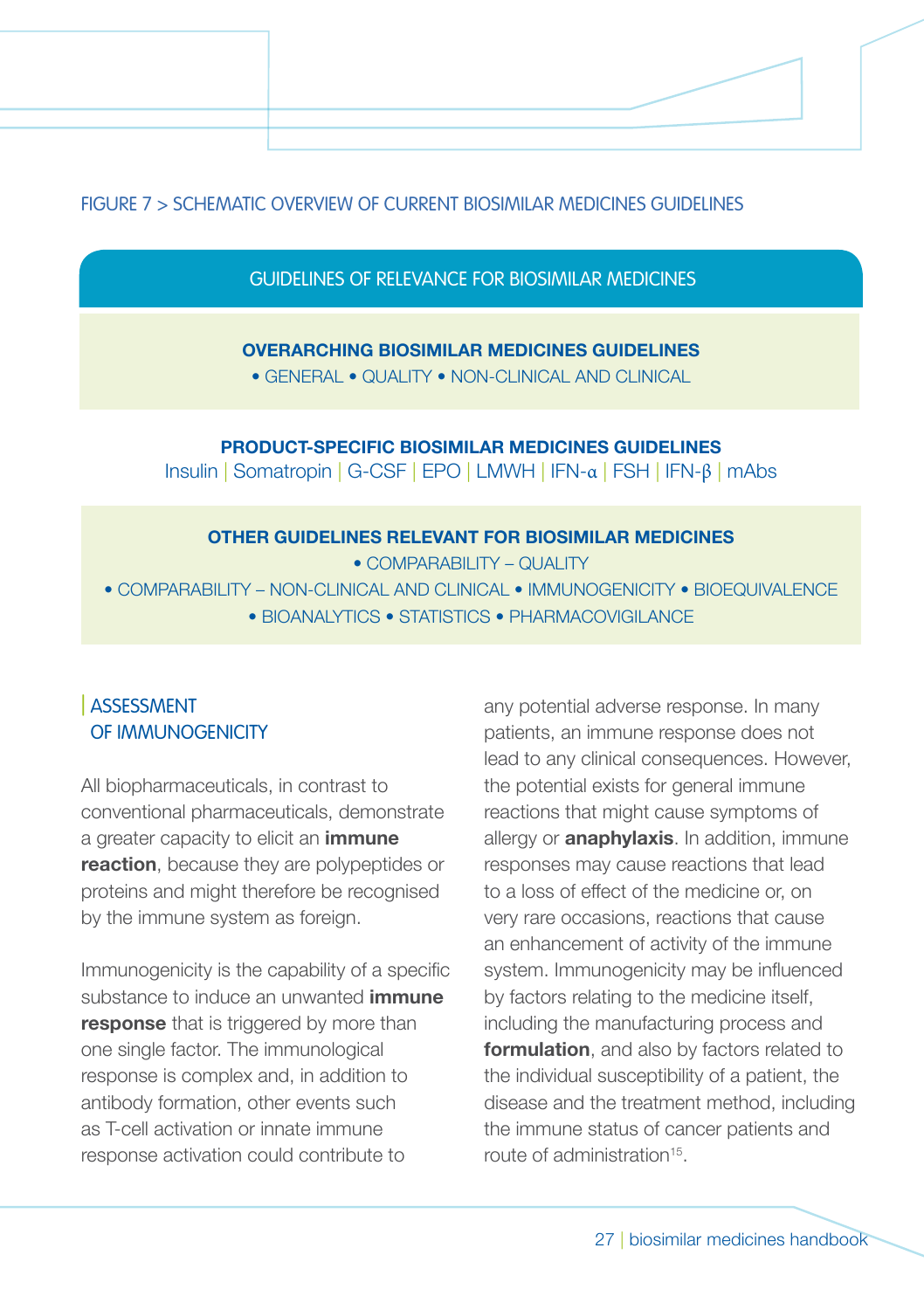These factors are carefully evaluated during the development of all biopharmaceuticals, including biosimilar medicines. The immunogenicity of biopharmaceuticals often cannot be fully predicted using preclinical in vitro and ex-vivo studies and clinical immunogenicity studies are usually required before approval and sometimes also after approval.

Substantial guidance on the assessment of immunogenicity is given by a guideline compiled specifically for biotechnologyderived therapeutic proteins including biosimilar medicinal products. Productspecific requirements on the assessment of immunogenicity are detailed in the respective product-specific guidelines for biosimilar medicinal products. The increased size and complexity, and the nature of action of monoclonal antibodies compared to smaller biopharmaceuticals (e.g. epoetin), has led to the preparation of a guideline addressing immunogenicity associated with this type of medicinal product (please refer to table in Appendix).

As patient-specific immunogenicity may sometimes only emerge after extensive exposure and usage, further systematic immunogenicity testing may also be required after gaining marketing authorisation. Assessment of immunogenicity may be part of postapproval Risk Management Plans (RMPs) and pharmacovigilance activities.

*The European Union continues to lead worldwide in developing scientific guidelines for biosimilar medicines.*

#### | Gaining Marketing Authorisation

The application for a marketing authorisation for any biotechnology-derived product must be submitted to the European Medicines Agency and be assessed via the Centralised Procedure. This procedure involves two independent assessment teams from two Member States plus scientific experts from all other Member States evaluating the data in the registration dossier. Each individual national CHMP expert is supported by additional national experts who can also provide input. The EU regulatory authorities are known for their expertise in the assessment of biopharmaceuticals and are consequently very experienced in assessing data from comparability exercises.

The registration dossier for a biosimilar medicine that is to be submitted to these experts contains a data package based on the requirements laid down in the appropriate scientific guidelines. If this data is assessed as satisfactory in all respects, the biosimilar product will receive a marketing authorisation from the European Commission. Only then will the company be allowed to market the medicinal product in the European Union (and also the EEA–EFTA states of Iceland, Lichtenstein and Norway).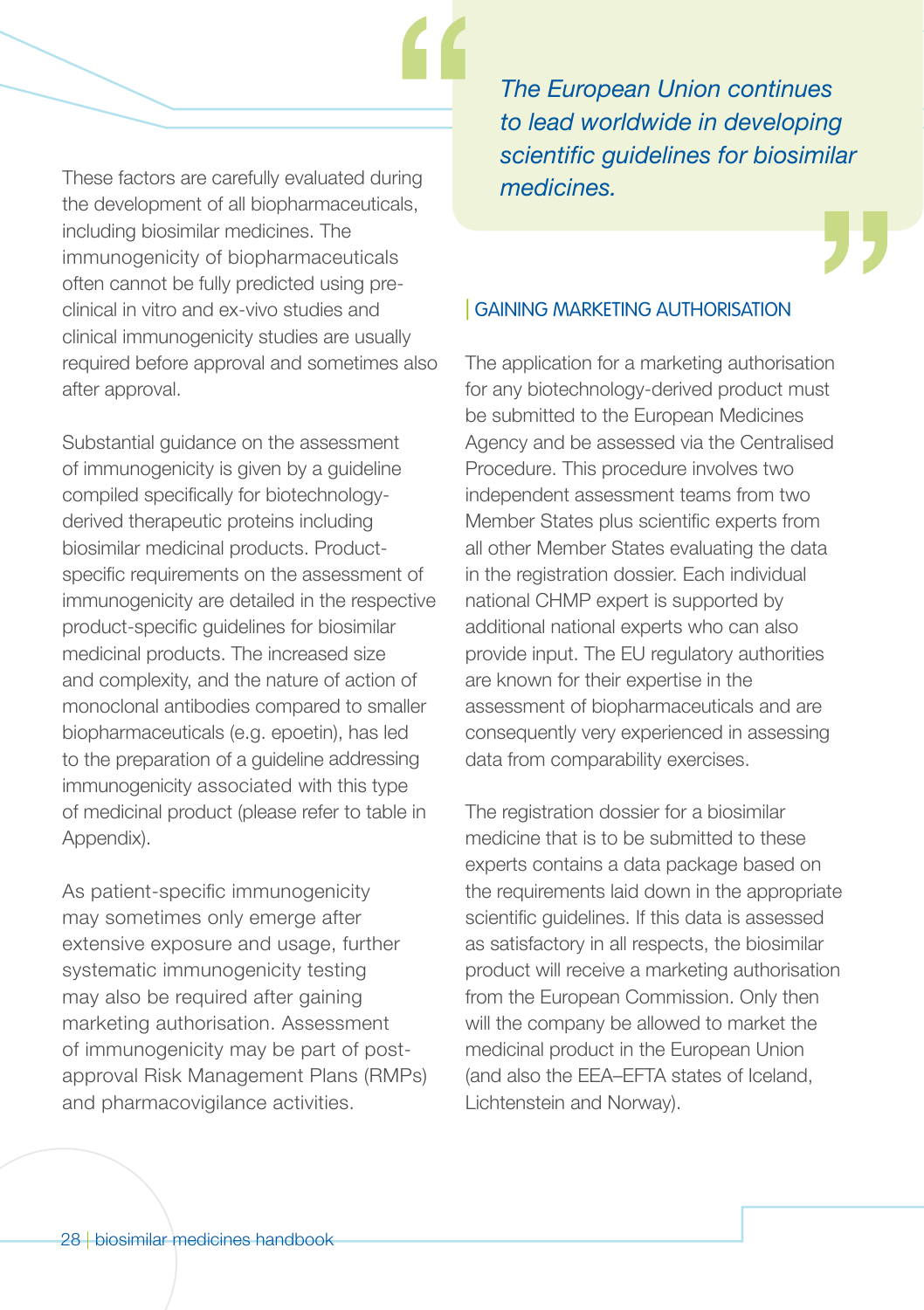#### Table 2 > Data package required for a marketing authorisation application to be presented to the European Medicines Agency

| <b>QUALITY DATA</b>                  | The quality of the biosimilar medicinal products must meet the same<br>requirements and standards as that of the reference product. The<br>registration dossier includes all the necessary data to establish the quality<br>of the product, including:<br>• Definitions and descriptions of the manufacturing process, and<br>associated control tests and standards<br>• Data on the consistency of manufacturing (quality control of the process)<br>• Data on analytical tests (molecular structure, potency and purity/impurity<br>profile)<br>• Data on stability of the product<br>In addition, the results of the comprehensive comparability exercise with<br>the reference product will be presented |  |
|--------------------------------------|---------------------------------------------------------------------------------------------------------------------------------------------------------------------------------------------------------------------------------------------------------------------------------------------------------------------------------------------------------------------------------------------------------------------------------------------------------------------------------------------------------------------------------------------------------------------------------------------------------------------------------------------------------------------------------------------------------------|--|
| <b>NON-CLINICAL DATA</b>             | The registration dossier for a biosimilar medicinal product will usually<br>include comparative non-clinical data.<br>The amount of non-clinical data required is specific to the product,<br>and will be determined on a case-by-case basis.<br>Usually the following non-clinical tests are included:<br>• A variety of in vitro studies<br>• In exceptional cases, pharmacokinetic/pharmacodynamic studies<br>including local tolerance testing in appropriate models                                                                                                                                                                                                                                      |  |
| <b>CLINICAL DATA</b>                 | The registration dossier for a biosimilar medicinal product will usually<br>include clinical data, summarising the results of comparative clinical trials<br>conducted in healthy volunteers and in patients with the biosimilar product.<br>For most biosimilar medicines, extensive comparative trials have been<br>conducted, often including several hundreds of patients.<br>Companies applying for a marketing authorisation must submit all the<br>results from their trials, both positive and negative. Immunogenicity data<br>are required.                                                                                                                                                         |  |
| <b>PHARMACO-</b><br><b>VIGILANCE</b> | A Risk Management Plan (RMP), which is a detailed description of<br>the company's risk management system, must be submitted with the<br>registration dossier. The RMP describes what is known about the safety of<br>the medicine and outlines how the manufacturer will further monitor and<br>fill any potential or known gaps in knowledge as well as any measures<br>needed to prevent or minimise any potential risk of the medicinal product.<br>The Risk Management Plan also includes the description of the routine<br>pharmacovigilance system, which requires the submission of Periodic<br>Safety Update Reports (PSURs).                                                                         |  |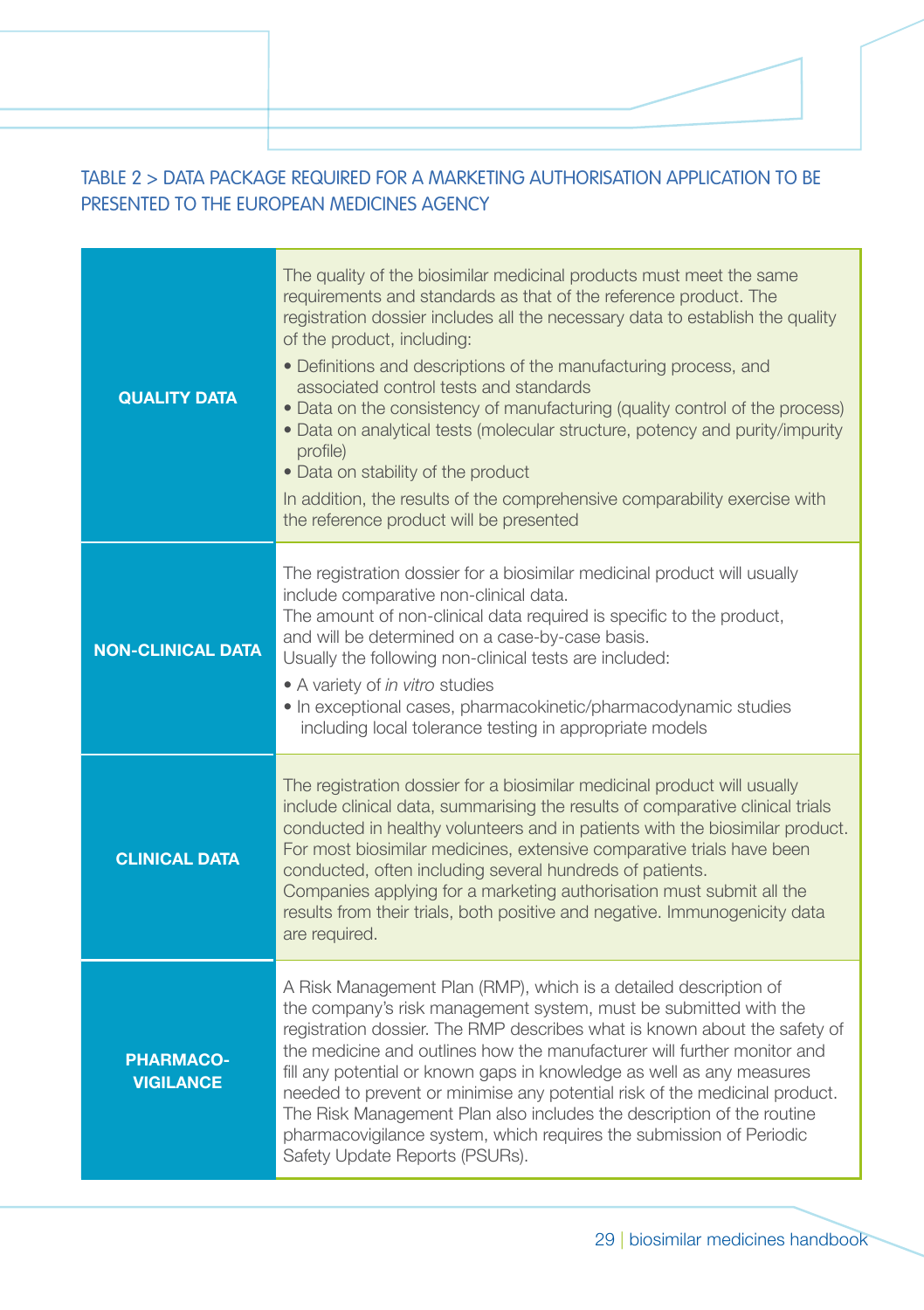*Biosimilar medicines, as with all biopharmaceuticals in Europe, undergo rigorous regulatory and scientific assessment by the same scientific expert committees at the European Medicines Agency.*

A summary of the data and the assessment regarding the medicinal product, known as the European public assessment report (EPAR) is made available to the public. The EPAR is compiled by the European Medicines Agency and is published on its website after issuance of the marketing authorisation by the European Commission.

#### | Pharmacovigilance

All European pharmaceutical companies are legally required to monitor the use and effects of all their medicines continuously. They must have systems in place to collect, detect, assess, understand and communicate any **adverse reactions** or any other medicine-related problem. The science and activities of these processes are known as 'Pharmacovigilance'.

As is the case with every new medicine, the company is required to submit a Risk Management Plan (RMP) which is a detailed description of the company's risk management system. This RMP must be agreed by the European Medicines Agency and is an integral part of the marketing authorisation. The RMP describes what is

known about the safety of the medicine and outlines how the manufacturer will further monitor and fill any potential or known gaps in knowledge as well as any measures needed to prevent or minimise any potential risk of the medicinal product. For a biosimilar medicine, the RMP essentially relies on the safety profile of the reference product and any studies required or known to be conducted for the reference product. The RMP is published in the European Public Assessment Report (EPAR) after authorisation of the medicine and needs to be updated throughout the lifetime.

Once the medicines are marketed, the companies must prepare regular reports to review all available safety data. These are known as Periodic Safety Update Reports (PSUR). The purpose of these reports is to detect any change of the risk-benefit balance of a medicine. Sometimes additional **Post-Authorisation Safety Studies** (PASS) are also required.

For adverse reaction (ADR) reports relating to all biopharmaceuticals, the definite identification of the medicine with regard to its manufacturing is of particular importance.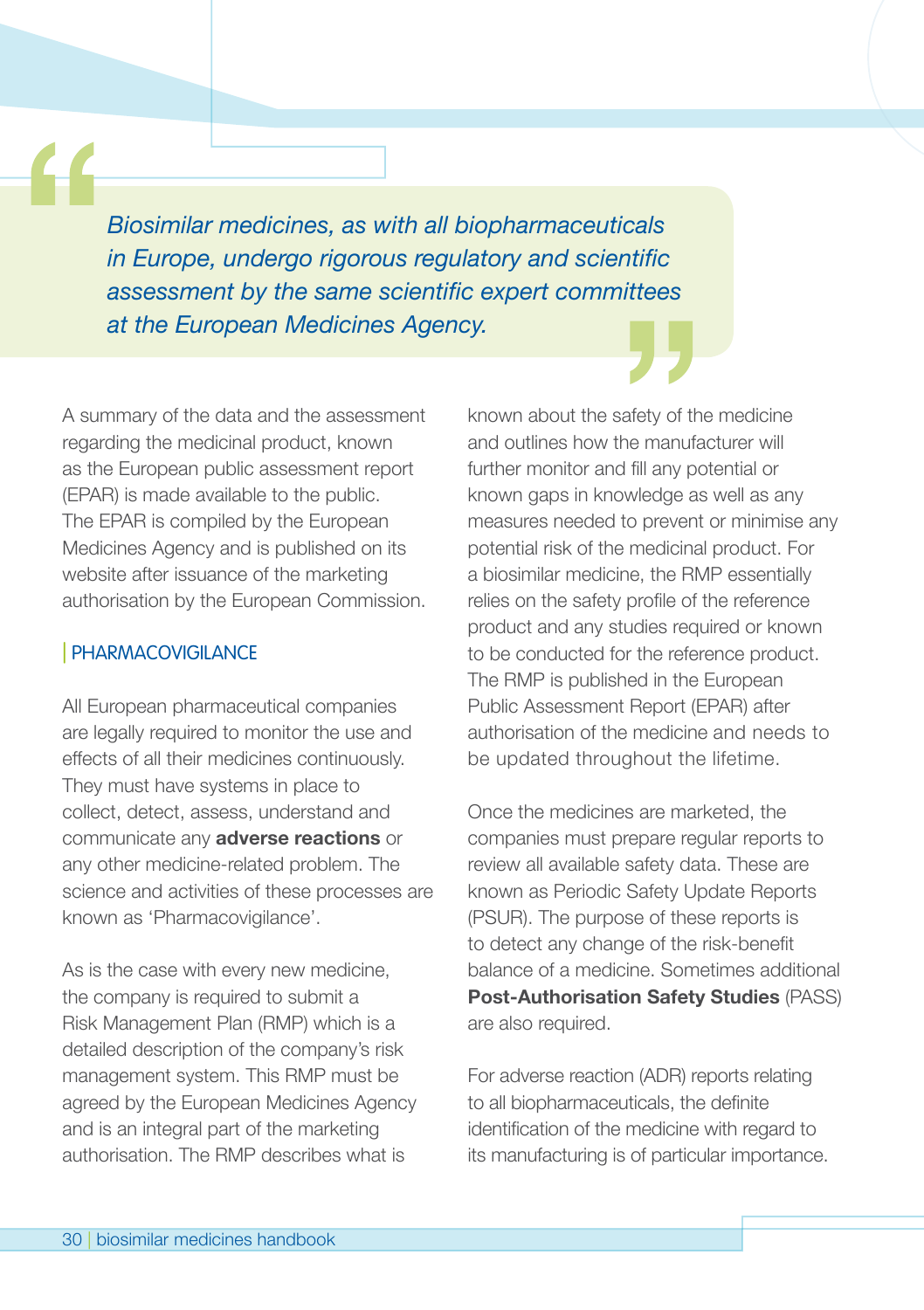Therefore, for every adverse reaction report of a biological medicine, EU legislation requires the name of the medicine and the batch number to be included in the ADR report. In this way a suspected adverse reaction can be linked to the correct medicine.

The new EU pharmacovigilance legislation has also foreseen that for all medicines with a new active substance and all new biological medicinal products, including new biosimilar medicines, a black symbol and a sentence inviting all adverse reactions to be reported are to be added to the summary of product characteristics and the patient information leaflet.

The European Medicines Agency is also responsible for the development and maintenance of **EudraVigilance**, which is a data processing network and management system for reporting and evaluating suspected adverse reactions during the development stage, and following the marketing authorisation of medicinal products in the European Economic Area (EEA). Within EudraVigilance, adverse reactions that are reported to the EMA or the National Competent Authorities (NCA) either by pharmaceutical companies, healthcare practitioners such as physicians, pharmacists or nurses, or patients, or that are retrieved from worldwide scientific literature through active continuous screening, are collated.



*All biopharmaceuticals, including biosimilar medicines, follow the same pharmacovigilance rules. Additionally, adverse reaction reports of a biological medicine must contain the name of the medicinal product and the batch number.*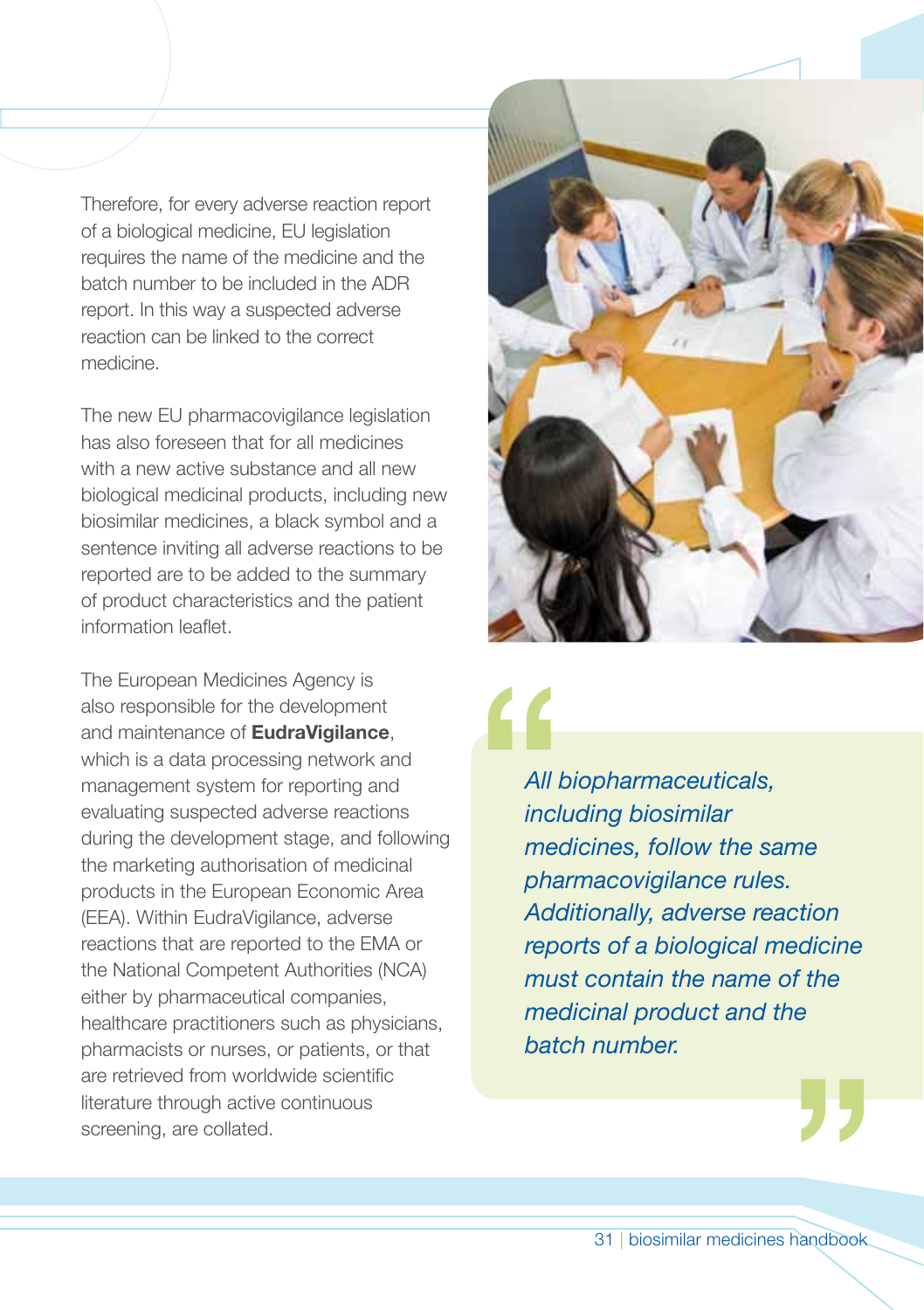

### introducing of biosimilar medicines into clinical practice

#### | Identification

As required by law for all medicines in the EU, every biosimilar medicine will either have an invented (brand) name, or the name of the active substance together with the company name. Every biosimilar medicine is consequently clearly identifiable by its unique name, which has to be formally agreed by the EMA as part of the approval process.

The first two biosimilar medicines approved in Europe bear invented (brand) names (i.e. Omnitrope® and Valtropin®) and both contain the same active substance, somatropin. Somatropin is the scientific name for this active substance. The scientific name is usually called the INN (International Non-proprietary Name), which may sometimes be known as the generic name. The INN is also approved by the EMA during the scientific evaluation of the biosimilar medicine.

The name of a medicine is very important for clear identification, safe prescription and dispensing, as well as for monitoring the safe use of the medicine during the whole life cycle.

The new EU pharmacovigilance legislation also includes a provision regarding the identification of any biological product. This stipulates that the Member States shall, through the methods of collecting information and, where necessary, through the follow-up of adverse reaction reports, ensure that any biological medicinal product prescribed, dispensed, or sold in their territory, which is the subject of an adverse reaction report, is identifiable.

All pharmaceutical and biopharmaceutical manufacturers use a variety of techniques to be able to trace their medicine at all times. This includes unique labelling, batch numbering and packaging.

> *All biosimilar products are clearly identifiable by their unique name.*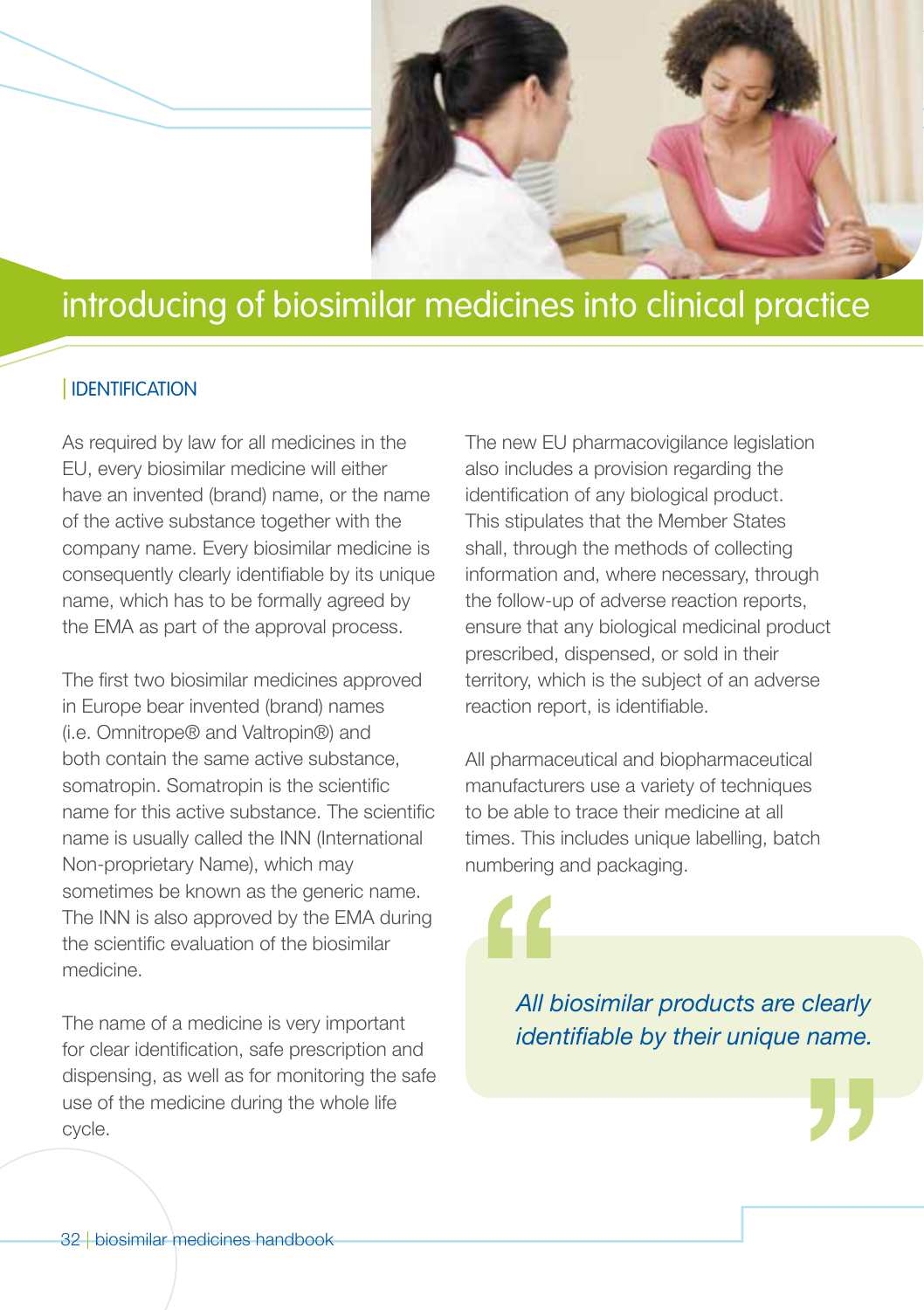

#### | Interchangeability

Interchangeability refers to the medical practice of changing one medicine for another that is equivalent, in a given clinical setting on the initiative or with the agreement of the prescriber. A medicinal product is considered to be interchangeable if it can be administered or dispensed instead of another clinically equivalent product. The regulatory scientific data, published via the EPAR (European Public Assessment Report), should guide prescribers' decisions on interchangeability.

In the context of interchangeability it should be noted that if an **originator company** changes the manufacturing process of an existing product, interchangeability between the pre- and post-change products is accepted as long as the change is supported by a package of comparability data that reviews the pre- and post-change product. The same approach needs to be taken for biosimilar medicines, based on the comparability data with a reference product.

> *Interchangeability refers to the medical practice of changing one medicine for another that is equivalent, in a given clinical setting on the initiative, or with the agreement of the prescriber.*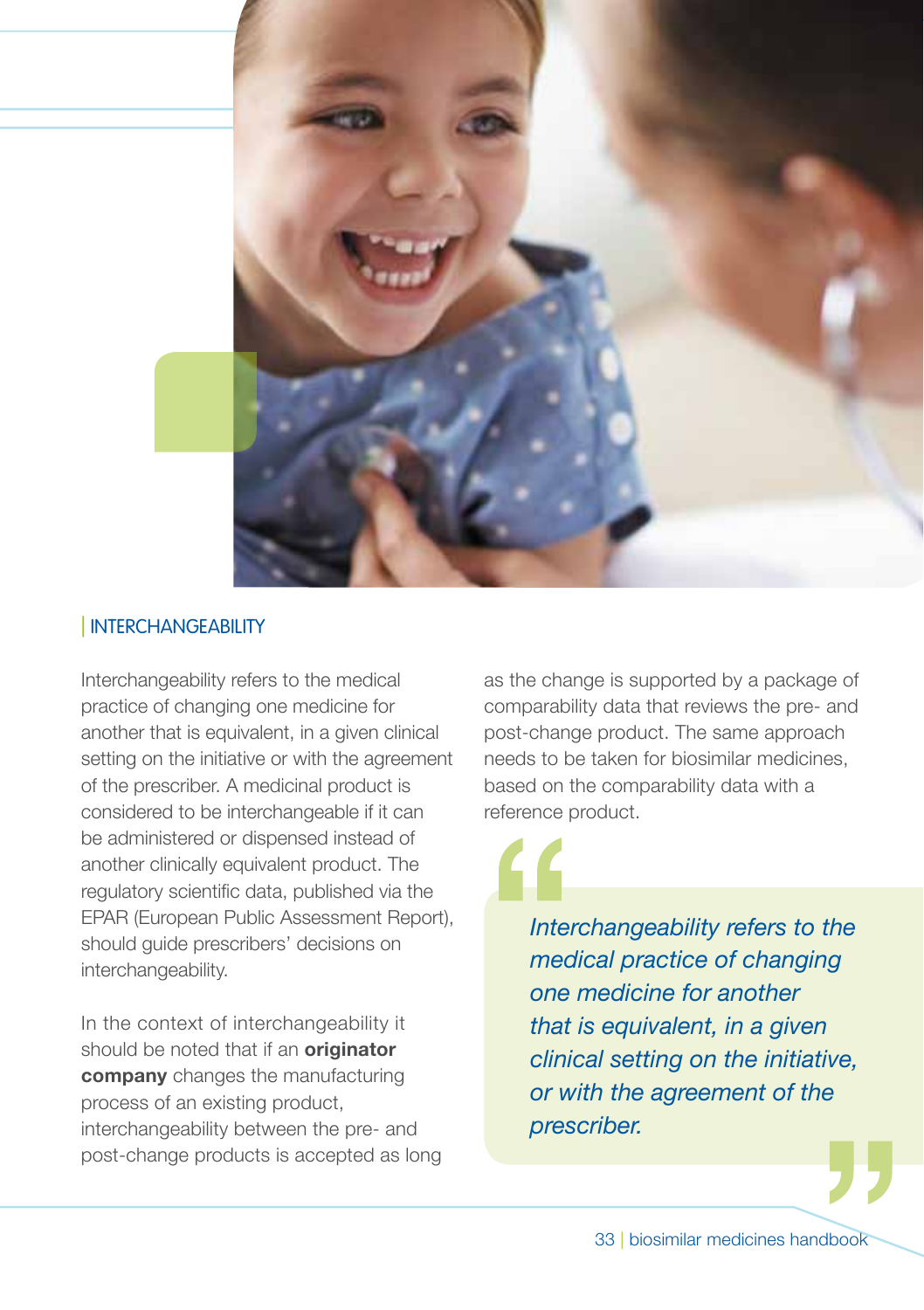### *Biosimilars are interchangeable with their reference products under the supervision of a health care person.*

The complete Finnish Medicines Agency's position towards interchangeability of biosimilars is accessible via the Fimea's website<sup>16</sup>.



It is important to reiterate that biosimilar medicines match their reference product in terms of quality, efficacy and safety. A demonstration of therapeutic equivalence is usually required in order to adopt the posology (dose recommendations) of the reference product<sup>17</sup>.

The extensive comparability data, and also post-marketing data, will therefore demonstrate that it is safe and efficacious to switch dose for dose from the reference product to the biosimilar medicine.

*The patient file of a patient that is treated with a biological medicinal product should contain information regarding the biological medicinal product, including the batch number of such product in order to ensure that the product can be traced if problems should occur.*

The 2015 revised Dutch Medicines Evaluation Board's position on biosimilars and interchangeability is accessible via the MEB's website<sup>18</sup>.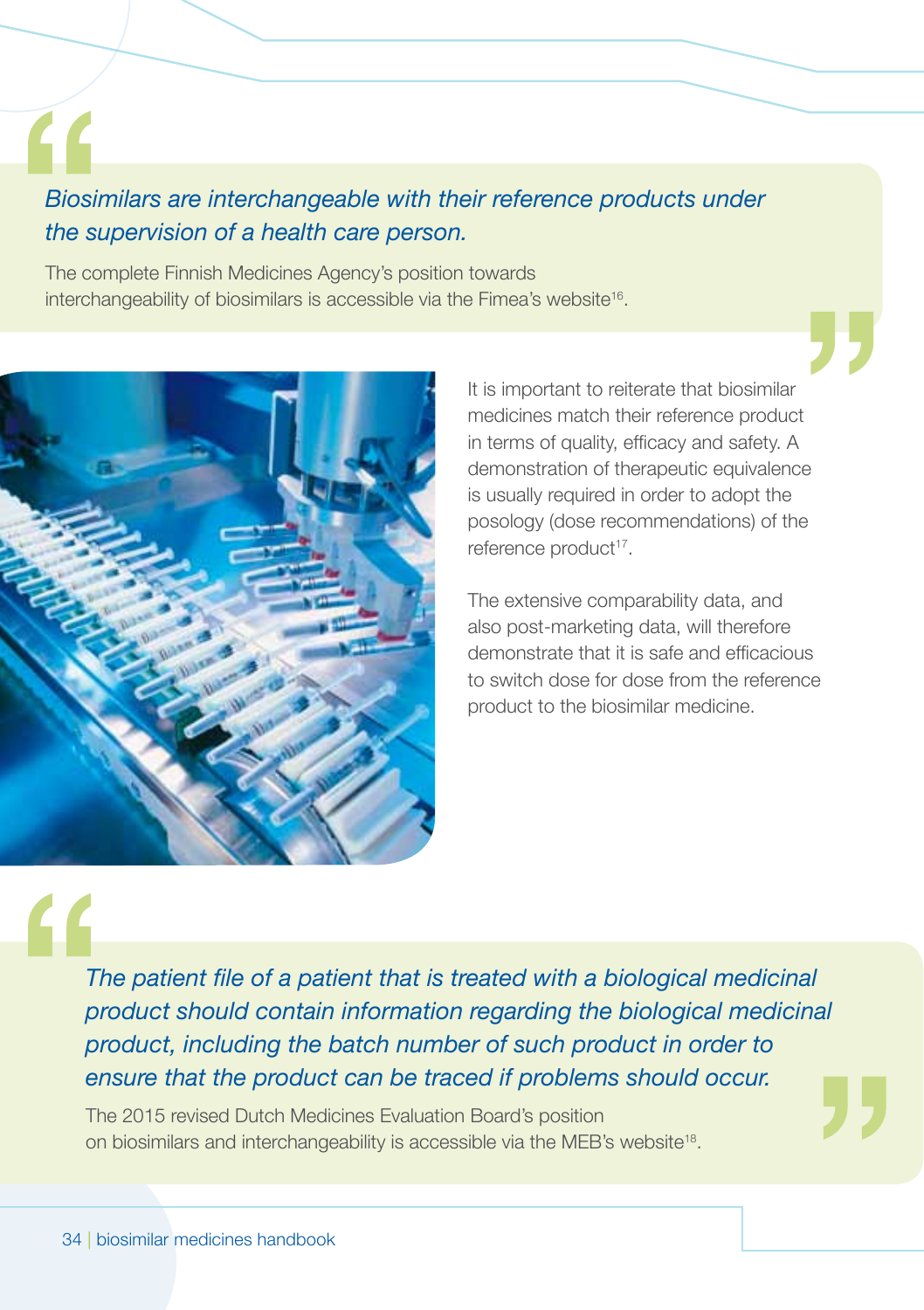

### the future and evolving landscape of biosimilar medicines

#### | Biosimilar Monoclonal Antibodies

Therapeutic monoclonal antibodies (mAbs) were first developed in the 1970s and 1980s, and have now become a very important class of biopharmaceuticals. They have the potential to target and cure many conditions such as cancer, rheumatoid arthritis, multiple sclerosis and other serious diseases, where immune disorders are thought to cause the disease process. Monoclonal antibodies are highly specific antibody proteins that are produced from a single clone of immune cells. This allows very specific target binding so that the resulting products have a precisely defined target.

The first biosimilar monoclonal antibody (infliximab) was approved in the EU in 2013. "

*As biotechnology evolves at a rapid pace and experience with biosimilar medicines' applications increases, the EU regulatory framework is evolving continually.*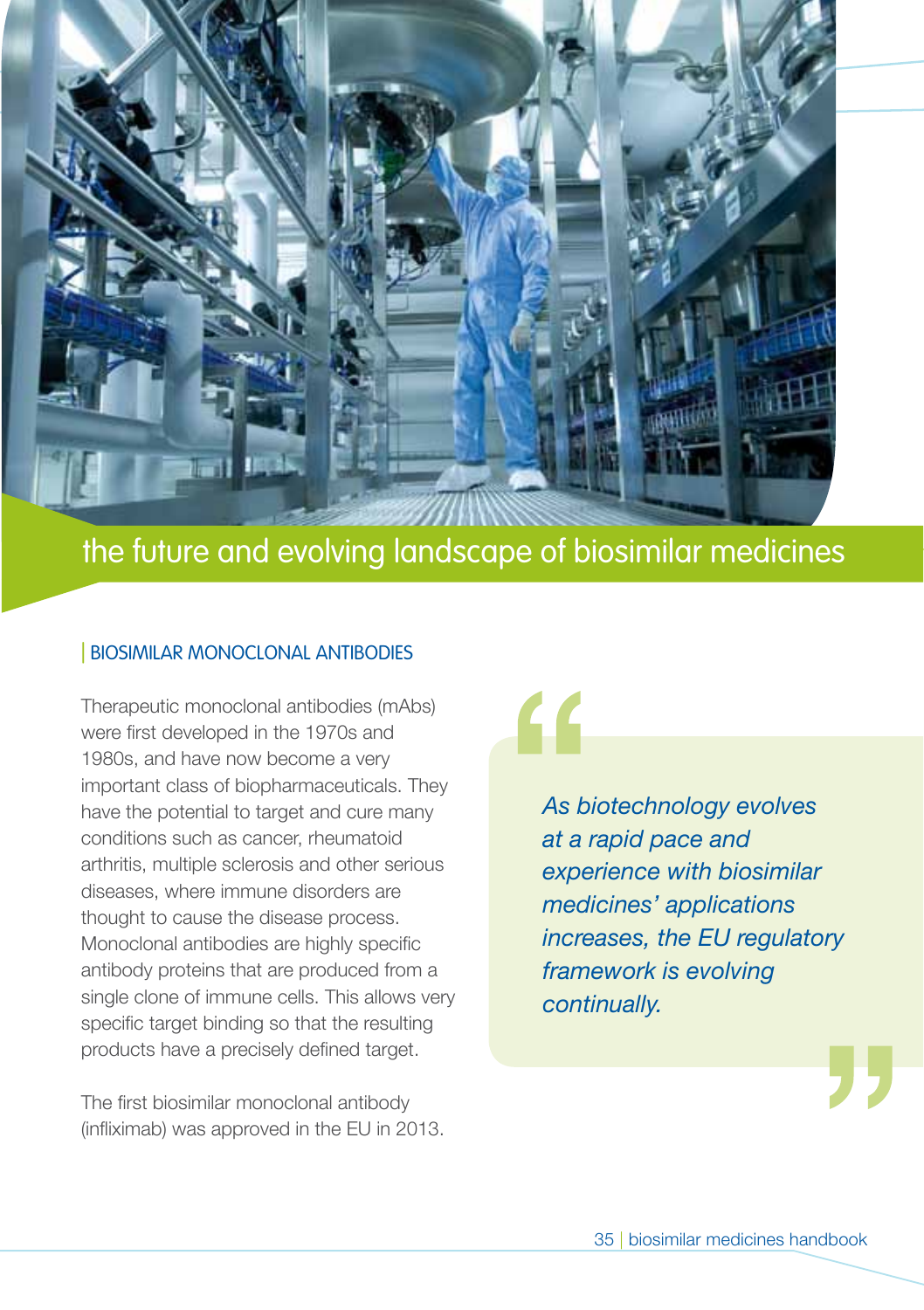#### Table 3 > Examples of currently licensed monoclonal antibodies

| <b>INN of active</b><br>substance | <b>Trade name</b>            | <b>Function or target</b>                         | <b>Clinical use</b><br>(examples)                         |
|-----------------------------------|------------------------------|---------------------------------------------------|-----------------------------------------------------------|
| Adalimumab                        | Humira <sup>®</sup>          | Anti-TNF $\alpha$                                 | Rheumatoid arthritis,<br>Crohn's disease                  |
| Alemtuzumab                       | Campath®                     | Anti-CD52                                         | B-cell chronic lymphocytic<br>leukaemia (B-CLL)           |
| Basiliximab                       | Simulect <sup>®</sup>        | Anti-IL2 receptor                                 | Transplant rejection                                      |
| Bevacizumab                       | Avastin®                     | Anti-vascular endothelial<br>growth factor (VEGF) | Colorectal cancer,<br>lung cancer                         |
| Cetuximab                         | Erbitux®                     | Anti-epidermal growth<br>factor receptor (EGFR)   | Colorectal cancer,<br>head and neck cancer                |
| Daclizumab                        | Zenapax <sup>®</sup>         | Anti-IL2 receptor                                 | Transplant rejection                                      |
| Infliximab                        | Remicade <sup>®</sup>        | Anti-TNF $\alpha$                                 | Rheumatoid arthritis,<br>Crohn's disease, psoriasis       |
| Natalizumab                       | Tysabri <sup>®</sup>         | Anti- $\alpha$ 4-integrin                         | Multiple sclerosis                                        |
| Omalizumab                        | Xolair®                      | Anti-IgE                                          | Asthma                                                    |
| Palivizumab                       | <b>Synagis®</b>              | Anti-respiratory syncytial<br>virus               | Respiratory syncytial<br>virus infection                  |
| Panitumumab                       | Vectibix®                    | Anti-epidermal growth<br>factor receptor (EGFR)   | Colorectal cancer                                         |
| Ranibizumab                       | Lucentis <sup>®</sup>        | Anti-vascular endothelial<br>growth factor (VEGF) | Macular degeneration                                      |
| Rituximab                         | Mabthera/<br><b>Rituxan®</b> | Anti-CD20                                         | B-cell non-Hodgkin's<br>lymphoma,<br>rheumatoid arthritis |
| Trastuzumab                       | Herceptin <sup>®</sup>       | Anti-HER2                                         | <b>Breast cancer</b>                                      |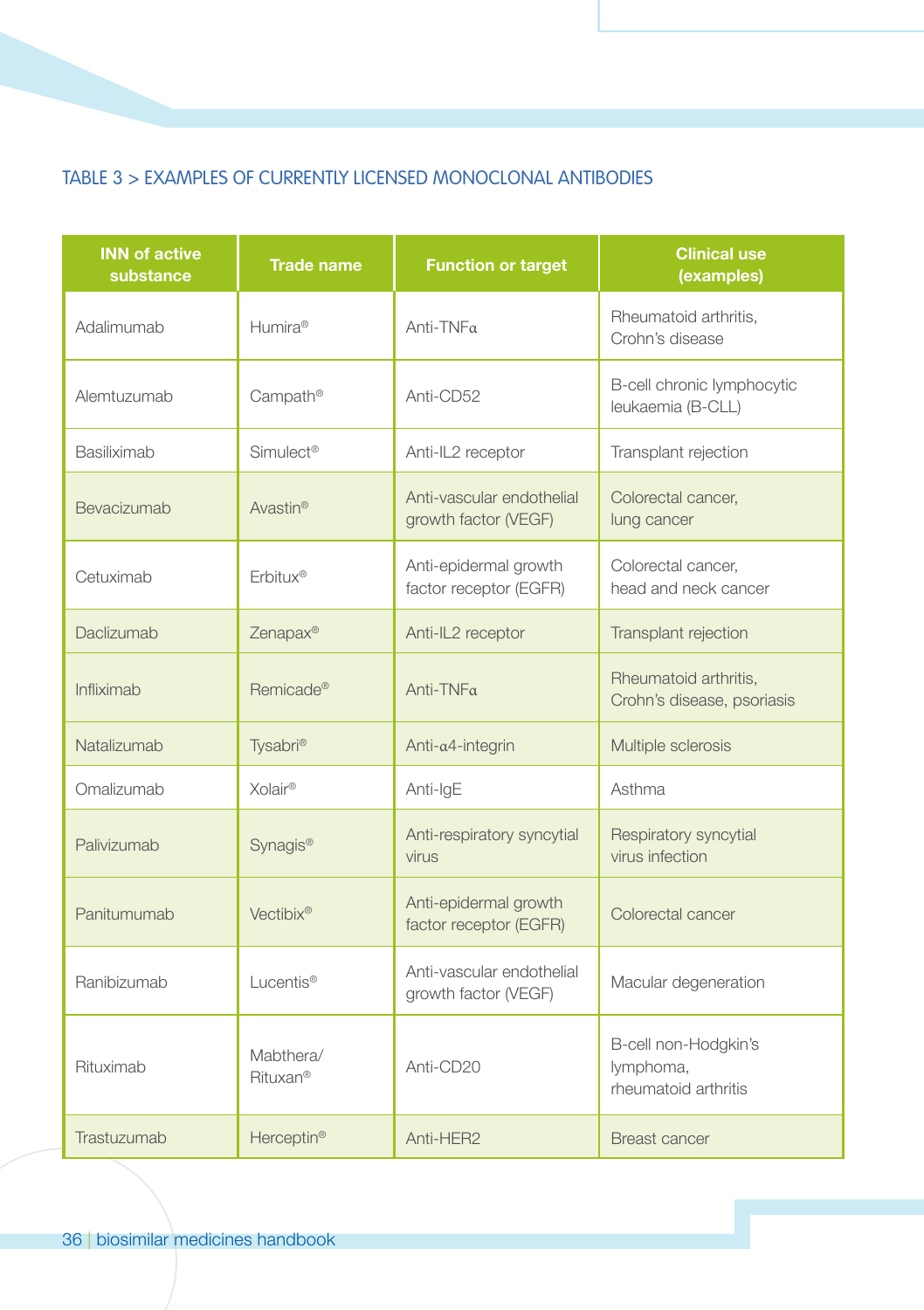In order to develop a biosimilar version of an existing therapeutic mAb, all structural features of the reference product, including the peptide chain, the structural folding, purity profiles and the glycosylation profile, need to be designed, checked, validated and reproduced. To achieve these goals, a comprehensive toolbox of analytical, biological and process engineering techniques is already available to allow for the optimisation of the manufacturing process and subsequently the determination of comparability between the final biosimilar mAb and the reference product. Current expertise at the EU regulatory agencies and the European Medicines Agency for a sound scientific assessment is based on their experience gained from reviews of many originator mAb products, including the assessments made of the many manufacturing changes of these products, which have taken place over many years, as well as on the assessment of numerous biosimilar applications. Existing, overarching EU guidelines for biosimilar medicines are applicable for the development of biosimilar mAbs. In addition, specific guidelines on biosimilar monoclonal antibodies are being developed.

#### | Biosimilar Regulatory Frameworks OUTSIDE THE EU

Due to its high quality, efficacy and safety standards, the EU regulatory framework provides an excellent model for countries around the world. The FU legal framework offers the key advantage of separating any patent litigation from the regulatory approval processes. By doing so, it allows timely access to competitively-priced biosimilar medicines.

This EU regulatory framework has already inspired many countries around the world and is continuing to do so. In Australia the EU regulatory framework for biosimilar medicines was effectively adopted in 2006 and any revisions have been adopted since. In March 2009, Japan issued a similar set of biosimilar guidelines giving clear instruction on the requirements for development and registration of this group of medicinal products. In March 2010, guidance for SEBs (Subsequent Entry Biologics) was finalised and issued in Canada, with the first biosimilar medicine having been approved there in 2009 using the earlier draft guidelines. A revised version was released for consultation in 2015. In the USA the Biologics Price Competition and Innovation Act (BPCI Act) was signed into law in March 2010. This Act establishes an abbreviated approval pathway for biological products that are demonstrated to be 'highly similar' (biosimilar) to, or 'interchangeable' with, an FDA-licensed biological product. This approval pathway of biosimilar medicines was embedded in the March 2010 US healthcare law, i.e. the Patient Protection and Affordable Care Act (PPACA). The FDA has issued a set of biosimilar guidelines since 2012, 4 of them were finalised in 2015. Finally, the FDA released in March 2016

its draft guidance "Labeling for Biosimilar Products" and announced that a guideline on interchangeability will be released within 2016.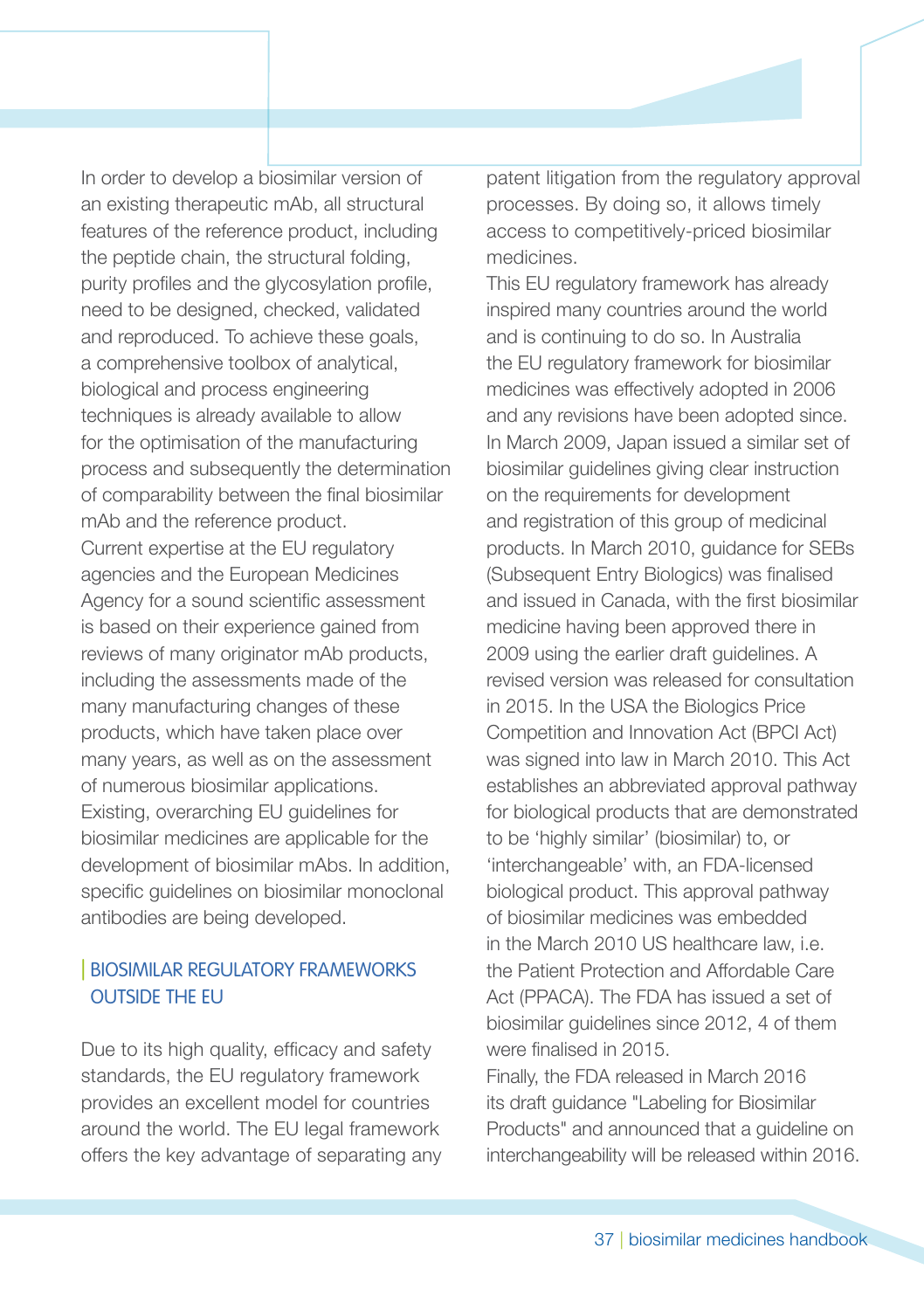*"The goal of a biosimilar development program is to demonstrate biosimilarity between the proposed product and the reference product, not to independently establish the safety and effectiveness of the proposed product. Consequently, a biosimilar product that is shown to be highly similar to an FDA-approved reference product may rely on our previous determination of the reference product's safety and effectiveness, rather than generate a full profile of product-* *specific nonclinical and clinical data. With this in mind, we are recommending an approach to biosimilar prescribing information, or "labeling," that also relies largely on the safety and effectiveness information from labeling for the corresponding reference product." 19*

*Leah Christl, PhD, Associate Director for Therapeutic Biologics - Therapeutic Biologics and Biosimilars Team, Office of New Drugs, CDER, US Food and Drug Administration (FDA)*

*There is a need to reach agreement on criteria and guidelines for biosimilar medicines all over the world in the interest of public health and better availability of high quality medicines.*

#### Table 4 > listing of FDA biosimilarity guidances

*Source: FDA website19*

| <b>CATEGORY</b>              | <b>TITLE</b>                                                                                                                                          | <b>TYPE</b>           | <b>DATE</b> |
|------------------------------|-------------------------------------------------------------------------------------------------------------------------------------------------------|-----------------------|-------------|
| Biosimilarity;<br>Procedural | Formal Meetings Between the FDA and Biosimilar Biological<br>Product Sponsors or Applicants                                                           | Final Guidance        | 11/17/15    |
| Biosimilarity                | Scientific Considerations in Demonstrating Biosimilarity to a<br>Reference Product                                                                    | <b>Final Guidance</b> | 04/28/15    |
| Biosimilarity                | Quality Considerations in Demonstrating Biosimilarity of a<br>Therapeutic Protein Product to a Reference Product                                      | Final Guidance        | 04/28/15    |
| <b>Biosimilarity</b>         | Clinical Pharmacology Data to Support a Demonstration of<br>Biosimilarity to a Reference Product                                                      | Draft Guidance        | 05/13/14    |
| Procedural:<br>Biosimilarity | Reference Product Exclusivity for Biological Products                                                                                                 | Draft Guidance        | 08/04/14    |
| Biosimilarity                | Biosimilars: Additional Questions and Answers Regarding<br>Implementation of the Biologics Price Competition and<br>Innovation Act of 2009            | <b>Draft Guidance</b> | 05/12/15    |
| <b>Biosimilars</b>           | Biosimilars: Questions and Answers Regarding<br>Implementation of the Biologics Price Competition and<br>Innovation Act of 2009 Guidance for Industry | Final Guidance        | 04/28/15    |
| <b>Biologicals</b>           | Nonproprietary Naming of Biological Products                                                                                                          | Draft Guidance        | 08/27/15    |
| Biosimilarity                | Labeling for Biosimilar Products                                                                                                                      | Draft Guidance        | 03/29/16    |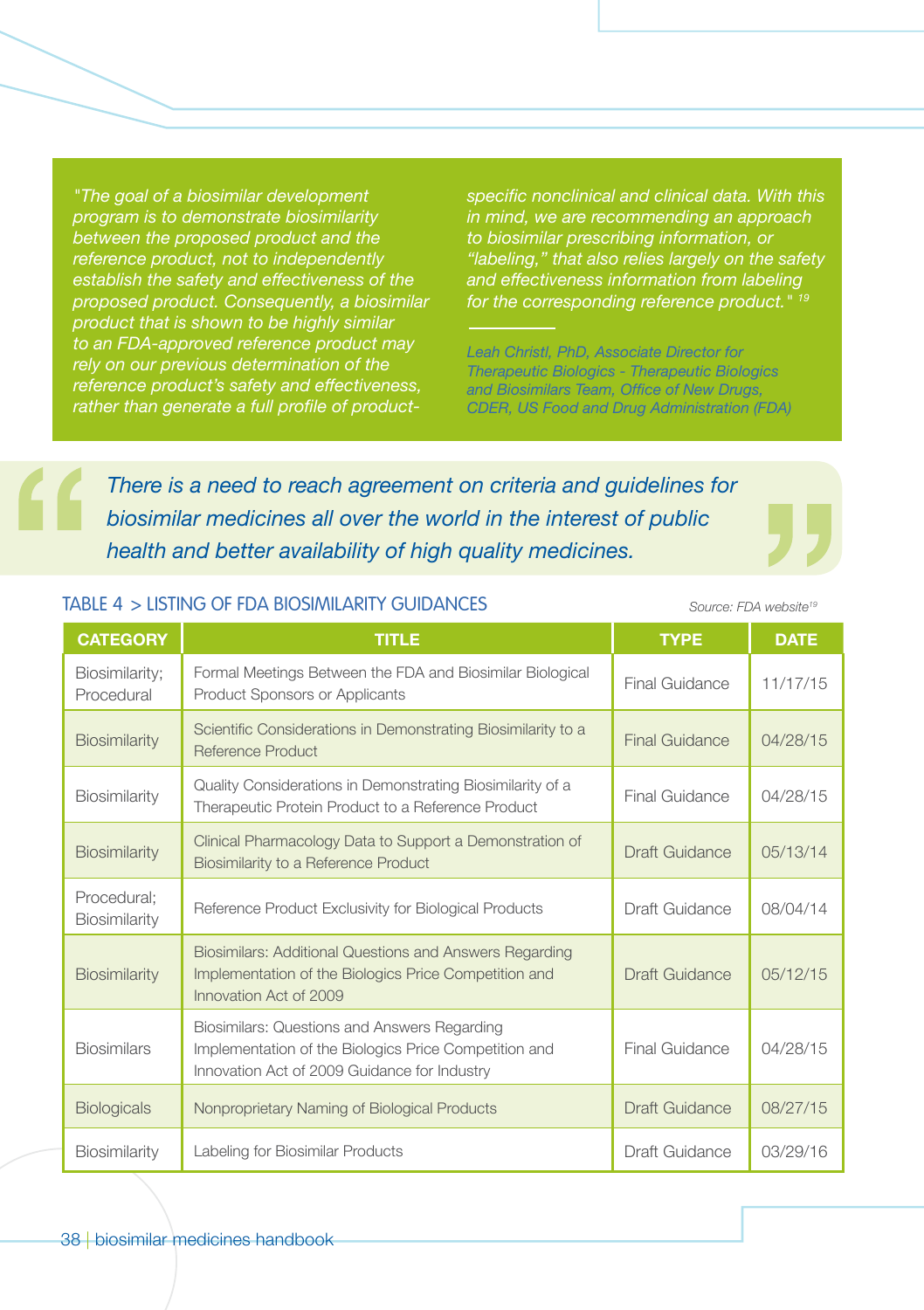#### | WHO Guidelines

The World Health Organization (WHO) published the final guidelines on evaluation of similar biotherapeutic products (SBPs) in April 2010<sup>20</sup>. The basic scientific principles underlying the WHO guideline are the same as those in the EU guidelines. The intention of this document is to provide a globally acceptable set of principles for abbreviated licensing pathways for biosimilar medicines with assured quality, efficacy and safety. This guideline is available for adoption, either as a whole or partially, by national medicines regulators around the world or used as the basis for establishing national regulatory frameworks. Establishing a worldwide framework for biosimilar medicines is

expected to contribute enormously to public health and patients' access to medicines. In addition, the WHO released in 2016 a new draft guideline for the evaluation of mAbs as SBP candidates, which will be annexed, once final, to the existing 2009 SBPs guideline.

*The basic scientific principles underlying the WHO guideline are the same as those in the EU guidelines.*

### further information

More and detailed information on the issues summarised in this short guide can be found via the following links:

#### TABLE  $5 > U$ SEFUL WEBSITE LINKS

| European Medicines Agency (EMA)                                                                              | http://www.ema.europa.eu/                                   |
|--------------------------------------------------------------------------------------------------------------|-------------------------------------------------------------|
| U.S. Food and Drug Administration (FDA)                                                                      | http:/www.fda.gov/default.htm                               |
| World Health Organization (WHO)                                                                              | http://www.who.int/en                                       |
| European Commission, Directorate General<br>Internal Market, Industry, Entrepreneurship<br>and SMEs (GROWTH) | http://ec.europa.eu/growth/                                 |
| European Commission, Directorate<br>General Health and Food Safety (SANTE)                                   | http://ec.europa.eu/dqs/health_food-safety/<br>index en.htm |
| <b>Medicines for Europe</b>                                                                                  | http://www.medicinesforeurope.com                           |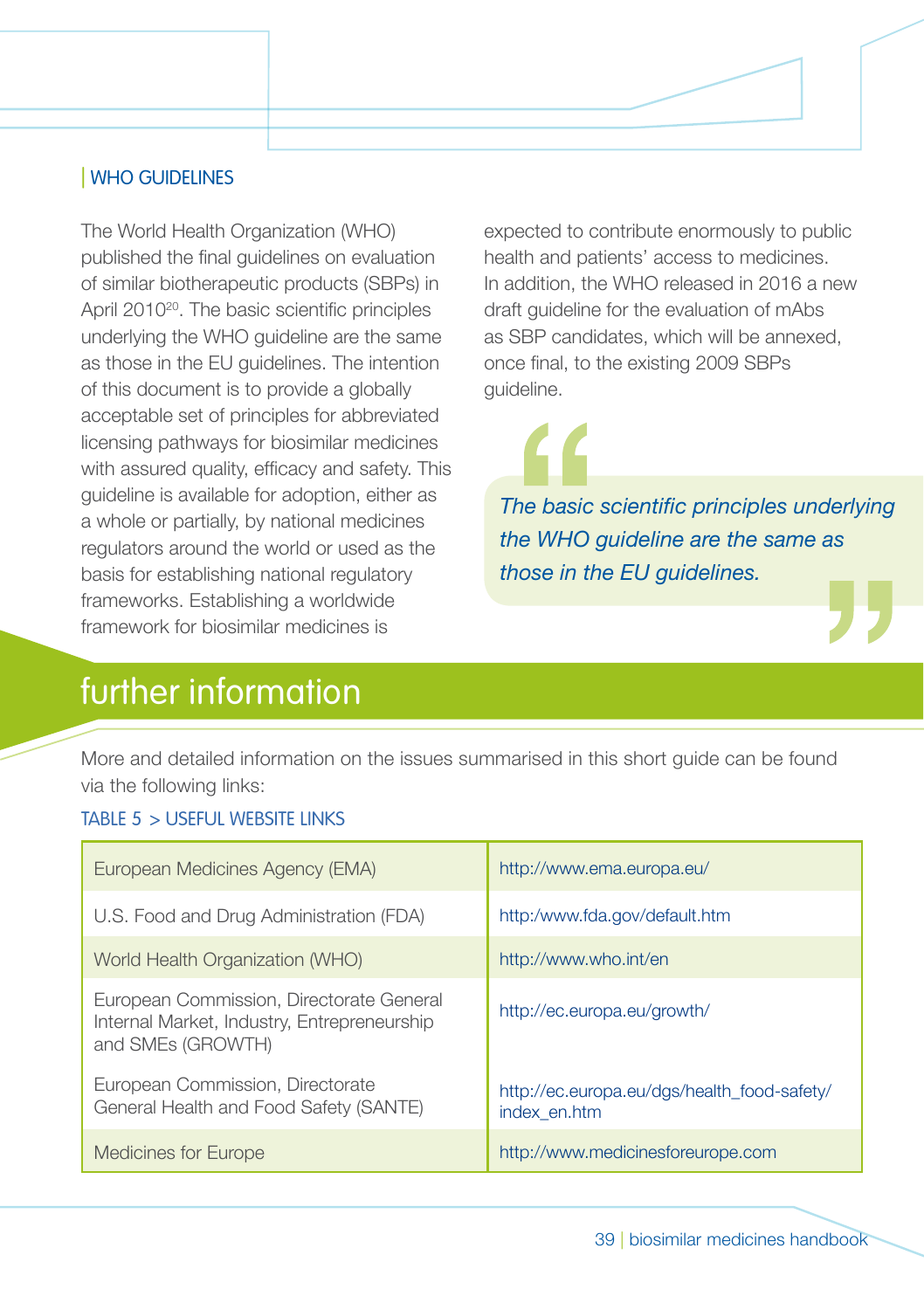### contributors

This book was commissioned and funded by the following member companies of the Biosimilar Medicines Group, which is a sector group of Medicines for Europe:

- Accord Healthcare
- **Allergan**
- Baxalta
- Boehringer Ingelheim
- Cinfa Biotech
- EGIS
- Gedeon Richter
- Merck
- Mylan
- Polpharma
- Sandoz
- Stada
- Teva

Medicines for Europe, Biosimilar Medicines Group Handbook Editorial Committee Company representatives:

- Accord Celia Serra
- Accord Joanna Gorniewska
- Gedeon Richter Ildiko Aradi
- Merck Serono Sue Naeyaert
- Mylan John Pakulski
- Sandoz Ingrid Schwarzenberger
- Stada Patrick Schlebrowski
- Teva Karl Heinz Emmert
- Teva Udo Mueller

Medicines for Europe Contributor and Coordinator:

- Suzette Kox, Senior Director International, Biosimilar Medicines Group
- Julie Maréchal-Jamil, Director Biosimilars Policy & Science

#### | Disclaimer

The information in this handbook contains the views of the Biosimilar Medicines Group member companies listed above, and is not to be understood or quoted as being made on behalf of or reflecting the position of the European Medicines Agency or any other regulatory agency, or any of their committees or working parties.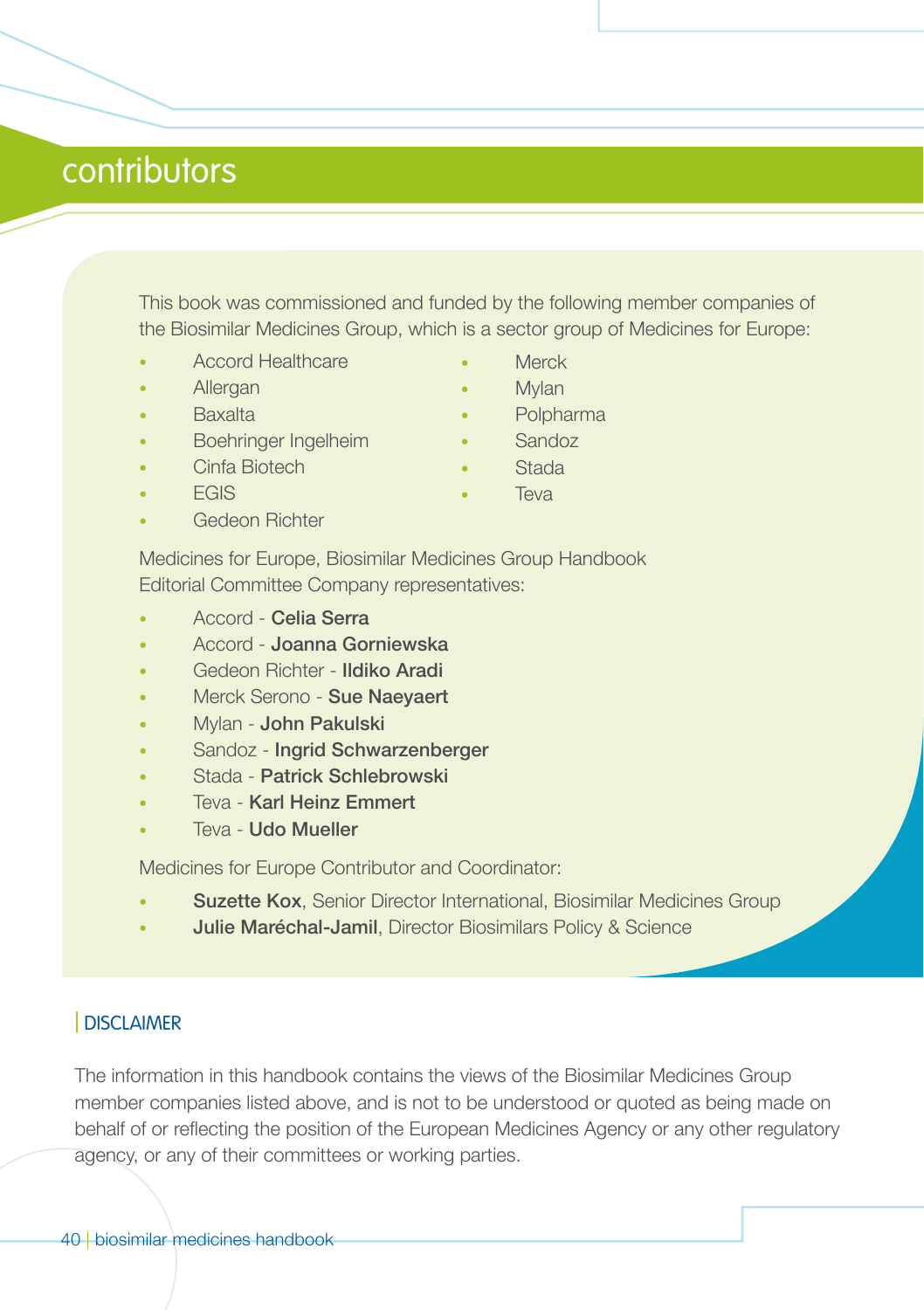### glossary

#### **Active substance**

**→** Active ingredient or molecule that goes *into a specific medicine and that provides this medicine with properties for treating or preventing one or several specific disease(s)*

#### **Adverse reaction**

**→** A response to a medicinal product which *is noxious and unintended*

#### **Anaemia**

**→** *Low red blood cell count* 

#### **Anaphylaxis**

**→** An [acute](http://en.wikipedia.org/wiki/Acute_%28medical%29) and severe [allergic](http://en.wikipedia.org/wiki/Allergy) reaction *in humans* 

#### **Biopharmaceuticals**

**→** *Medicines made, or derived, from living organisms using biotechnology*

#### **Biosimilar medicine**

**→** *Medicine that is approved by the regulatory authorities as being similar in terms of quality, efficacy and safety to a reference biological medicine with which it has been compared*

#### **Biosimilarity**

**→** Property of a medicine to show similarity *and lack of significant differences in terms of quality, efficacy and safety to a reference biological medicine to which it has been compared*

#### **Biotechnology**

 $\rightarrow$  *Technology that manipulates living organisms so that they produce a certain specific protein including hormones or monoclonal antibodies*

#### **Cell culture**

 $\rightarrow$  *The process by which cells may be grown outside the body under controlled conditions*

#### **Characterisation**

 $\rightarrow$  Tests to determine the properties of a *molecule or active substance, e.g. molecular size/weight, chemical structure, purity. These tests are also called physicochemical characterisation*

#### **Clinical study or trial**

**→** *Study with the objective of determining how a medicine is handled by, and affects, humans. Clinical studies or trials are conducted in healthy volunteers or in patients. Pivotal clinical studies involving a larger group of patients provide evidence on whether the medicine can be considered both safe and effective in a real clinical setting* 

**• Phase I clinical study or tria**l

**→** *Study with the objectives of determining how a medicine is handled by, and affects, humans, and of helping to predict the initial dosage range for the medicine. Although such studies are often conducted in healthy volunteers, phase I studies*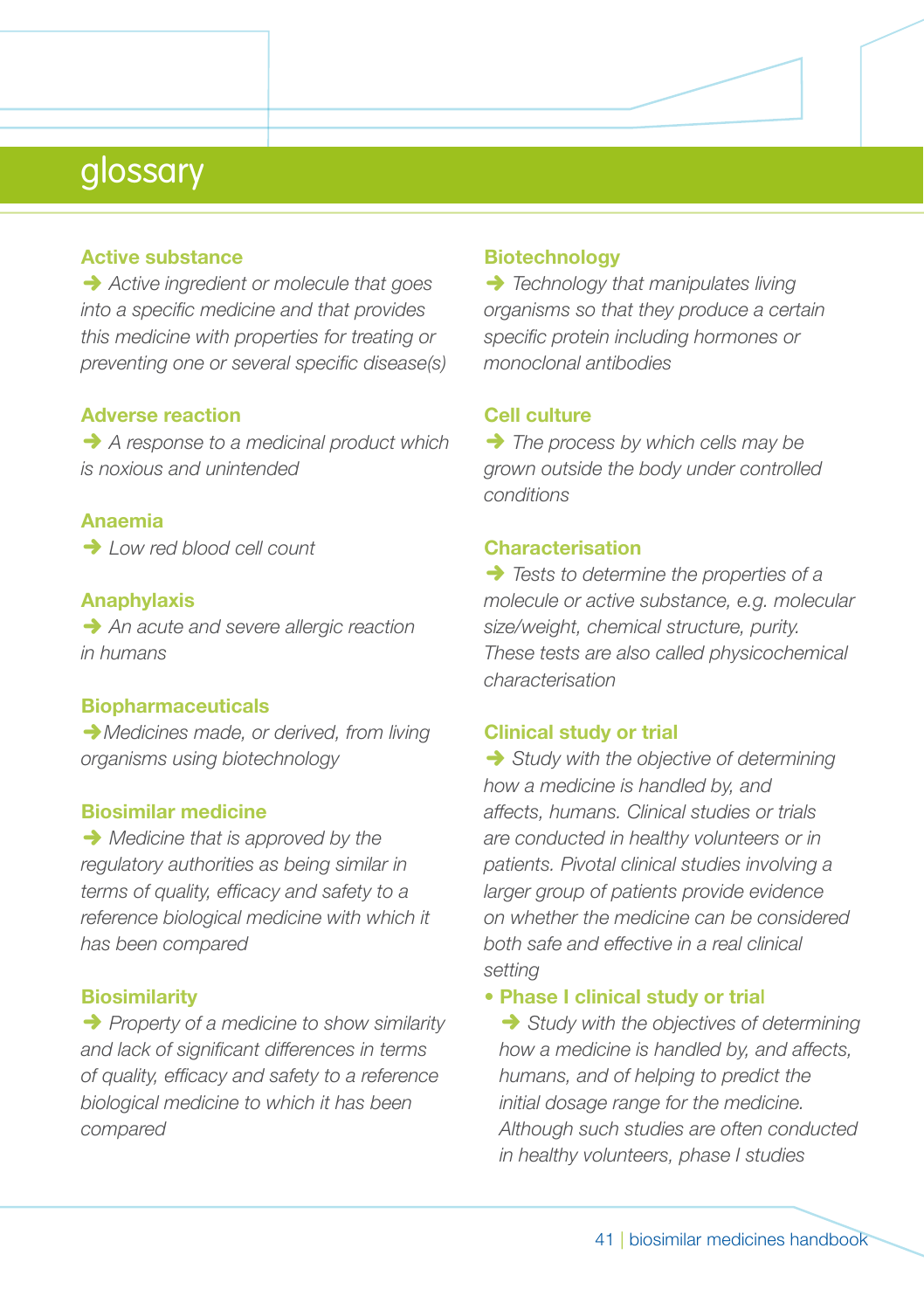*in patients are also possible in some situations*

#### • Phase II clinical study or trial

**→** Study with the objectives of proving *the efficacy concept of a medicine and of collecting data to establish the correct dose of that medicine. Phase II studies are not formally required for the development of biosimilar medicines as efficacy and the dose are already established for the reference product*

#### • Phase III clinical study or trial

→ *Study involving a larger group of patients, which aims to provide definitive evidence on whether the medicine can be considered both safe and effective in a real clinical setting*

#### • **Confirmatory safety and efficacy study**

**→** *Clinical study in patients designed to confirm that there are no clinically meaningful differences between the biosimilar and the reference product*

#### **Comparability**

**→** *The scientific evaluation of a comparison of two medicinal products to determine equivalence and any detectable differences at the level of quality, efficacy and safety*

#### **EudraVigilance**

**→ Data processing network and** *management system for reporting and evaluating suspected adverse reactions during the development and following the marketing authorisation of medicinal products in the European Economic Area (EEA)*

#### **Fermentation**

**→** *Chemical reactions induced by living organisms (or enzymes derived from living organisms) to produce raw material for pharmaceutical products*

#### **Formulation**

 $\rightarrow$  *The recipe and presentation of a medicine*

#### **Gaucher's disease**

A rare inherited disorder of metabolism: *people with this disease do not have enough of a specific enzyme called glucocerebrosidase, and may be treated with enzyme replacement therapy*

#### **Generic medicine**

 $\rightarrow$  *Medicine that has the same composition in active substance(s) and the same pharmaceutical form as the originator reference medicine, and whose bioequivalence with the originator reference medicine (i.e. the same behaviour in the body) has been demonstrated by appropriate bioequivalence studies*

#### **Glycosylation**

 $\rightarrow$  *The type and length of any sugar or carbohydrate groups attached to a given molecule*

#### **Harvesting**

**→** Separation of raw biological material from *cell culture*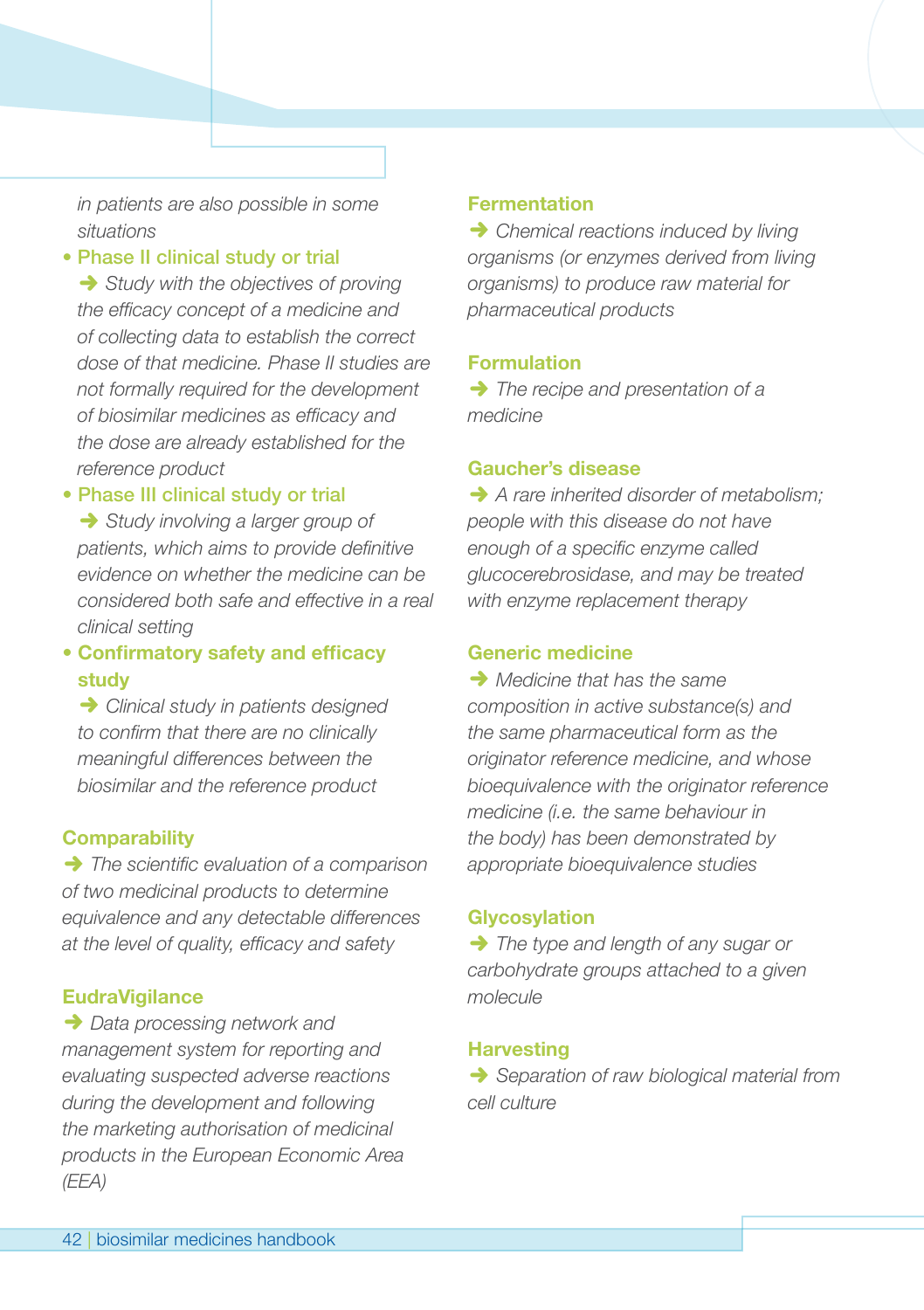#### **Identification**

**→** *The action of designating or identifying something*

#### **Immune response/reaction**

**→** *Production of antibodies by the human body in reaction to, for example, viruses and substances recognised as foreign and possibly harmful*

#### **Immunogenicity**

**→ Capability of a specific substance to** *induce the production of antibodies in the human body. The biological response to such a substance is termed an immune response or reaction*

#### **INN**

#### **(International Non-proprietary Name)**

**→** Scientific or generic name of an active *substance. INNs for new active substances are allocated by the World Health Organisation (WHO) in Geneva. The INN is a unique and universally accessible name. For generic and biosimilar medicines crossreferring to originator products, it is the regulatory authority that decides whether the INN of the active substance as submitted for the generic or the biosimilar medicine is scientifically acceptable*

#### **Interchangeability**

D *Refers to the medical/pharmaceutical practice of switching one medicine for another that is equivalent, in a given clinical setting. A product is considered to be interchangeable if it can be administered or dispensed instead of another clinically equivalent product* 

#### **In vitro**

**→** Biological or chemical work done in a *test tube (in vitro is Latin for "in glass") rather than in living systems*

#### **Molecule**

**→ Compound made by atoms in a fixed and** *specific arrangement held together by strong [chemical bonds](http://en.wikipedia.org/wiki/Chemical_bond)*

#### **Monoclonal antibodies**

**→ Monospecific antibodies that are** *produced by a single clone of immune cells. They have become an important tool in molecular biology and medicine, and the basis of many biopharmaceuticals* 

#### **Originator company**

**→ Company that was first to develop** *and produce a specific medicine (biopharmaceutical or pharmaceutical)*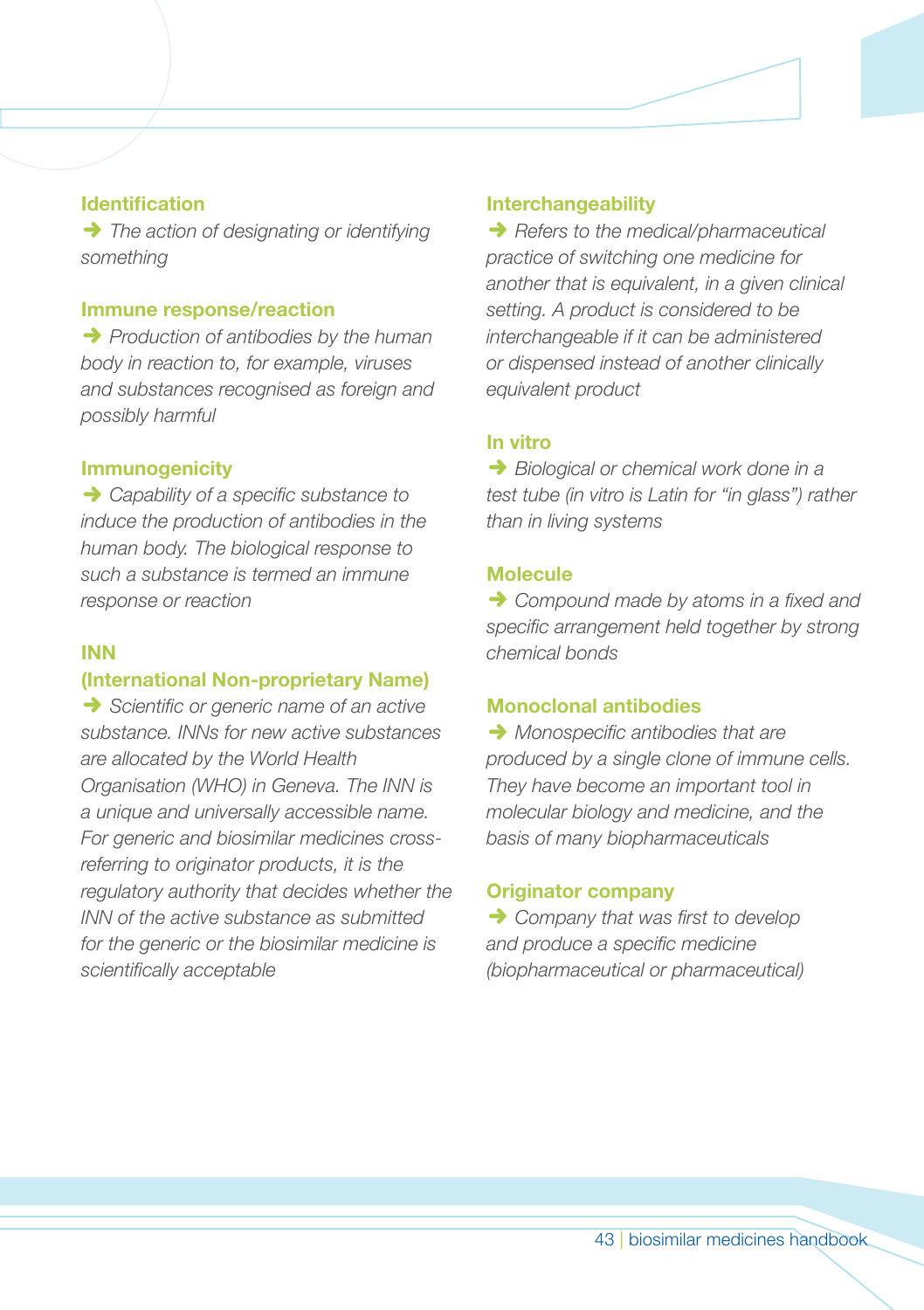#### **Originator reference medicinal product**

 $\rightarrow$  *Medicine that has been developed and produced by an originator company and that has been approved by the national regulatory authorities or the European Commission on the basis of a full registration dossier*

#### **Patent**

**→** Set of [exclusive rights](http://en.wikipedia.org/wiki/Exclusive_right) granted to a *company for a [given period of time](http://en.wikipedia.org/wiki/Term_of_patent) in exchange for the disclosure of its [invention](http://en.wikipedia.org/wiki/Invention)*

#### **Pharmaceuticals**

D *Conventional or traditional chemical medicines*

#### **Pharmacodynamic tests or studies**

**→** *Study of the actions and effects of a medicine on living systems over a period of time*

#### **Pharmacokinetic tests or studies**

D *Studies to determine how medicines are absorbed, distributed, metabolised and eliminated by the body*

#### **Pharmacovigilance**

**→** *Science and activities relating to the detection, assessment, understanding and prevention of any adverse effects of medicinal products placed on the market*

#### **Physicochemical characterisation**

D *Tests to determine the properties of a molecule or active substance, e.g. molecular size/weight, chemical structure, purity*

#### **Polypeptides**

**→ Molecules made up of chains of amino** *acids, which may be pharmacologically active in the human body. They contain fewer amino acids and hence have lower molecular weights than proteins*

#### **Post-Authorisation Safety Study**

D *Any study with an authorised medicinal product conducted with the aim of identifying, characterising or quantifying a safety hazard, confirming the safety profile of the medicinal product, or of measuring the effectiveness of risk management measures*

#### **Proteins**

D *Large molecules made of amino acids arranged in chains, e.g. erythropoietin*

#### **Purification**

D *Processes used to remove impurities (foreign or undesired materials) from a medicinal product*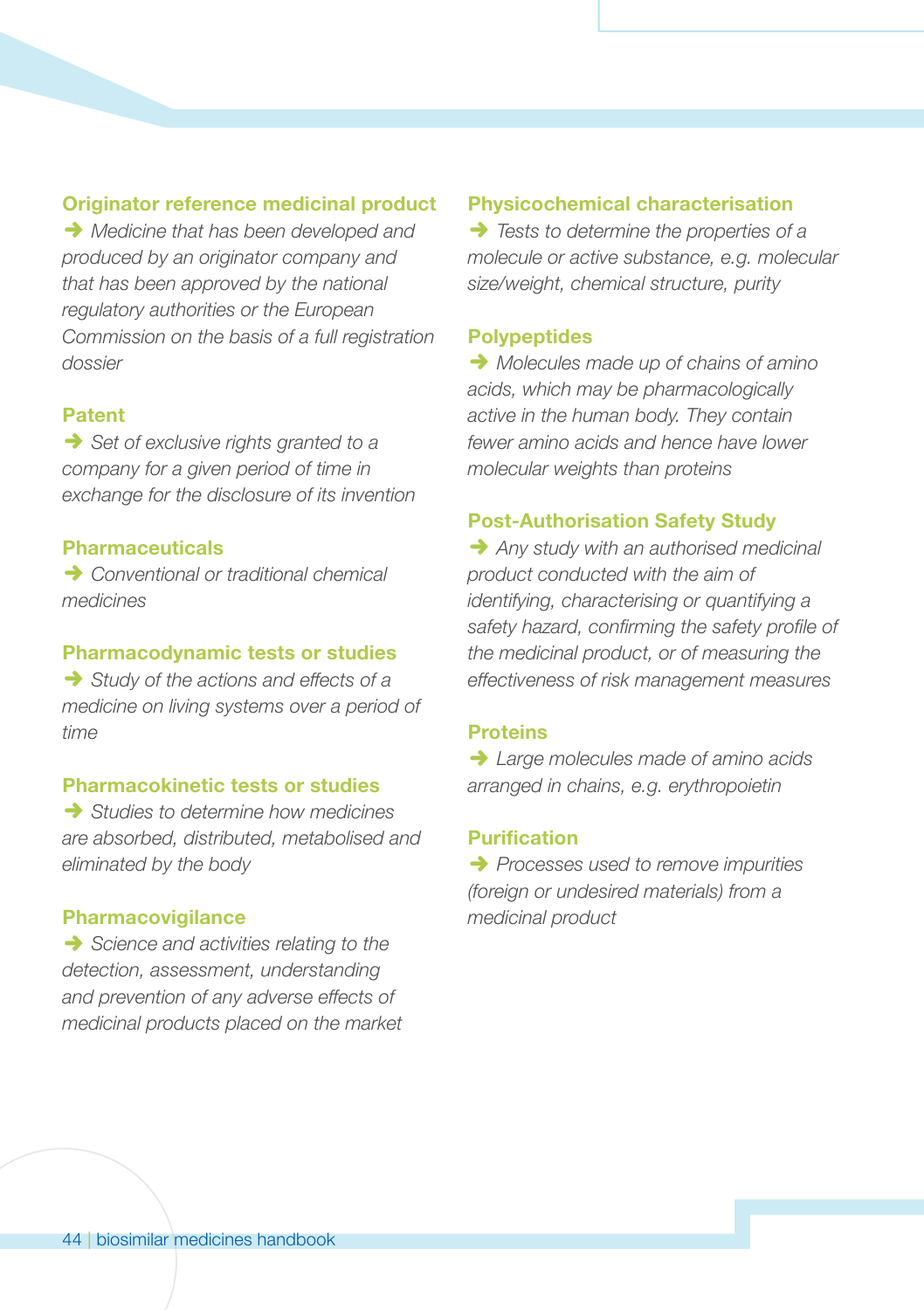#### **Risk Management Plan**

**→** *Detailed description of the risk management system which is a set of pharmacovigilance activities and interventions designed to identify, characterise, prevent or minimise risks to a medicinal product, including the assessment of the effectiveness of those interventions*

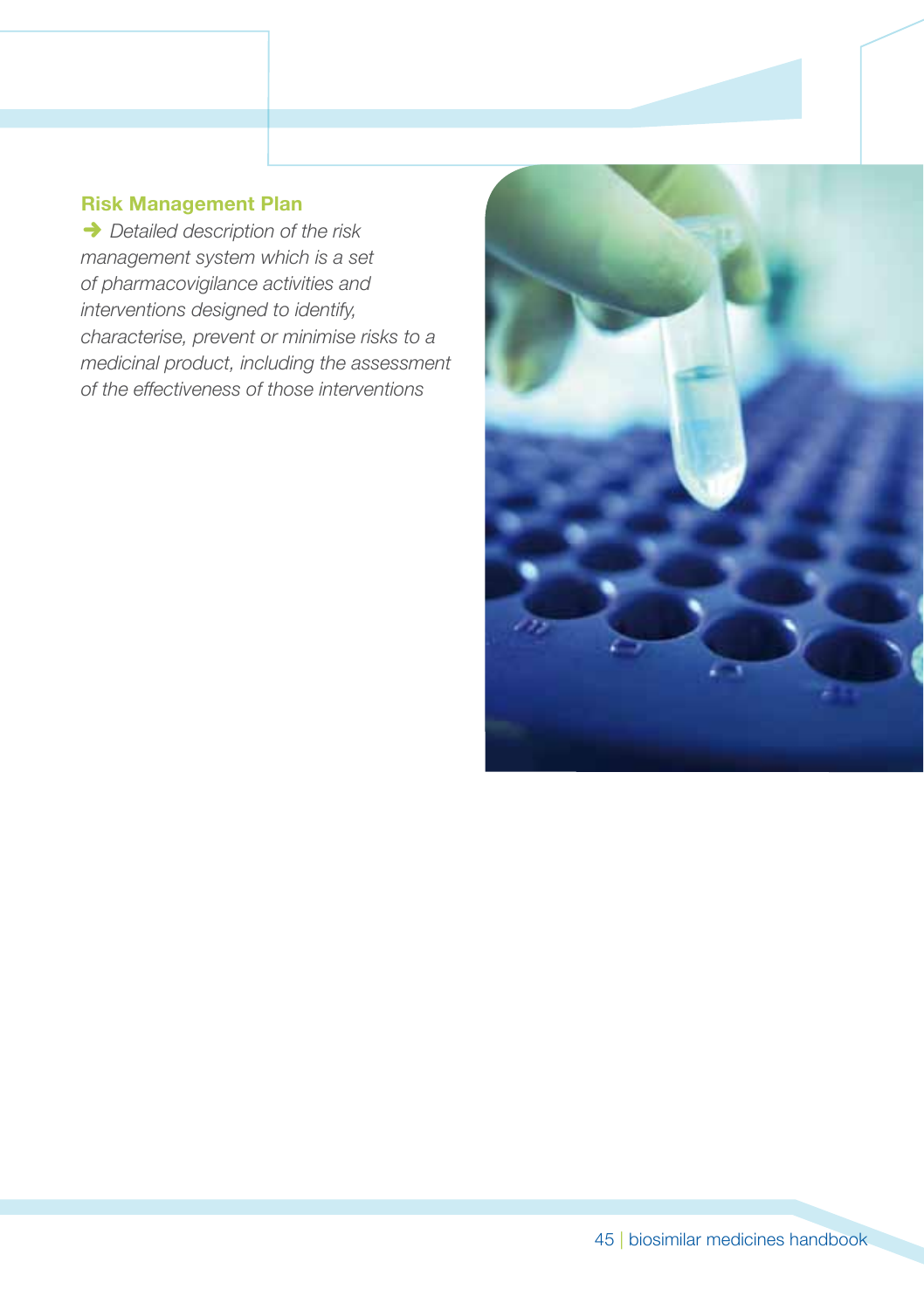## acronyms and abbreviations

| <b>BMWP</b>     | <b>Biosimilar Medicines Working Party (EMA)</b>                  |
|-----------------|------------------------------------------------------------------|
| <b>BPCI Act</b> | Biologics Price Competition and Innovation Act                   |
| <b>BWP</b>      | Biologics Working Party (EMA)                                    |
| <b>CHMP</b>     | Committee for Medicinal Products for Human use (EMA)             |
| <b>EC</b>       | European Commission                                              |
| EEA             | European Economic Area                                           |
| <b>EGA</b>      | European Generic medicines Association, now Medicines for Europe |
| <b>EMA</b>      | European Medicines Agency                                        |
| <b>EPAR</b>     | European Public Assessment Report                                |
| <b>EPO</b>      | Erythropoietin                                                   |
| <b>EU</b>       | European Union                                                   |
| <b>FSH</b>      | <b>Follicle Stimulating Hormone</b>                              |
| <b>G-CSF</b>    | <b>Granulocyte-Colony Stimulating Factor</b>                     |
| <b>GDP</b>      | <b>Gross Domestic Product</b>                                    |
| <b>GMP</b>      | <b>Good Manufacturing Practice</b>                               |
| <b>INN</b>      | International Non-proprietary Name                               |
| <b>LMWH</b>     | Low Molecular Weight Heparin                                     |
| mAb             | Monoclonal Antibody                                              |
| <b>NCA</b>      | National Competent Authority                                     |
| <b>PD</b>       | Pharmacodynamic(s)                                               |
| <b>PK</b>       | Pharmacokinetic(s)                                               |
| <b>PASS</b>     | <b>Post-Authorisation Safety Studies</b>                         |
| <b>PPACA</b>    | Patient Protection and Affordable Care Act                       |
| <b>PSUR</b>     | Periodic Safety Update Reports                                   |
| <b>RMP</b>      | <b>Risk Management Plan</b>                                      |
| <b>WHO</b>      | World Health Organization                                        |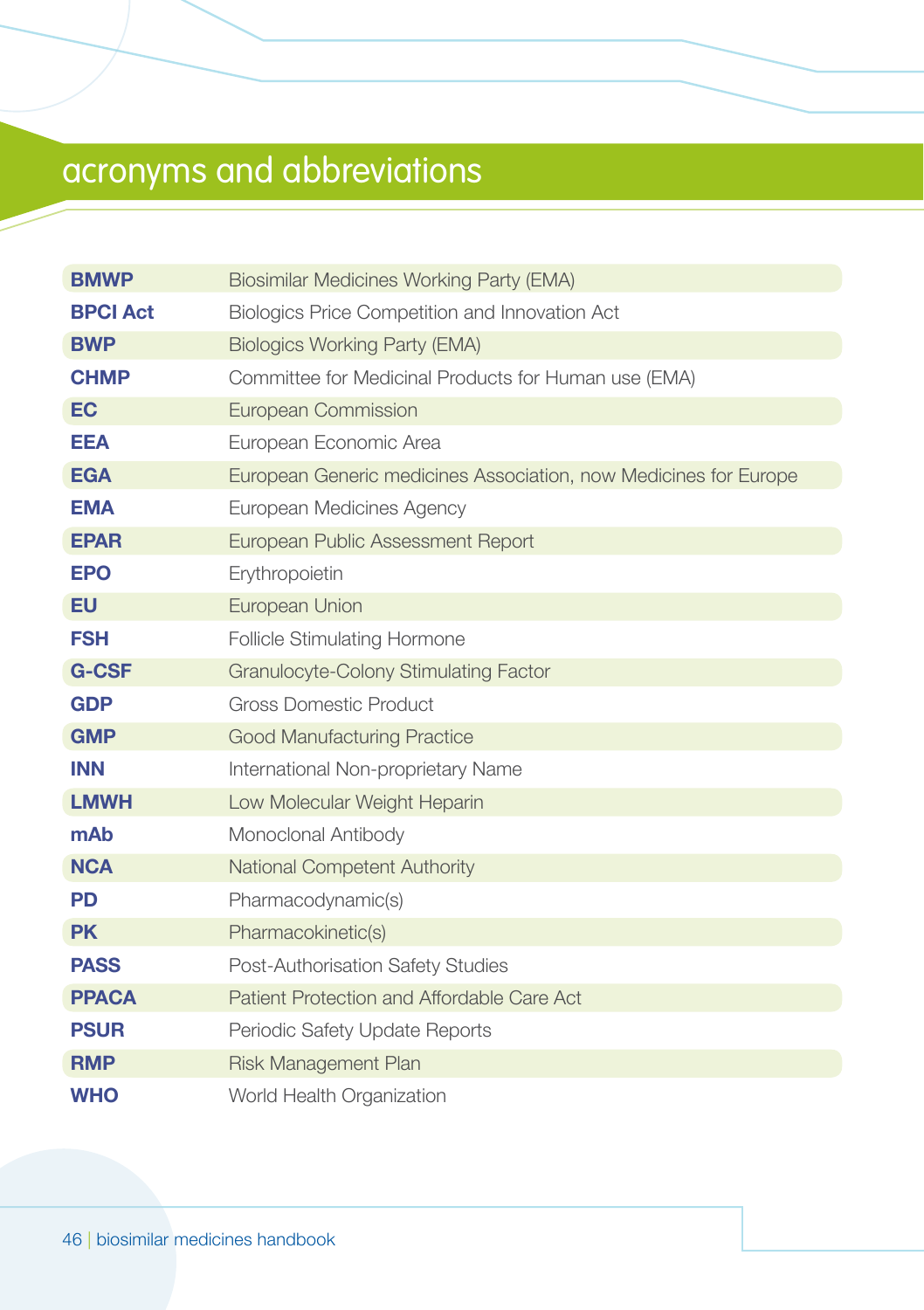### references

- *1 The challenge of aligning healthcare costs with significant clinical advances Alan Sheppard, IMS, Presentation at NAPM biosimilars conference, Johannesburg 17/03/16 (p.8)*
- *2 Biopharmaceutical benchmarks 2014, G. Walsh, Volume 32, Number 10, October 2014, Nature Biotechnology (p.8)*
- *3 Scrip-World Pharmaceutical News–17 September 2007 (Ref. S00970766) (p.8)*
- *4 Directive 2004/27/EC (p.9)*
- *5 EC 50 years of pharmaceutical legislation brochure Sept 2015 - http://ec.europa.eu/health/humanuse/50years/docs/50years\_pharma\_timeline\_v3.pdf (p.11)*
- *6 Putrik et al. Ann Rheum Dis 2014;73:198-206 (p.11)*
- *7 IMS Health (2015). The impact of biosimilar competition Nov 2015 (p.11)*
- *8 European Commission The 2015 Ageing Report Economic and budgetary projections for the 28 EU Member States (2013-2060) (p.14)*
- *9 IGES study 2012 (p.15)*
- *10 Delivering on the Potential of Biosimilar Medicines – The Role of Functioning Competitive Markets – March 2016 http://www.medicinesforeurope. com/wp-content/uploads/2016/03/IMS-Institute-Biosimilar-Report-March-2016-FINAL.pdf (p.15)*
- *11 EMA link to European public assessment reports http://www.ema.europa.eu/ema/index.jsp?curl=pag es%2Fmedicines%2Flanding%2Fepar\_search.jsp&m id=WC0b01ac058001d124&searchTab=searchByA uthType&alreadyLoaded=true&isNewQuery=true&st atus=Authorised&keyword=Enter+keywords&search Type=name&taxonomyPath=&treeNumber=&search GenericType=biosimilars&genericsKeywordSearch= Submit (p.16)*
- *12 Guideline on regulatory acceptance of 3R (replacement, 6 reduction, refinement) testing approaches (Oct 2014) http://www.ema.europa.eu/docs/en\_GB/document\_ library/Scientific\_guideline/2014/10/WC500174977. pdf (p.21)*
- *13 EMA Guideline on similar biological medicinal products containing biotechnology-derived proteins as active substance: non-clinical and clinical issues, EMEA/CHMP/BMWP/42832/2005 Rev1, 2014 (p.23)*
- *14 European Directive 2001/83/EC, as amended by Directive 2003/63/EC and Directive 2004/27/EC (p.26)*
- *15 Guideline on Immunogenicity Assessment of Biotechnology-derived Therapeutic Proteins (Doc. Ref: EMEA/CHMP/BMWP/14327/06, publication date: Jan. 2008; effective date: Apr. 2008) (p.27)*
- *16 Finnish Medicines Agency's position towards interchangeability https://www.fimea.fi/web/en/-/arebiosimilars-interchangeable (p.34)*
- *17 Report of WHO Informal Consultation on Regulatory Evaluation of Therapeutic Biological Medicinal Products (19–20 April, 2007). The report contains the collective views of an international group of experts, and does not necessarily represent the decisions or the stated policy of the World Health Organization (p.34)*
- *18 Netherlands MEB revises position on biosimilars and interchangeability http://www.biosimilarslawblog. com/2015/04/13/netherlands-meb-revises-positionon-biosimilars-and-interchangeability-2/ (p.34)*
- *19 FDA website http://www.fda.gov/Drugs/ GuidanceComplianceRegulatoryInformation/ Guidances/ucm290967.htm (p.38)*
- *20 The WHO SBP Guideline was adopted by the 60th meeting of the WHO Expert Committee on Biological Standardization, 19–23 October 2009 (p.39)*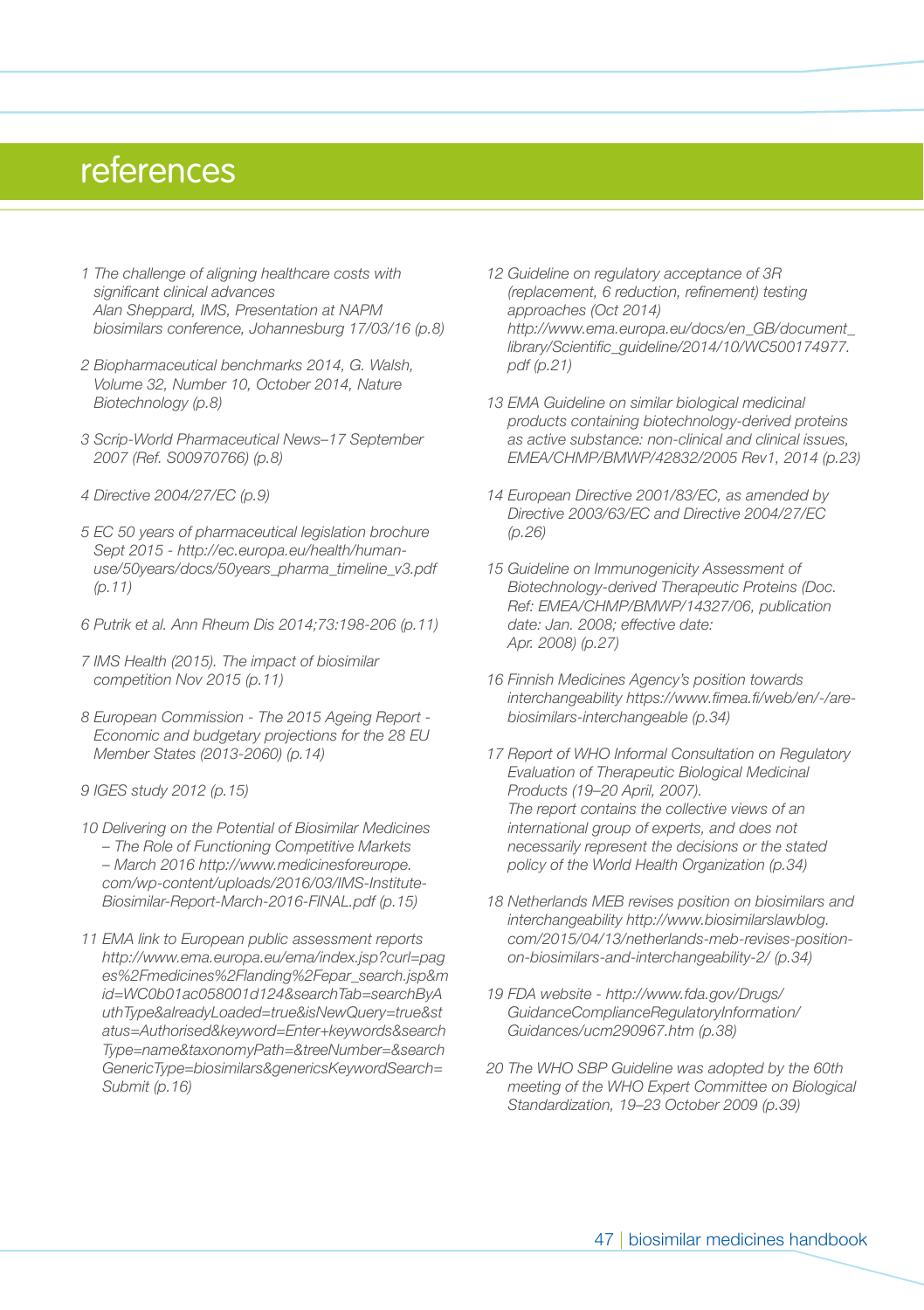### appendix

#### | European Guidelines Relevant for Biosimilar Medicines

The European Medicines Agency (EMA) has a dedicated webpage on biosimilar medicines which can be accessed here:

http://www.ema.europa.eu/ema/index.jsp?curl=pages/special\_topics/document\_listing/ document\_listing\_000318.jsp

An overview of all relevant scientific guidelines for biosimilar medicines can also be found on the EMA website and are directly accessible here: http://www.ema.europa.eu/ema/index.jsp?curl=pages/regulation/general/general\_ content\_000408.jsp&mid=WC0b01ac058002958c

Scientific guidelines relevant for biosimilar medicines include:

- The overarching biosimilar guidelines
- Product-specific biosimilar guidelines
- Other guidelines relevant for biosimilar medicines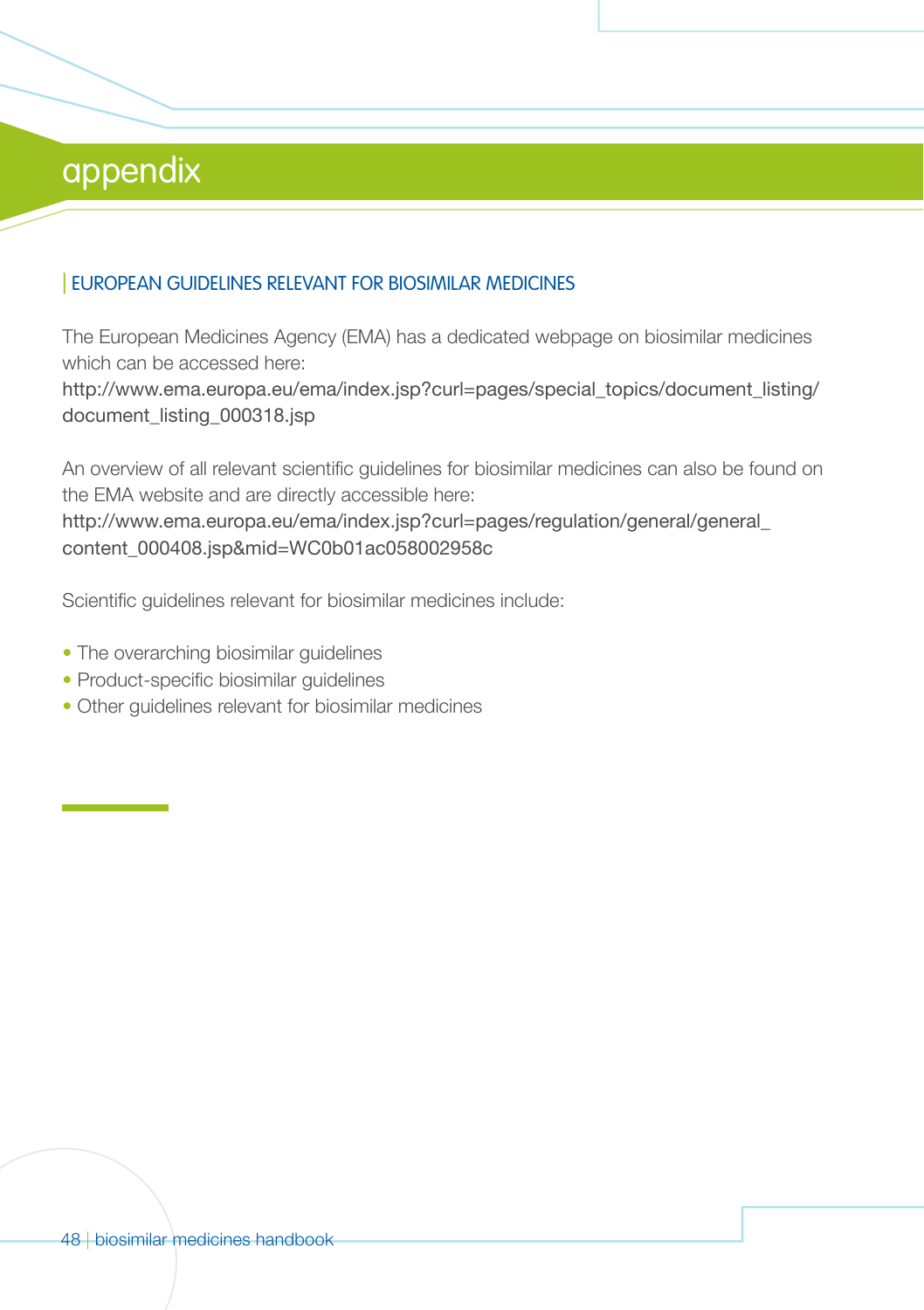#### **| Photo Credits**

Front cover: © Shutterstock, page 6: family © Fotolia, page 7: test tubes © Fotolia, page 8: test tubes © Fotolia, page 10: children © Fotolia, page 11: family © Fotolia, page 13: meeting © Fotolia, page 14: factory courtesy of Sandoz GmbH, page 18: factory courtesy of Sandoz GmbH, page 22: test tubes courtesy of Gedeon Richter Plc., page 24: factory courtesy of Sandoz GmbH, page 25: factory courtesy of Gedeon Richter Plc., page 26: EMA building in London © EMA, page 31: meeting © Fotolia, page 32: patient and doctor © Fotolia, page 33: child and doctor © iStock, page 34: syringes courtesy of Teva Pharmaceuticals Europe B.V, page 35: factory courtesy of Sandoz GmbH, page 45: test tubes courtesy of Gedeon Richter Plc., back cover: DNA © Fotolia, syringes courtesy of Teva Pharmaceuticals Europe B.V., patient and doctor © Fotolia.

#### **| Graphic Design**

www.traits.be - info@traits.be